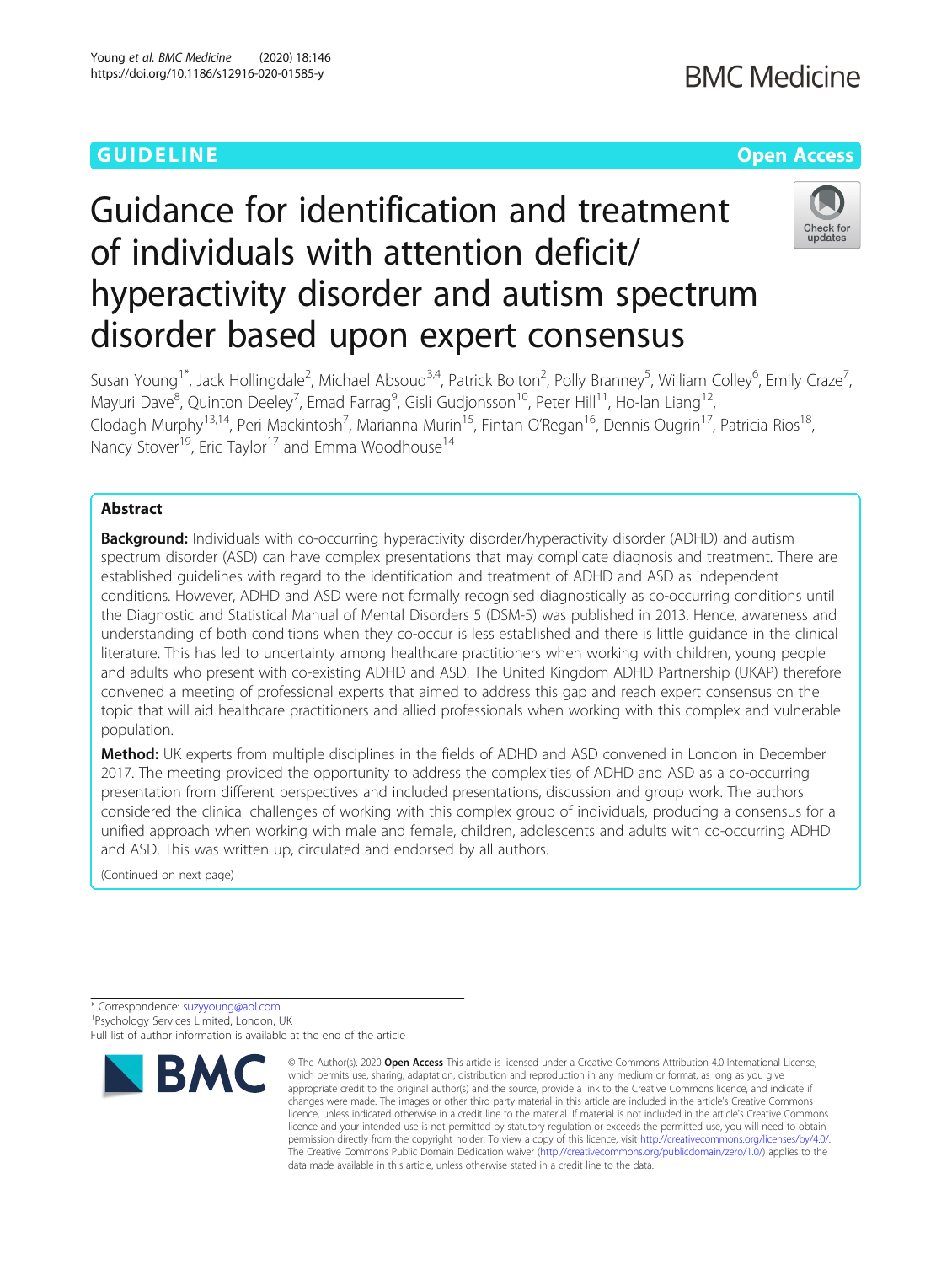#### <span id="page-1-0"></span>(Continued from previous page)

Results: The authors reached a consensus of practical recommendations for working across the lifespan with males and females with ADHD and ASD. Consensus was reached on topics of (1) identification and assessment using rating scales, clinical diagnostic interviews and objective supporting assessments; outcomes of assessment, including standards of clinical reporting; (2) non-pharmacological interventions and care management, including psychoeducation, carer interventions/carer training, behavioural/environmental and Cognitive Behavioural Therapy (CBT) approaches; and multi-agency liaison, including educational interventions, career advice, occupational skills and training, and (3) pharmacological treatments.

**Conclusions:** The guidance and practice recommendations (Tables 1, 4, 5, 7, 8 and 10) will support healthcare practitioners and allied professionals to meet the needs of this complex group from a multidisciplinary perspective. Further research is needed to enhance our understanding of the diagnosis, treatment and management of individuals presenting with comorbid ADHD and ASD.

Keywords: hyperactivity disorder/hyperactivity disorder (ADHD), Autism spectrum disorder (ASD), Comorbidity, Assessment, Treatment, Guidance, Consensus, Interventions, Education, School, Occupation, Psychiatry, Psychology

#### Background

Approximately 5% of the population worldwide is reported to have a diagnosis of hyperactivity disorder/hyperactivity disorder (ADHD) [\[1](#page-26-0)], a disorder often associated with co-occurring conditions that can complicate identification and treatment [[2\]](#page-26-0); autism spectrum disorder (ASD) is among those conditions that are commonly found to co-exist with those diagnosed with ADHD at a reported rate (obtained by meta-analysis) of 21% [\[3\]](#page-26-0).

There are established guidelines regarding the identification and treatment of ADHD and ASD as independent conditions. Indeed, this comorbidity was not formally recognised diagnostically until the fifth revision of the Diagnostic and Statistical Manual of Mental Disorders (DSM-5) [[4\]](#page-26-0); hence, awareness and understanding of them as co-occurring conditions is less established. This has led to uncertainty among healthcare practitioners when working with children, young people and adults who present with both ADHD and ASD. It is further complicated by the expansion of the concept of ASD in recent years, which means that (although ASD is a neurodevelopmental disorder) many people in the spectrum are intellectually and emotionally able and their 'impairment' primarily relates to stigmatisation within society (for instance, in being excluded unnecessarily from employment). Nevertheless, mental health needs may arise from co-existing conditions (such as anxiety and ADHD). This consensus therefore included the needs of those who are functionally impaired as well as those who are more broadly considered 'neurodiverse'.

#### hyperactivity disorder/hyperactivity disorder

ADHD is a childhood onset, neurodevelopmental disorder with genetic and environmental origins [\[5](#page-26-0)] characterised by pervasive behavioural symptoms of hyperactivity, inattentiveness and impulsivity that have been present for at least 6 months and adversely impact

on daily functioning and development [\[4](#page-26-0)]. ADHD is highly prevalent. Research combining data from multiple sources and analysed using meta-regression reported a worldwide-pooled estimate of 5.29–7.2% in children [\[1](#page-26-0), [6\]](#page-26-0), 2.5% in adults [[7](#page-26-0)] and between 2.8% in older adulthood [\[8](#page-26-0)]. Symptoms must persist across the lifespan, although the relative balance and the specific manifestations of inattentive and hyperactive-impulsive characteristics vary across individuals, and may change over the course of development, e.g. in particular hyperactive-impulsive symptoms commonly reduce with age [\[9](#page-26-0), [10](#page-26-0)].

The diagnostic criteria for ADHD are presented in DSM-5 [[4\]](#page-26-0) and the World Health Organization's International Statistical Classification of Diseases, 11th edition beta, (ICD-11) [\[11](#page-26-0)]. Whilst the basic symptom criteria did not change from the revision of DSM-IV [[12\]](#page-26-0), DSM-5 increased the typical age of onset to age 12 (previously age 7). The definition of ADHD was expanded to more accurately characterise the experience of adults, and the number of symptoms was relaxed for adults (> 17 years) who are now required to have five or more symptoms that have persisted for at least 6 months in the inattention and/or hyperactive-impulsive domains. For a diagnosis made in childhood, the number of symptoms remained as 6, respectively. Symptoms must be pervasive and interfere with or reduce the quality of social, academic and occupational functioning. They must not be better explained by other conditions, such as intellectual disability. The change in nomenclature from 'subtypes' in DSM-IV to 'presentations' in DSM-5 reflects increasing evidence that symptoms are often fluid within individuals across their lifespan rather than stable traits. The 'presentation' represents the person's current symptomatology which may change over time: For example, in ADHD, inattentiveness may be relatively stable across development, but hyperactivity and impulsiveness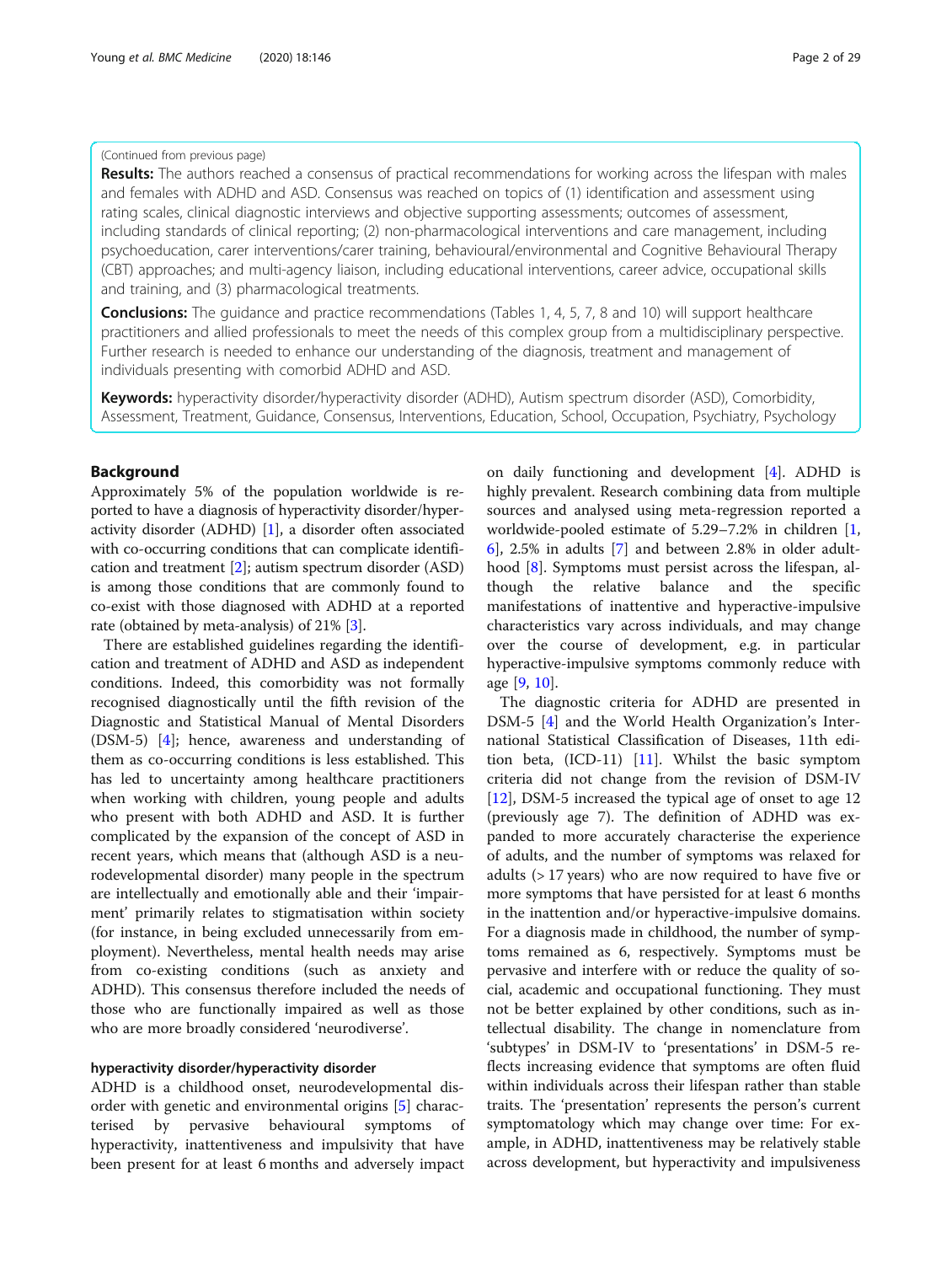often wane with age. Also, importantly, ASD is no longer an exclusion criterion, which is a fundamental change from DSM-IV and this, together with other comorbid conditions, should be noted. The advance preview of ICD-11 was published in June 2018, and this no longer refers to ADHD as hyperkinetic disorder. Other than that, it appears to be essentially similar to DSM-5 [[13,](#page-26-0) [14\]](#page-26-0).

Multi-morbidity is common in both children and adults of both sexes. In children, around one-half will have at least one psychiatric disorder comorbid to ADHD and around one-quarter will have two or more comorbid disorders [[15\]](#page-26-0). These are typically 'current' episodes of comorbidity, the most frequent in childhood being disruptive behavioural disorders (e.g. oppositional defiant disorder, conduct disorder), anxiety (e.g. generalised anxiety disorder, social anxiety, obsessivecompulsive disorder) and mood (e.g. depression, bipolar disorder). Others include specific developmental disorders of language, learning and motor development, autism spectrum disorders and intellectual disability, many of which present across the lifespan  $[3, 15-18]$  $[3, 15-18]$  $[3, 15-18]$  $[3, 15-18]$  $[3, 15-18]$ . Adults with ADHD also experience high rates of co-occurring conditions, especially anxiety, mood and substance use disorders (including cigarette smoking) [\[19](#page-26-0), [20](#page-26-0)]. Therefore, the clinical presentation is complex, and this is often further complicated by academic and social impairments, leading to academic and occupational failure, delinquent and antisocial behaviour [\[20](#page-26-0)–[22\]](#page-26-0).

#### Autism spectrum disorders

The worldwide prevalence of ASD is around 1%, but some data suggest it may be higher [\[23](#page-26-0), [24](#page-26-0)]. Following the publication of DSM-5 in 2013, ASD is now characterised by two categories: (1) persistent deficits in the ability to initiate and to sustain reciprocal social interaction and social communication and (2) restricted, repetitive and inflexible patterns of behaviour, interests or activities, including differences in sensory sensitivities and interests. Individuals with ASD exhibit a range of intellectual and language functioning. Symptoms typically present in early childhood (by 2–3 years of age) with or without language delay and may be associated with early developmental delays and/or loss of social or language skills. However, many people may not receive a diagnosis of ASD until adulthood. This may be due to a variety of factors including lack of awareness of ASD across the lifespan, poor recognition of ASD in females and/or lack of services [\[25](#page-26-0)]. DSM-5 notes that symptoms must be associated with clinically significant impairment in personal, family, social, educational, occupational or other important areas of functioning. Symptoms are usually a pervasive feature of the individual's functioning which are observable across settings. However, they may vary according to social, educational or other contexts and may be masked by 'camouflaging'. Symptoms are relatively stable across the lifespan [\[26](#page-26-0), [27](#page-26-0)], although there may be some developmental gains in adolescence and adulthood due to increased interest in social interaction, behavioural improvement associated with interventions and/or compensations applied and/or the environmental supports provided.

The DSM-5 made substantial amendments to the diagnostic criteria of ASD from previous publications, the most striking being the removal of Asperger's disorder and pervasive developmental disorder 'not otherwise specified' as distinct subtypes and these are now subsumed under the general diagnosis of a scalable severity of ASD. The latter is introduced by a hierarchical classification of the level of support required by the individual, i.e. level 1 'requiring support', level 2 'requiring substantial support' and level 3 'requiring very substantial support'. Severity of social communication difficulties and restricted, repetitive behaviours are rated separately, with the recognition that severity may vary by context and fluctuate over time. Additional specifiers should be included recording (a) with or without accompanying intellectual impairment (intellectual disability and ASD frequently co-occur, but symptoms should not be better explained by intellectual disability or global developmental delay); (b) with or without language impairment (assessed and described by the current level of verbal functioning, e.g. no intelligible speech, single words only, phrase speech, full sentences, fluent speech). Both receptive and expressive language is considered separately since the former may be relatively delayed in ASD; (c) whether ASD is associated with a known medical or genetic condition or environmental factor; (d) whether ASD is associated with another neurodevelopmental, mental or behavioural disorder; and (e) whether ASD is associated with catatonia.

Hence, DSM-5 has moved away from a polarised distinction of 'high' and 'low' ASD functioning and instead focuses on whether the condition is associated with or without accompanying intellectual impairments. Severity is classified by the level of support required by an individual, ranging across three levels. DSM-5 further separated out ASD from social communication disorder (SCD); impairments in social communication without the presence of repetitive, restricted or stereotyped behaviours may meet criteria for SCD.

At the time of writing, the ICD-10 is under revision and a detailed version of ICD-11 has yet to be published [[28\]](#page-26-0). It is anticipated that ICD-11 will align with DSM-5, in that ASD can occur with other neurodevelopmental and mental health conditions (including ADHD) if full diagnostic criteria are met. Moreover, Asperger's syndrome and other generalised developmental disorders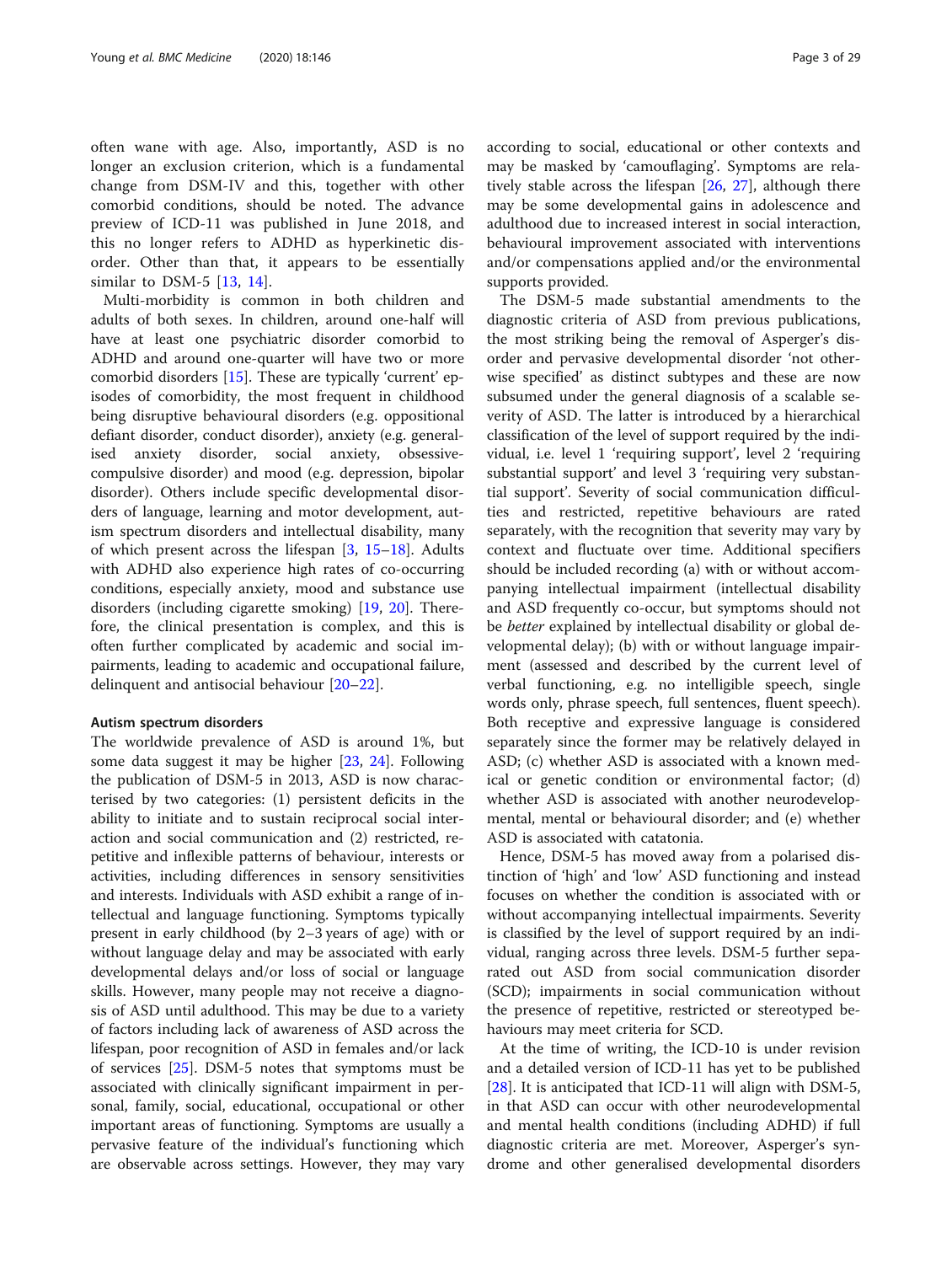will be included within the broader classification of autism and the diagnostic criteria will be organised under the same two categories presented in DSM-5, i.e. (1) difficulties in interaction/social communication and (2) repetitive behaviours (although it seems that ICD-11 will not include sensory sensitivities). Hence, the characteristic specifically relating to language problems has been removed, although ICD-11 seems to consider the loss of previously acquired competencies (such as language, self-care, toileting, motor skills) as a characteristic that should be considered when making a diagnosis. Further, ICD-11 will place less emphasis on the type of play children partake in due to variations across countries and culture but instead focus more of whether children follow or impose strict rules when they play.

ASD co-occurs with several neurodevelopmental, psychiatric and neurological conditions [[29,](#page-26-0) [30](#page-26-0)]. Indeed, 70% of children with ASD will have at least one cooccurring psychiatric condition and 41% will have two or more, the most common being social anxiety, ADHD and oppositional defiant disorder. Adults also experience high rates of comorbidity, the most common being mood disorders, anxiety disorder and ADHD [[31](#page-26-0)]. Patterns of comorbidity are similar across the lifecycle, however, with individuals presenting with a range of anxiety and mood disorders, including panic attacks, generalised anxiety disorder, obsessive-compulsive disorder and unipolar and bipolar disorders. Hence, as for people with ADHD, the presentation of people with ASD may be complex from both a clinical and behavioural perspective but outcomes for those with ASD are often more marked in terms of functional impairments. Many adults with ASD live independently in adulthood but describe difficulties across a variety of educational and occupational settings and require support (formal or otherwise) from family or professionals [\[32](#page-26-0)].

#### Co-occurring ADHD and ASD

Previous publications of the DSM prohibited clinicians from making a concurrent ADHD and ASD diagnosis. The change in diagnostic approach taken by DSM-5 most likely reflects a growing body of research over the past decade that has identified both shared and distinct risk factors and phenotypic manifestations, including:

• Many copy number variants (CNVs) and chromosome abnormalities confer risks for ADHD and ASD [\[33\]](#page-26-0). A genome-wide association study across five major psychiatric disorders including ADHD and ASD found evidence of shared genetic risk factors between ADHD and ASD, and common molecular pathways and functional domains that are affected by the disorders [[34](#page-26-0), [35\]](#page-26-0).

- Both conditions frequently co-occur and cluster in families. Multiple interacting genetic factors and their interplay with environmental factors constitute the main causative determinants of both ADHD and ASD [[36](#page-26-0)]. This interaction can affect epigenetic expression such as DNA methylation, histone modification and microRNA expression leading to altered development.
- Brain structure and functional imaging studies show both shared and distinct neuronal features and activities [[37](#page-26-0)]. For example, functional brain magnetic resonance imaging (fMRI) studies report both disorder-specific differences and shared deficits in functional brain activation and behavioural performance in tasks of sustained attention [[38](#page-26-0)] and temporal discounting [[39](#page-26-0)] in youth with ADHD and ASD. The largest structural brain MRI investigation to date of young people and adults with ADHD and ASD notes maturational differences, with ADHDspecific smaller intracranial volume in children and adolescents and ASD-specific thicker frontal cortices in adults [\[40](#page-26-0)].
- Both disorders have a male predominance [[2](#page-26-0), [38](#page-26-0)]. Although some specific distinctions are present between the two conditions, generally both are commonly associated with social difficulties, executive dysfunction and language and cognitive delays [\[36,](#page-26-0) [41](#page-26-0)–[43\]](#page-27-0).

Rates of co-occurrence vary. In children, clinical studies investigating ADHD symptoms in ASD report a cooccurrence ranging between 53 and 78% [[44,](#page-27-0) [45](#page-27-0)]; whereas in community samples, it is lower at 28–31% [[30,](#page-26-0) [46](#page-27-0)]. A meta-analysis of the co-occurrence of ASD symptoms in young people from both clinical and community ADHD samples found a comorbid rate of 21% [[3\]](#page-26-0). This suggests that ADHD symptoms may be more likely to be found in people with ASD than vice versa and a meta-analysis of rates of ASD in people with ADHD employing a similar methodology as Hollingdale and colleagues [\[3](#page-26-0)] would be helpful to consolidate the available data.

The co-occurrence of ADHD and ASD presents in those both with and without intellectual disability. In a personal communication from Dr. Bhathika Perera, Chair of the Royal College of Psychiatrists' ADHD in Intellectual Disability Group (a sub-group of their Neurodevelopmental Disorder Special Interest Group), we were informed of a recent UK national audit (in preparation) that showed 70% of people with intellectual disability and ADHD also have autism. When working with this group, however, one needs to be mindful that there may be a difference in conceptualising ADHD in mildly intellectually disabled, verbal ASD individuals in contrast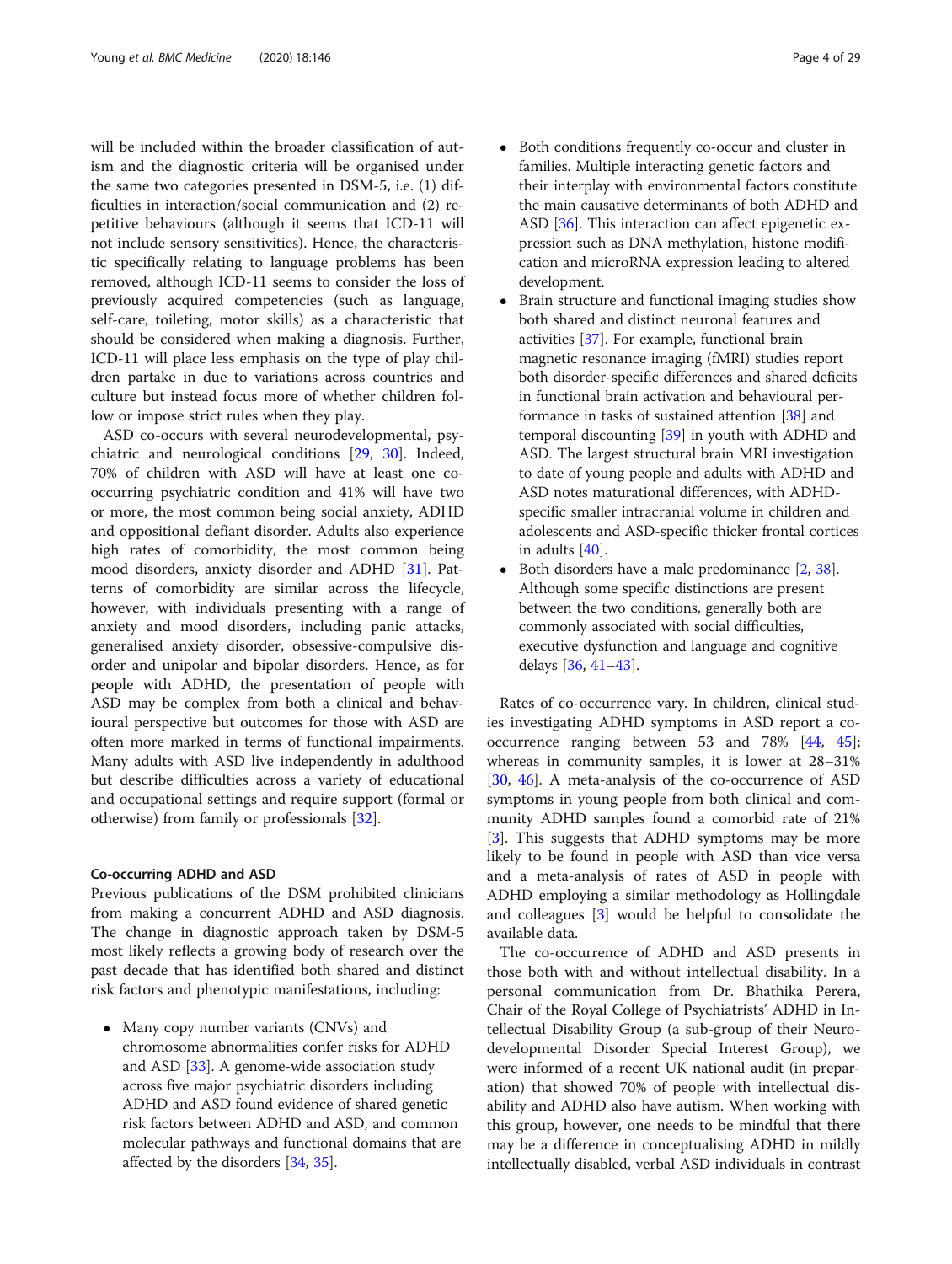to those who are non-verbal and severely intellectually disabled. This has implications for treatment; for example, agitated states in severely intellectually disabled non-verbal autistic individuals may be confused with hyperactivity, leading to the underlying core problem not being understood and addressed. In turn, this may lead to greater risk of deterioration in the individual's clinical presentation and associated functioning.

As discussed, comorbidity is very common in both conditions but for those in whom it co-occurs, this may be considerably more marked. Research from a community sample by Simonoff and colleagues [[30\]](#page-26-0) found that when ASD was comorbid with ADHD, the risk of receiving a further comorbid diagnosis increased by 14% (from 70% for the ASD group to 84% for the co-occurrence of ASD and ADHD). A prison study of 390 male inmates with ADHD reported that 21.9% screened positive for ASD, and this group with co-occurring ADHD and ASD was at higher risk of developing comorbid psychiatric symptoms than inmates in either group alone [\[47](#page-27-0)]. Thus, the co-occurrence of both conditions may increase the risk of developing further psychiatric conditions; indeed, persisting states of anxiety and dysphoria are common in ASD (alone or with comorbid ADHD) and risk of suicide in this group is a concern [[48,](#page-27-0) [49](#page-27-0)]. However, many individuals do not progress to a level of emotional 'disorder' that persists for a substantial period but instead experience mood instability, characterised by extreme fluctuations in mood that change rapidly over the course of a day [\[50\]](#page-27-0). This may be perceived by healthcare practitioners as less debilitating and of lower concern, but for the individual (and their families/carers), these extreme fluctuating emotional states are exhausting and deeply distressing.

There are diagnostic challenges for both conditions especially for those with subtle or 'mild' presentations, when difficulties are 'masked' by other comorbid conditions, 'camouflaged' by compensatory strategies, and/or when there is limited information about childhood functioning when making the diagnosis of ADHD or ASD for the first time in adults. Other challenges relate to teasing out symptoms and difficulties that may be adaptive in certain situations or settings. For example, an individual may be friendly and socially proactive, but the quality of these interactions may be gauche or 'odd' in nature. Concentration problems and/or overactivity may be less evident when individuals are engrossed in a topic or activity of special interest. Distraction, in terms of switching tasks by moving from one incomplete activity to another, may also be influenced by the level of interest in the task and/or modified by a tendency to become preoccupied with the task or due to a resistance to change. There are also diagnostic challenges when working with individuals at the other end of the spectrum, i.e. when assessing ASD in severely/profoundly disabled children with physical disabilities and/or young people.

It seems that the co-occurrence of ADHD and ASD confers additive vulnerability and complexity; hence, the United Kingdom ADHD Partnership (UKAP) convened a consensus meeting, attended by multidisciplinary experts working in the field, to address the complexities of ADHD and ASD from different perspectives, consider the clinical challenges of working with this complex group of patients and how to resolve them. A list of abbreviations can be found at the beginning of the manuscript.

#### Methods

Experts in the fields of ADHD and ASD convened in December 2017 in London, UK, for a meeting hosted by the United Kingdom ADHD Partnership (UKAP; [www.](http://www.ukadhd.com) [UKADHD.com](http://www.ukadhd.com)). The attendees represented a multidisciplinary group of prescribing and non-prescribing clinical and academic experts with extensive experience working with individuals with ADHD and ASD (covering the fields of psychiatry, paediatrics, general practice, clinical psychology, social work, speech and language therapy, psychotherapy and clinical academic research). We were also fortunate to have representation from the field of education. The meeting included presentations summarising research on the topic. Following the presentations, attendees separated into three sub-groups. Each group was tasked to produce a framework of guidance with specific regards to:

- Identification and assessment of children and adults with both ADHD and ASD
- Interventions and treatments for children with both ADHD and ASD
- Intervention and treatments for adults with both ADHD and ASD

The discussions during the breakout sessions were facilitated by group leaders and summarised by notetakers. The methodological orientation that underpinned the focus of the discussion groups was phenomenological, drawing on the empirical research base and their clinical experience. The sub-group leaders then presented their conclusions to all the meeting attendees for another round of discussion and debate until consensus was agreed.

The entire meeting was audio recorded and later transcribed (sub-group discussions were recorded by notetakers). The medical writer consolidated the meeting transcription, electronic slide presentations and breakout session notes into a draft manuscript. It was then revised by the lead author following further consultation with some authors and other expert colleagues who had been unavailable to attend the consensus meeting. The final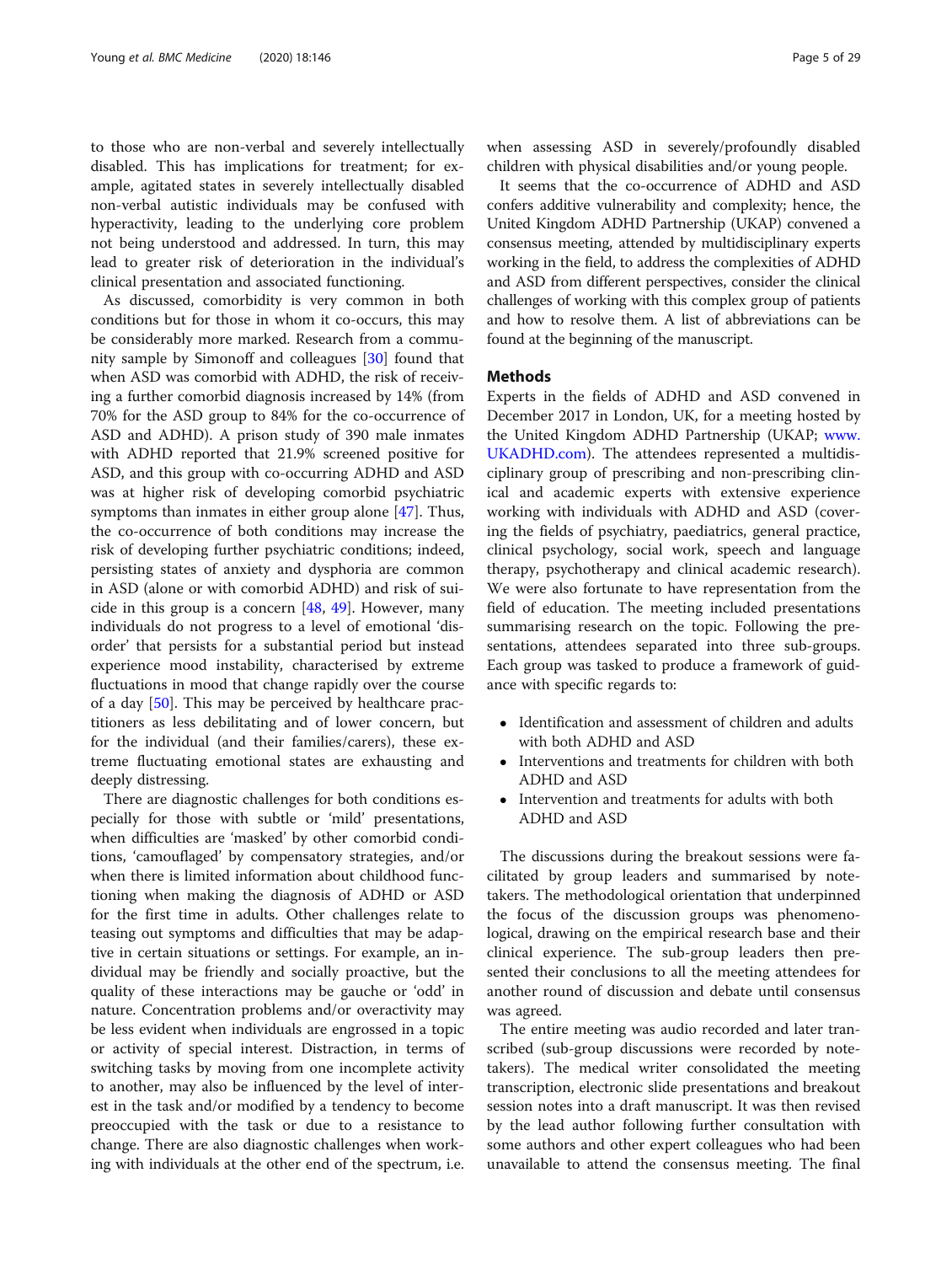<span id="page-5-0"></span>draft was then circulated again to all authors to review and to agree the final consensus. The consensus reflects the views of the authors based on their practical experience and published research and provides a unified approach for working with children and adults with cooccurring ADHD and ASD.

#### Results

#### Identification and assessment

A summary of the consensus reached regarding the identification and assessment of ADHD and ASD when this presents as a comorbid diagnosis is presented in Table 1.

When conducting an assessment for either disorder or when considering the possibility of both co-occurring, it is essential to apply a multifaceted assessment approach that may include the use of standardised and semistandardised measures. As ADHD and ASD are both complex neurodevelopmental conditions, a comprehensive assessment should include background information (including developmental, clinical and family history, and a current mental state examination), rating scales, a clinical diagnostic interview (including a detailed assessment of symptoms and examples of impairment and, if required, a risk assessment), observational data and an assessment of intellectual ability. Collectively, the information gained from this approach will guide the diagnostic decision. No single point of evaluation or instrument should be conclusive in making a diagnostic decision.

The high rate of co-occurrence between ADHD and ASD means that both conditions should be considered when one of the conditions is present; ASD may confer greater risk for co-existing ADHD where the prevalence of the dual diagnoses appears to be somewhat higher [\[3](#page-26-0), [44,](#page-27-0) [45\]](#page-27-0). Indeed, young children presenting with an initial diagnosis of ASD should be continually monitored through development for ADHD, particularly given that the average age of diagnosis for the two conditions is discrepant.

Some individuals with ADHD find their symptoms substantially improve in young adulthood; others continue to sustain symptoms that cause impairment well into middle to late adulthood. In adolescence, people with ASD and/or intellectual disability may experience small improvements in their social functioning, but gains can be limited, and their difficulties and/or impairments persist across the lifespan [\[26,](#page-26-0) [51](#page-27-0)]. Symptoms associated with 'mild' ASD may not be recognised (or not prioritised) in children with challenging behaviours associated with severe ADHD; however, this may change with priorities reversing in young adulthood when ADHD symptoms may start to remit for many young people. For this reason, a comprehensive assessment needs to be Table 1 Practice Recommendations for children and adults with comorbid ADHD and ASD: identification and assessment

1. Due to the level of complexity involved, assessments should only be offered by healthcare practitioners with appropriate training and skills.

2. A comprehensive assessment should include detailed information about the person's development and functioning across settings spanning many years (see text for topics). Symptom presentation may change over time for both conditions.

3. Semi-structured clinical interviews that explicitly map onto diagnostic criteria may be helpful as they guide the assessor to complete a comprehensive developmental and clinical interview.

4. A helpful precursor to any interview is to ask the parent/carer to look at childhood developmental health records, photographs and school reports and/or to think about key transitions in the child's life (such as moves from home, change of school).

5. The assessor should take a parsimonious approach, i.e. they should not 'double count' symptoms present in both ADHD and ASD.

6. It is critical to consider the extent to which the individual's functioning is age appropriate and obtain examples of how difficulties interfere in their functioning and development at home and in educational or work environments.

7. Compared with males, females with ADHD may present with fewer disruptive behavioural problems and those with ASD may have lower intellectual abilities.

8. The assessor should consider the potential impact of cultural issues, e.g. use of eye contact and type of play.

9. Whenever possible, collateral information should be obtained from independent sources, e.g. parent/carer, teacher interviews, observation in school and/or other settings, adults, perusal of school, college and/or employment reports.

10. Informants who are family members may have ADHD or ASD (perhaps undiagnosed), which may impact upon their judgement of 'typical' behaviour.

11. Symptoms of both ADHD and ASD may be masked for many reasons, which may cloud clinical judgement, e.g. accommodations may be applied at home and the individual may have developed compensatory strategies, which may minimise deficits in social communication and interaction, and/or skills to 'camouflage' difficulties in specific situations or for a brief period of time.

12. There are high rates of comorbidity associated with both ADHD and ASD, and the assessment should identify whether co-existing comorbid disorders are present. Young children presenting with an initial diagnosis of ASD should be continually monitored through development for ADHD, particularly given that the average age of diagnosis for the two conditions is discrepant.

13. A risk assessment should be included (see text for topics) together with an assessment of dysfunctional strategies. For example, in young people and adults, these might be alcohol or substance misuse to manage social anxiety or low mood.

14. Assessment of capacity may be warranted for adults with ASD with severe impairments who require substantial support.

15. Rating scales are not diagnostic instruments but tools to aid diagnosis and monitor clinical progress. If used to screen, individuals receiving borderline scores (i.e. falling just below cut-offs) should not be excluded from referral for a comprehensive clinical diagnostic assessment.

16. Norms for many screening tools are often based predominantly on male samples, which may disadvantage their use in females.

17. Reporting tools such as visual representations of mood states or visual analogue scales will facilitate the assessor to obtain subjective information from individuals who have difficulty identifying or describing their thoughts, feels and sensations.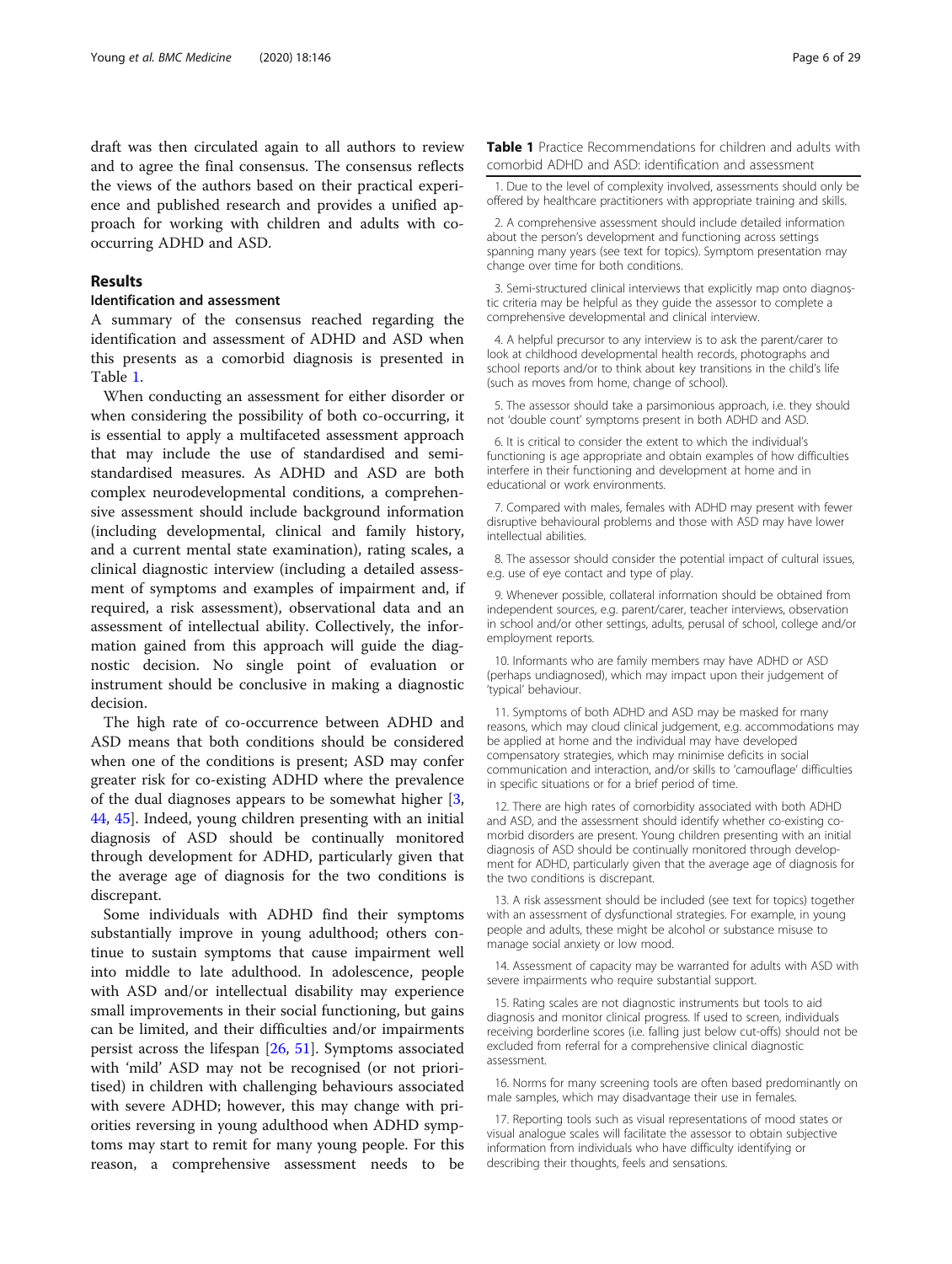Table 1 Practice Recommendations for children and adults with comorbid ADHD and ASD: identification and assessment (Continued)

18. Observational assessments, including neuropsychological tests, are not diagnostic. They augment clinical decision-making by providing useful information regarding a person's functioning.

19. An intellectual assessment should always be considered, together with an assessment of adaptive functioning, and a low threshold applied for their administration.

20. An intellectual assessment may be helpful for children and young people in school or further education to determine cognitive strengths and weaknesses, establish goals of treatment and target appropriate educational interventions.

21. For both conditions, uneven cognitive profiles are commonly seen across verbal abilities, performance abilities, working memory and processing speed, reflecting variable strengths and weaknesses.

22. The outcome of the assessment should include a diagnostic formulation as well as an aetiological formulation that includes protective, predisposing, precipitating and perpetuating factors that inform a comprehensive care plan which takes into account of the needs of the individual and how these may be met across settings (see text for topics). It should also include a Positive Behavioural Support plan, which aims to provide a consistent approach between different caregivers. The care plan should be shared with all relevant parties, as appropriate (including educational establishments, with consent).

conducted that obtains detailed information about the person's functioning spanning many years. It is important to get this right, as a neurodevelopmental diagnosis has the potential to help and guide understanding and necessary support.

It is therefore of concern that assessments (and diagnoses) are made by practitioners with limited training and skills and without a comprehensive appreciation of the variation and idiosyncrasies in the presentation of both conditions. The recent revisions to diagnostic criteria (DSM-5 and ICD-11) have been substantial, and this further emphasises the need for healthcare practitioners to obtain appropriate training for their continuing professional development. Aside from ensuring they access appropriate training, it is essential that practitioners refer to the diagnostic criteria to guide their clinical decision and apply the various clinical tools that are available to support it, rather than rely on a 'general sense' of the conditions. In such cases, there is a risk for missed or misdiagnosis. For example, a diagnosis of ASD might not be made because the individual is able to sustain eye contact and will initiate conversations on topics of interest. A diagnosis of ADHD might not be made because the individual does not present with hyperactivity and is able to settle or can 'hyper-focus' on a topic of interest or one that provides immediate gratification.

Research on gender differences suggests that girls may be consistently under-identified for both ADHD and ASD [[52](#page-27-0), [53](#page-27-0)]. This may be due to multiple reasons. Females with ADHD are reported to have fewer hyperactive/impulsive symptoms and more inattentive symptoms compared with males with ADHD [[52,](#page-27-0) [54](#page-27-0)]. This may lead to a referral bias as they may not present with behavioural problems that are challenging to manage. Indeed, the lower rates of disruptive behaviour in females with ADHD (compared with males) may contribute to the 'gender gap' of 3:1 between males and females respectively [[14\]](#page-26-0). Similarly, there is a 'gender gap' in ASD but it is more marked at 4:1, respectively [[4\]](#page-26-0). Females with ASD are more likely than males to have comorbid intellectual disability; hence, those without accompanying intellectual impairments or language delays may not be recognised [\[4\]](#page-26-0). It has also been reported that females may acquire superficial learned social skills and exhibit milder restrictive stereotyped behaviour [\[55\]](#page-27-0), which may mask their underlying social difficulties. The problem is further compounded when rating scales are used as few have separate gender norms, most being predominantly comprised of males. Hence, rating scales may lack the sensitivity and specificity to identify symptoms in females.

Some diagnostic measures have been validated in different cultural contexts [[56](#page-27-0), [57\]](#page-27-0), but the majority have been developed and standardised in western societies. Cultural issues are likely to impact the assessment, for example, expectations regarding the use of eye contact vary in different parts of the world, and hyperactivity in low- to middle-income countries may be beneficial in some settings but challenging within a post-industrial western educational system [[58\]](#page-27-0). In the criteria for ASD, it seems that ICD-11 will disregard the type of play that children partake in since this may be sensitive to cultural influence but place greater emphasis on the approach they take to play (e.g. whether they follow or impose strict rules), i.e. behaviour which is less culturally specific. Cultural issues may also influence the diagnosis of children with ADHD. A UK study found that children from immigrant Asian families were rated by teachers as much less overactive and inattentive compared with actometer, observation and psychological test variables compared with their white English contemporaries, the rater bias perhaps reflecting higher expectations and/or symptoms not being noticed in Asian children [\[59\]](#page-27-0).

When conducting neurodevelopmental assessments, it is common for family members to be involved, especially when assessing children, but also for adults where possible. Heritability estimates of both conditions are high (ranging between 70 and 80% for ADHD and 37 and  $> 90\%$  for ASD) [[4,](#page-26-0) [14](#page-26-0)], and it is not uncommon for individuals to present for first diagnosis in adulthood prompted by a diagnosis of autism or ADHD in the family. Hence, it is important to be mindful that informants who are family members may also have (undiagnosed) ADHD or ASD and in turn this may impact their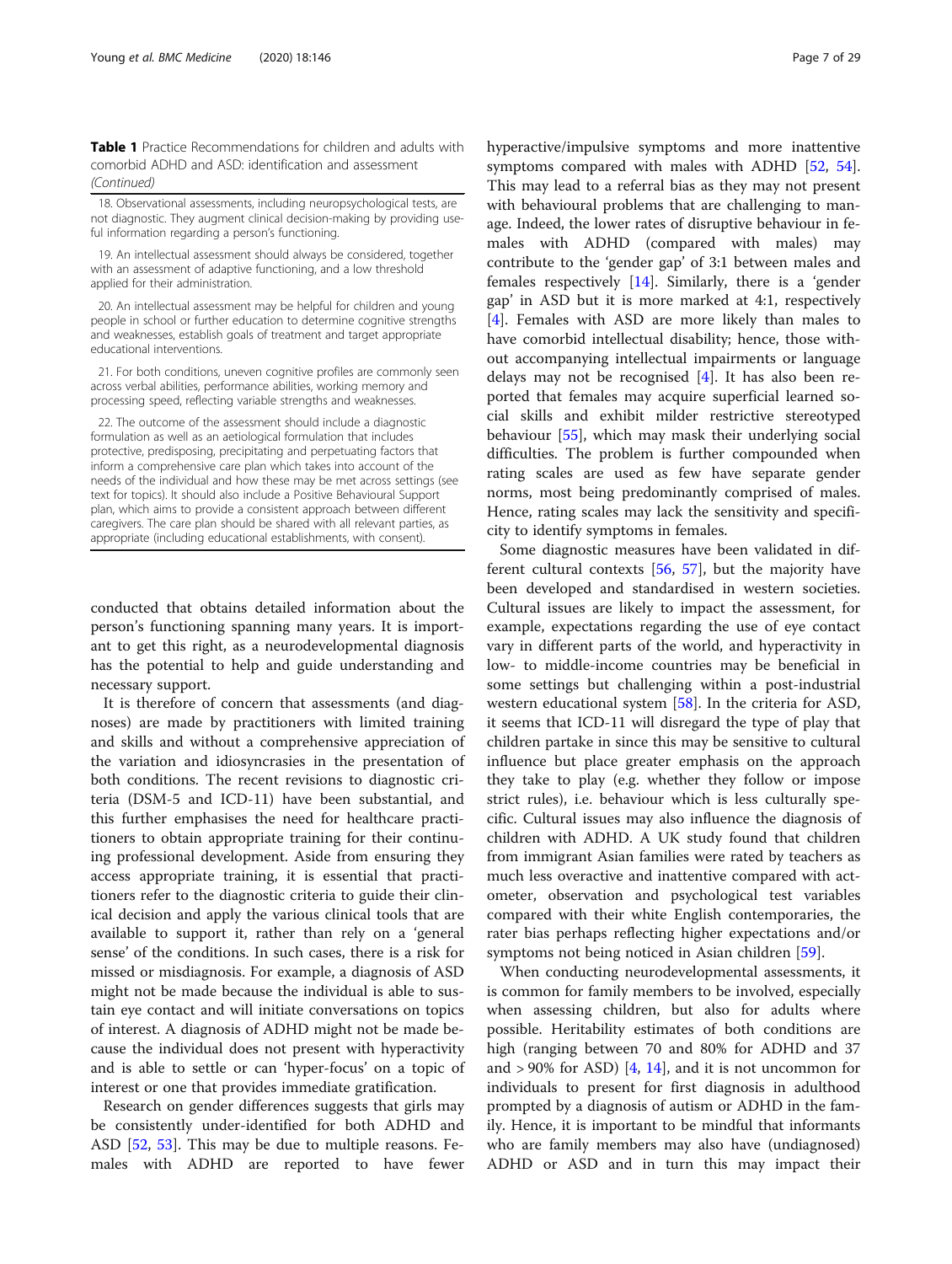judgement of 'typical' behaviour. It is therefore important for the assessor to obtain specific examples of behaviour from the informant and use these examples to make clinically informed judgements, rather than relying upon the informants' perception of what is 'typical' or 'atypical'.

Whenever possible, the assessor should also obtain collateral information from independent sources. A wealth of useful information may be obtained from observing a child in school and speaking directly with teachers. When assessing adults, perusal of school, college and/or employment reports (if available) can be helpful.

Due to the high rates of comorbidity reported to be present in individuals with either ASD or ADHD (see the '[Background](#page-1-0)' section), practitioners should always consider possible comorbid conditions. In general, females are at greater risk of developing internalising conditions (e.g. anxiety, depression) than males, whereas males are at greater risk of developing externalising conditions (e.g. disruptive behaviour disorders). Positive outcomes may be hampered by unrecognised and untreated co-occurring mental health conditions. Intellectual disability is one of the most common comorbidities of both ADHD and ASD,  $46\%$   $[60]$  $[60]$  and up to 70%  $[61]$  $[61]$  respectively. Adults with ASD and severe impairments requiring substantial support may lack the capacity to make decisions (this is less likely for those with ADHD without co-occurring ASD); hence, an assessment of capacity may be warranted. This needs to be managed carefully and sensitively, especially when there is a discrepancy between the wishes of the individual and those of their family or caregivers.

Symptoms of both ADHD and ASD may be masked for many reasons, which may cloud clinical judgement. Environmental accommodations may be applied at home, e.g. family outings, social events and school trips may be avoided in order to avoid embarrassing emotional 'meltdowns' in public. As it is often easier for accommodations to be made at home than at school, this may result in impairments in functioning not appearing to be pervasive across settings. Adults may also make accommodations; adults with ADHD may select occupations that are not 'office bound', which maximise the opportunity to be creative and/or stimulated and minimise the need for administration and organisational skills. Adults with ASD may select and be highly valued in occupations that match their special interests and skills.

Symptoms may also be masked by compensatory strategies and coping mechanisms, which may lead to an underestimation of their underlying difficulties. By the time individuals reach adulthood, it is not uncommon for such techniques to have been developed (especially by those with stronger language and intellectual abilities). These usually facilitate the individual to behave in an appropriately acceptable manner in public for a short time and/or in specific settings. These 'camouflaging behaviours' usually have an adaptive or functional purpose, for example, adults with ASD may develop a good understanding of social expectations in formal situations (such as a time-limited consultation with medical professionals). Adults with ADHD may employ strategies to remain focused and/or control the urge to fidget during an important appointment or meeting. Nevertheless, it takes great effort to maintain a social façade of this nature for any length of time and doing so may cause the individual to feel fatigued, stressed and distressed.

The strategies and mechanisms applied may not always be adaptive and functional; however, the assessor should be mindful of strategies applied that are dysfunctional. These may be obvious such as drinking alcohol or taking illicit drugs to manage social anxiety or low mood. Others may be less obvious, such as avoiding specific events, settings and/or people, not facing up to difficulties and problems, withdrawal and spending too much time locked away in a room online and/or not engaging in help-seeking behaviours. Some individuals may seek to obtain a social network by forming damaging relationships such as joining a gang, making themselves sexually available, engaging in promiscuous and unsafe sexual practices and/or being used by others for criminal activities.

There may appear to be some symptom overlap across the two conditions, which can complicate clinical assessment. Rating scales may not pick up on qualitative differences in presentation, especially when these are subtle, requiring the assessor to probe for detailed examples of behaviour. For example, when considering abnormal social reciprocity—a person with ADHD may be over-talkative and dominate a conversation, speaking with energy and passion, speak too loud, stand too close, be tangential and frequently change the topic, lose their train of thought mid-sentence, interrupt people's conversations and illustrate what they are saying with gesture. A person with ASD may be over-talkative and dominate a conversation regarding a special interest, dogmatically stick to that topic and bring the conversation back to it when the other person tries to talk about something else. They may avoid making eye contact, tone and conversation style may seem 'flat', and they appear to have limited interest in the other person and lack awareness of social rules and cues (e.g. not asking questions, making inappropriate comments). Both examples indicate limited social reciprocity, but the clinical quality of the deficits is markedly different.

An individual with a co-occurring ADHD and ASD may show a combination of both characteristics in different situations. However, to meet diagnostic criteria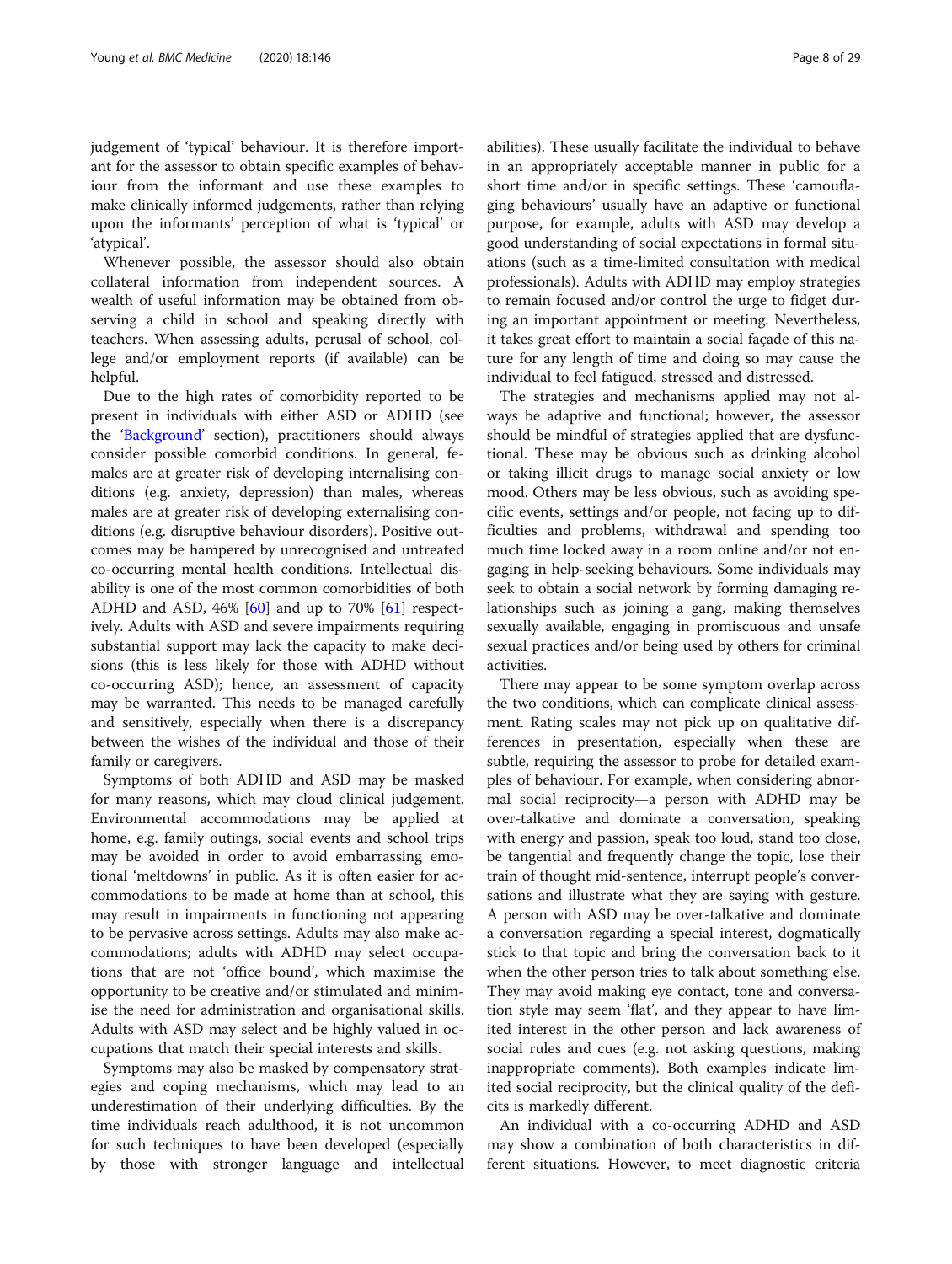<span id="page-8-0"></span>for an additional comorbid diagnosis, there must be enough evidence for the second diagnosis over and above what would be expected for the first diagnosis. The assessor therefore should take a parsimonious approach, i.e. they should not 'double count' symptoms. For example, if 'talkativeness' has been rated as an ADHD symptom, then it should only be re-counted as an ASD symptom if it is distinctly different (i.e. odd and monotonous). Similarly, if invading personal space has already been counted as a symptom of ADHD it should not be counted again as an ASD symptom.

#### Rating scales

Rating scales may be used for two purposes: (1) to screen for a suspected condition and (2) to monitor responses to treatment and interventions. Rating scales are often used to aid clinical assessment, and they are useful tools for monitoring clinical progress; however, when used for screening purposes, it should be borne in mind that they are non-specific markers of potential problems, the results of which should be interpreted cautiously [[62\]](#page-27-0). Rigid adherence to cut-offs is likely to lead to a high proportion of false positives and negatives and unnecessary concerns and anxiety among carer interventionss and caregivers.

There are many rating scales available with varying merits and limitations, and we present in Table 2 some that are in common use in the UK. Some are available in multiple languages and those that are free of charge are indicated with an asterisk (\*).

The Strengths and Difficulties Questionnaire (SDQ) is a widely used brief behavioural screening questionnaire tool that evaluates emotional symptoms, conduct problems, hyperactivity/inattention, peer relationship problems and antisocial behaviour in children age 3–16 years. Translated into over 80 languages, it is therefore a helpful rating scale for use in children with both ADHD and ASD. Depending on the circumstances, there is a charge for using the SDQ.

Specific populations (such as females, younger children higher functioning young people and individuals with intellectual disability) may require adaptations to be made to a rating scale, if one cannot be identified that better addresses their functional abilities. For example, it is common for people with ASD (with or without intellectual disability) to have difficulty identifying or describing their thoughts, feelings and sensations. In such cases, observational tools such as visual representations of mood states, visual analogue scales, sketches and drawings may be useful aids. It is important to be mindful that norms for many screening tools are often based predominantly on male samples, which may disadvantage their use in females (in which case greater emphasis should be Table 2 Supplementary information: rating scales and clinical interviews that are commonly used in the UK (those that are free of charge are indicated with an asterisk)

#### Autism-specific rating scales

• Social Communication Questionnaire (SCQ) for use with mental age of 2+ [\[63](#page-27-0)]

• Social Responsiveness Scale SRS-2 (age 2½ +) [\[64\]](#page-27-0)

• Social and Communication Disorders Checklist (SCDC) (3–19 years) [[65](#page-27-0)]

ADHD-specific rating scales

• Conners' Comprehensive Behavior Rating Scales (CBRS) to identify ADHD and comorbid conditions (6–18 years) [[66](#page-27-0)]

- Conners' Adult Rating Scales (CAARS) (age 18+) [[67](#page-27-0)]
- SNAP-IV Rating Scale\* (6–18 years) [[68](#page-27-0)]
- Adult ADHD Self-report Rating Scale (ASRS)\* (age 18+) [\[69\]](#page-27-0)

• RATE and RATE-C self- and informant-report scales\* (for children 8– 11 years and adults 16–54 years) [[70\]](#page-27-0)

• The Vanderbilt ADHD Diagnostic Rating Scale (VADRS) [\[71,](#page-27-0) [72](#page-27-0)]

Rating scales suitable for both ASD and ADHD

• Kiddie-SADS DSM-5 Screen Interview (K-SADS-PL)\* (6–18 years) [[73,](#page-27-0) [74](#page-27-0)]

• Strengths and Difficulties Questionnaire (SDQ) (2–17 years) [\[75](#page-27-0)]

• The Development and Well-being Assessment (DAWBA) (5–17 years) [[76](#page-27-0), [77\]](#page-27-0)

Autism-specific clinical interviews

- Diagnostic Autism Spectrum Interview (DASI)\* (age > 2) [\[78\]](#page-27-0)
- Autism Diagnostic Interview-Revised (ADI-R) (age > 2) [[79\]](#page-27-0)

• Diagnostic Interview for Social Communication Disorders (DISCO) (age range unspecified) [[80](#page-27-0)]

• Developmental, Dimensional and Diagnostic Interview [3Di] (highly structured computerised interview; > 2 years) [\[81\]](#page-27-0)

ADHD-specific clinical interviews

• ADHD Child Interview (ACE)\* and the adult version, ACE+\* (5–16 and > 16 years respectively [\[82,](#page-27-0) [83](#page-27-0)]

• Diagnostic Interview of Adult ADHD (DIVA-2)\* (lower age limit not specified) [\[84](#page-27-0)]

Clinical interviews suitable for both ASD and ADHD

• The Development and Well-being Assessment (DAWBA) (5–17 years) [[76](#page-27-0), [77\]](#page-27-0)

placed on carer interventionsal and school reports if female norms are not available).

Rating scales for adult use often rely on self-report. Adults with specific learning or motor difficulties may need support to complete them. Another problem is that some (but not all) individuals may have limited insight into their current and past difficulties (this is the case for individuals of any age, both with and without intellectual impairment). For those with ASD, an additional problem may arise for those with language problems, e.g. they may struggle with seemingly arbitrary phrasing and/or undefined concepts (for example, having to select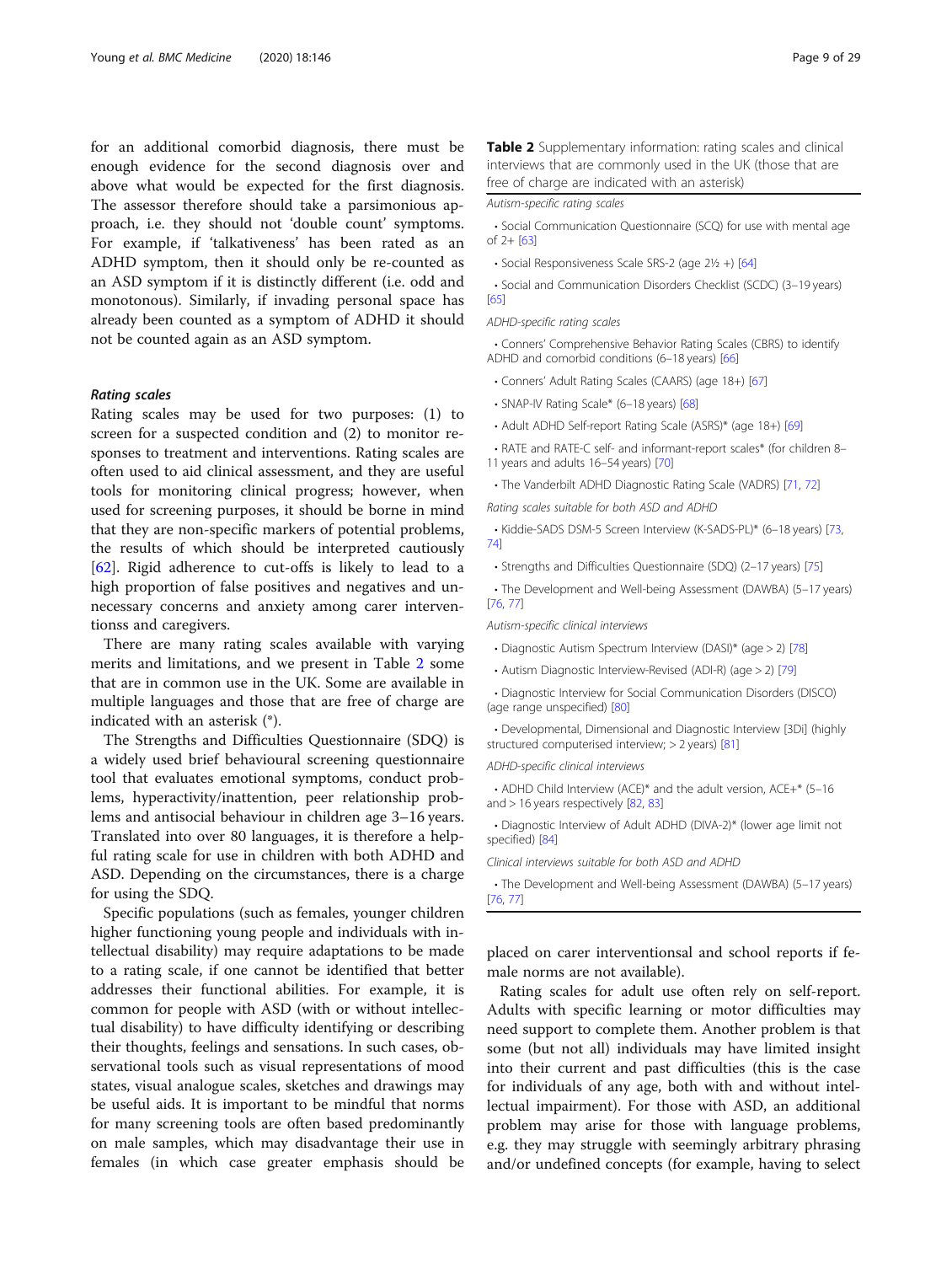the frequency of a behaviour from a choice of terms such as 'occasionally' and 'sometimes'). People with ADHD tend to make careless errors due to poor concentration, and it is not uncommon for items to be completely missed out in questionnaires and/or for more than one response to be endorsed on a scale by accident. Hence, questionnaire responses need to be carefully checked and, in some cases, interpreted with caution.

Accepting the limitations of rating scales used for purposes of screening described above when used in clinical settings, there may be merit for using rating scales to screen children in educational settings who are regularly excluded from school and/or who are under-achieving academically. Similarly, it may be helpful to screen children at risk in social care.

#### Clinical interview

The interview should always commence with current concerns as well as background information (including family, past psychiatric and medical history) and move on to obtain a detailed developmental and clinical history that assesses the onset, trajectory, persistence and pervasiveness of symptoms as this will assist with differentiating between ADHD, ASD and other comorbid conditions. A current mental state examination should always be included as this is helpful for indicating the presence of comorbid psychiatric conditions and the assessment of risk. If indicated, some individuals may require referral for development coordination disorder.

It is critical to consider the extent to which the individual's functioning is both age and developmentally appropriate. A child's chronological age relates to their date of birth, and it may differ substantially from their developmental age. Their developmental age is the age at which they function emotionally, physically, cognitively and socially. For example, a child may be 12 years of age, but developmentally, they display emotions or behaviours that make them seem much younger. Hence, it is important not to focus solely on a child's intellectual limitations or chronological age but to be mindful of a child's developmental limitations more broadly. For example, a child of 12 years may have an IQ that falls within normal limits, but their emotional and social functioning may be highly discrepant with other functioning and developmentally inappropriate. Hence, one has to consider the broader developmental functioning of the child.

Environmental factors may also be salient. It is important to obtain examples of how difficulties interfere in the person's functioning and development at home and education/work environments. For example, are unhelpful factors and dynamics present, which exacerbate symptoms and affect the person's ability to cope? Does fluorescent or harsh lighting, hot or cold temperatures, smells of air fresheners or pets, general clutter, or noises from the TV, trains or road traffic have a negative effect? Can these factors be changed or can the individual's reaction to them be changed?

Semi-structured clinical diagnostic interviews are particularly helpful as they guide the healthcare practitioner to complete a comprehensive developmental and clinical interview. There are fewer clinical interviews to choose from compared with rating scales and, as with rating scales, these have varying merits and limitations. We present in Table [2](#page-8-0) some that are in common use in the UK. Some are available in multiple languages and those that are free of charge are indicated with an asterisk (\*).

Administering semi-structured and structured interviews can be resource intensive and costly. It can be seen from the above that most clinical interviews specific to autism must be purchased, whereas most interviews specific to assessing ADHD are free of charge. Most require administration by trained interviewers. ADHD clinical interviews such as ACE, ACE+ and DIVA-2 have been developed to directly map onto diagnostic criteria, but most autism interviews have not; hence, if using the ADI-R for example, it is advised that this is done manually (i.e. by cross referencing the information obtained in the interview with the diagnostic criteria). The recently launched Diagnostic Autism Spectrum Interview (DASI) [[78\]](#page-27-0) also maps directly onto diagnostic criteria and to our knowledge is the only autism diagnostic tool that is free of charge. Whilst 'mapping' the clinical information onto the diagnostic criteria, the persistence and pervasiveness of symptoms should be considered, as well as differential diagnoses. In complex cases, this requires a skilled and experienced multidisciplinary team. ACE and ACE+ are the only clinical interviews that include an integral option for the assessor to apply either DSM or ICD criteria and include a prompt to consider comorbid conditions. For autism, the DASI also includes a prompt to consider comorbid conditions. The DAWBA can be used to assess ASD, ADHD and associated comorbidities at the same time. It is modular in format via a 'package' of questionnaires designed to make a range of psychiatric diagnoses that can be completed online (using self- or informant-report, as appropriate) or via interview.

Risk assessment of harm to self and others and from others should be included in the assessment for both ADHD and ASD. The vulnerabilities associated with those who have both conditions may elevate risk further. There is evidence that adolescents with ASD are at higher risk of suicidal thinking, making suicidal plans and engaging in self-harm with suicidal intent than young people without ASD [\[46](#page-27-0)]; similar evidence has also been found for individuals with ADHD [\[84](#page-27-0)]. Young people with ASD and an IQ that falls within the average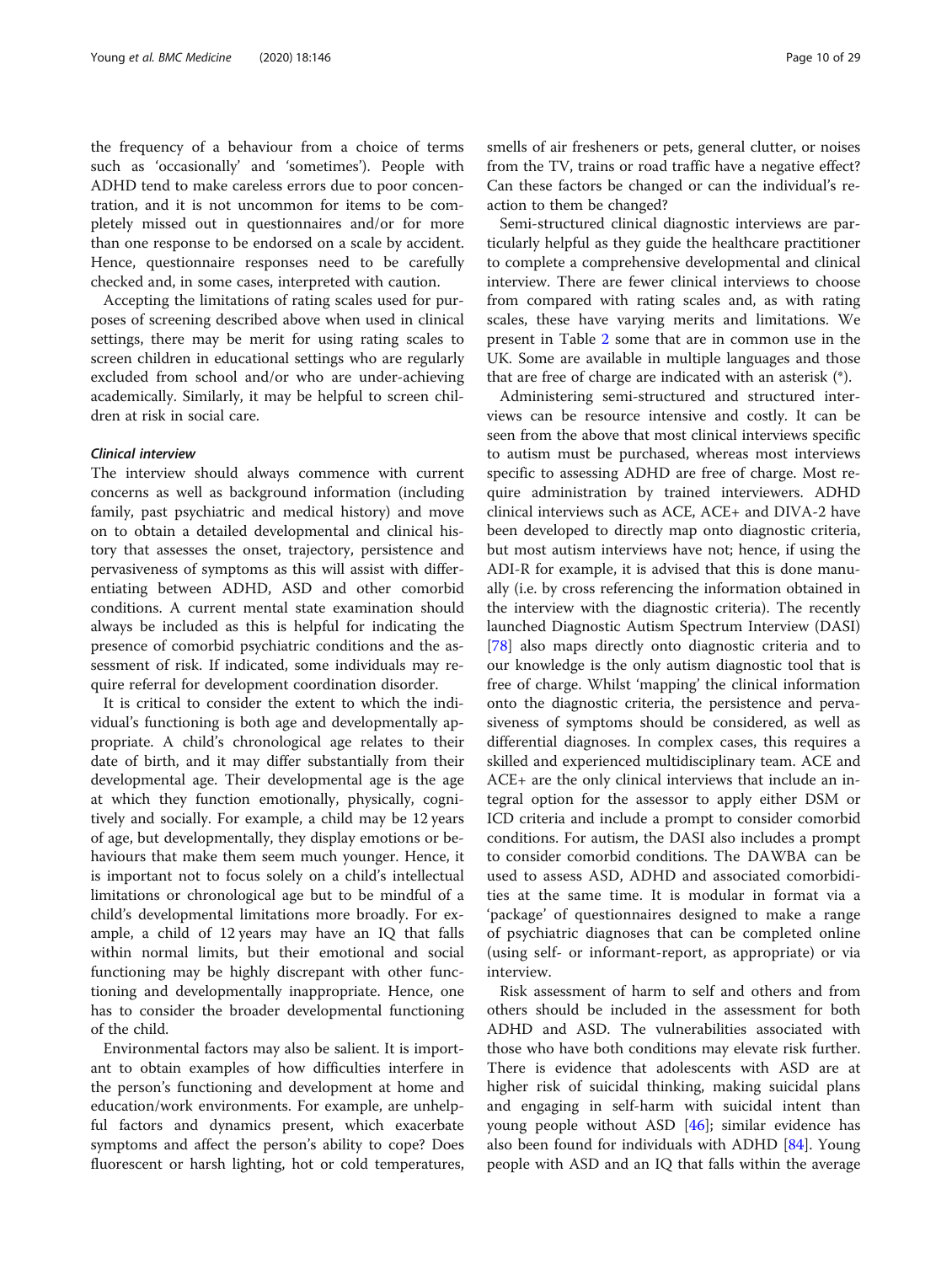range appear to be at particular risk [\[85](#page-27-0)]. Although the association is documented to emerge in adolescence, clinicians gave anecdotal accounts at the meeting that this is also a serious problem in younger children. It was a concern of the group that young people with ASD may act on suicidal ideation due to their tendency to rigidly adhere to ideas. Young people with ADHD, by contrast, may become distracted and/or make inadequate plans. They may nevertheless act impulsively on an idea (as may young people with ASD).

A risk assessment should therefore be included for children and young people, as well as adults, that enquires about suicidal ideation; use of illicit drugs/substances and alcohol; antisocial attitudes and behaviours; any harm to self and others, or from others; excessive internet use; unsafe sexual practices; victimisation of bullying and assault; and sexual/financial/social exploitation. For individuals with ASD, a risk assessment should take account of sensory deficits, such as seeming oblivious to pain or to significant temperature changes.

When conducting clinical assessments in adults, a developmental history should be obtained, where possible, which can be difficult when this is self-reported. Whenever possible, this should be provided by an informant, such as a carer interventions/carer, although this may also be challenging due to the passage of time. A helpful prompt may be to ask the carer interventions/carer to look at childhood developmental health records, photographs and school reports and/or to think about key transitions in the child's life (such as moves from home, change of school). However, the assessor needs to be mindful of the need for symptoms to be consistent and pervasive over time and across settings; difficulties should not be better explained by a situation-specific event that required the child to adapt to substantial change in their life (such as moving home or school). The assessor should also consider whether difficulties are being masked by compensatory strategies and/or 'accommodations' (i.e. adjustments) made by others.

In some cases, a carer interventions/carer may not be available, in which case collateral information should be obtained from another close family member. If a suitable informant cannot be identified who knew (and can recall) the individual well during their early childhood, it is valuable to obtain information from an informant who currently knows the individual well (e.g. a partner) as they can supplement self-reported information with an objective perspective. If available, reports from childhood (for example, school, social service and/or previous clinical reports) are likely to be informative.

#### Objective assessments

Objective assessments range from direct observation of an individual in a specific setting (e.g. in clinic, at home

or at school) that provides qualitative information about the individual's behaviour to standardised assessments that compare an individual's behaviour or performance against norms obtained from a general and/or other specific populations. The assessor should be mindful of caveats that may influence outcomes. For example, if the individual is in a novel environment and/or aware of being observed, he may appear more socially able than usual due to 'surface skills' that he is able to apply and manage for a short period of time. In particular, the use of compensatory strategies may minimise deficits in social communication and interaction. With respect to more formal testing, problems with mobility may limit performance and/or the individual may perform relatively well on novel tasks, especially when these are delivered via a mode of interest (e.g. computerised tests). Moreover, a test environment is often arranged to be one that optimises performance (i.e. it is conducted in a quiet room that minimises distraction by an assessor who provides individual attention to ensure the person understands the test instructions and who provides prompts, encouragement and feedback). Hence, outcomes may lack ecological validity as they may not reflect performance in the 'real world'.

The Autism Diagnostic Observation Schedule Second Edition (ADOS-2) [\[86](#page-27-0), [87](#page-27-0)] is a widely used semistructured standardised measure of communication, social interaction, play/imagination and restricted/repetitive behaviours. It is used with individuals who have suspected ASD. The ADOS-2 requires a trained assessor to administer structured and semi-structured tasks and questions to elicit a range of responses in children (including toddlers) and adults. Although the title includes 'diagnostic', it is not a diagnostic instrument but a useful measure to be used in support of a clinical assessment. Females may develop superficial learned social skills, which may 'camouflage' underlying difficulties or exhibit milder restrictive stereotyped behaviours [\[55](#page-27-0)] leading them to score lower on the ADOS-2 compared with males.

An intellectual assessment should always be considered (especially in cases when intellectual impairment or an uneven cognitive profile is suspected). Practitioners should maintain a low threshold for administering the most recent versions of available cognitive tests such as the Wechsler intelligence scales for children or adults (i.e. currently the WAIS-IV and the WISC-5 [\[88](#page-27-0), [89](#page-27-0)] together with an assessment of adaptive functioning, such as the ABAS-3  $[90]$  $[90]$  or the Vineland-3  $[91]$  $[91]$ ). The Kaufman Assessment Battery for Children (KABC-II NU) is a measure of cognitive ability that is culturally fair and includes a non-verbal option and standardisation samples that include people with ASD and ADHD [[92](#page-27-0)]. Cognitive assessments of this nature will inform the psychological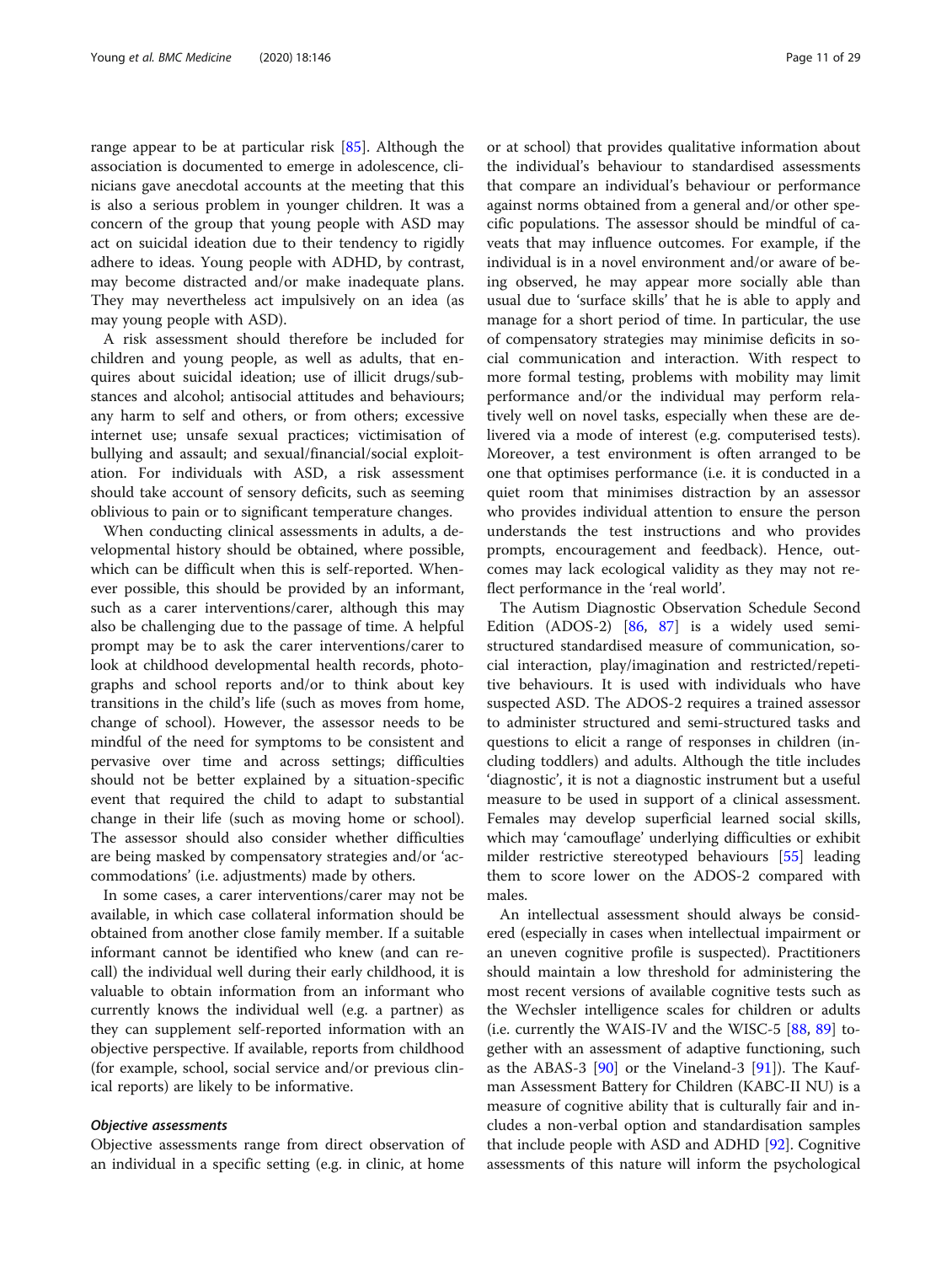treatment approach as those with low intellectual abilities and/or poor verbal skills may respond better to interventions that focus more on a behavioural approach delivered directly to the individual and/or via carer interventionss/carers.

For both conditions, uneven cognitive profiles are commonly seen which may complicate the determination of an individual's general intellectual abilities (i.e. the Full Scale IQ). In such cases, it is more informative to focus on the four individual intellectual sub-scales or indices that summarise the person's verbal abilities, performance abilities, working memory and processing speed. The inclusion of an intellectual assessment is particularly useful for both young people in school/further education and adults as it provides information about the individual's cognitive strengths and weaknesses, which in turn informs goals for treatment by indicating specific areas of cognitive weakness that can then be targeted with appropriate interventions in educational settings.

Neuropsychological testing is neither necessary nor sufficient for a diagnosis of ADHD; however, tests that assess executive dysfunction are helpful in determining deficits in higher order processing skills such as task switching, perseveration, planning, sequencing and organising information. Some have been specifically developed for use with an ADHD population and focus on assessing attention, impulsivity and vigilance in children and adults, e.g. Go-No-Go tasks, Stop tasks and continuous performance tests. Those most commonly used in clinical practice include the Conners' Continuous Per-formance Test, third edition (CPT 3 [age 8+]) [[93](#page-28-0)] and the QbTest [\[94](#page-28-0)]. These tests are not specific markers of ADHD, but they augment clinical decision-making by providing useful information regarding a person's cognitive functioning. The assessor should be mindful of the limitations of formal tests and test environments raised above.

#### Outcome of the assessment

The outcome of the assessment should include a diagnostic formulation as well as an aetiological formulation that includes protective, predisposing, precipitating and perpetuating factors that inform a comprehensive care plan which considers of the needs of the individual and how these may be met across settings. This might include suggested pharmacological and/or psychological interventions to manage co-occurring difficulties such as anxiety or low mood, to minimise presenting risks, difficulties in social communication and behaviour and improve cognitive skills, study skills and social skills. For children and young people at school or in further education, a comprehensive formulation of current strengths and difficulties could be shared with educational establishments and other professionals involved in their care, should the young person consent. A comprehensive clinical assessment report should be copied to the patient and referrer. See Table 3 for a summary of suggested content.

#### Non-pharmacological interventions for ADHD and ASD

Those with comorbid ADHD and ASD present with additional layers of complexity, often requiring psychological and/or environmental interventions. In order to maximise the likelihood of positive outcomes from any therapeutic intervention, the influence of the individual's relational and situational context must be considered. This includes both the home and education/work environments. There may be unhelpful factors and dynamics exacerbating symptoms and affecting the person's ability to cope, such as fluorescent or harsh lighting, temperatures, smells (air fresheners or pets), noises both internal

Table 3 Supplementary information: clinical assessment report content

• Diagnostic and aetiological formulation.

• Current presenting problems (e.g. physical health (including presence/absence of patient/family contraindicating use of ADHD medication, known genetic anomalies, GI/immune problems, sleep, allergies), comorbid psychiatric conditions and associated problems) and current treatment (psychological/pharmacological).

• Specific findings from a clinical interview (incorporating information from the individual and informants, if present) applied to either DSM or ICD diagnostic criteria.

• If administered, findings from observational assessments (qualitative and semi-structured) and/or standardised test results (e.g. rating scales, cognitive and language assessments, neuropsychological tests) that support the clinical decision made.

• Outcome of risk assessment and consideration of future challenges (e.g. personal, clinical, educational and social transitions).

• Factors that may lead to the masking or moderation of behaviour in different settings, e.g. compensatory strategies or accommodations at home or school (both functional and dysfunctional), realistic expectations of behaviour and achievement.

• Consideration of strengths as well as weaknesses (both in terms of personal, family and external networks).

• Level of support required across settings and how this might be provided or improved.

• Appropriate interventions (e.g. psychoeducation for the individual, parents/carers, teachers; environmental accommodations that can be made at home, educational and/or other settings; parent-mediated interventions; individual work using a cognitive behavioural paradigm to improve coping strategies and develop skills and determine whether this needs to focus more on behavioural interventions). The appropriate mode of intervention should also be specified, e.g. whether the person can manage individual and/or group interventions or whether these must be applied indirectly via parents/carers and environmental changes (ideally a mixture of both).

• Further assessment needs, if required (e.g. observation or Functional Behavioural Analysis in specific settings, development coordination disorder)

• Recommendations for local carer's assessments for parent/partners, or vulnerable adult assessments for patients, as appropriate.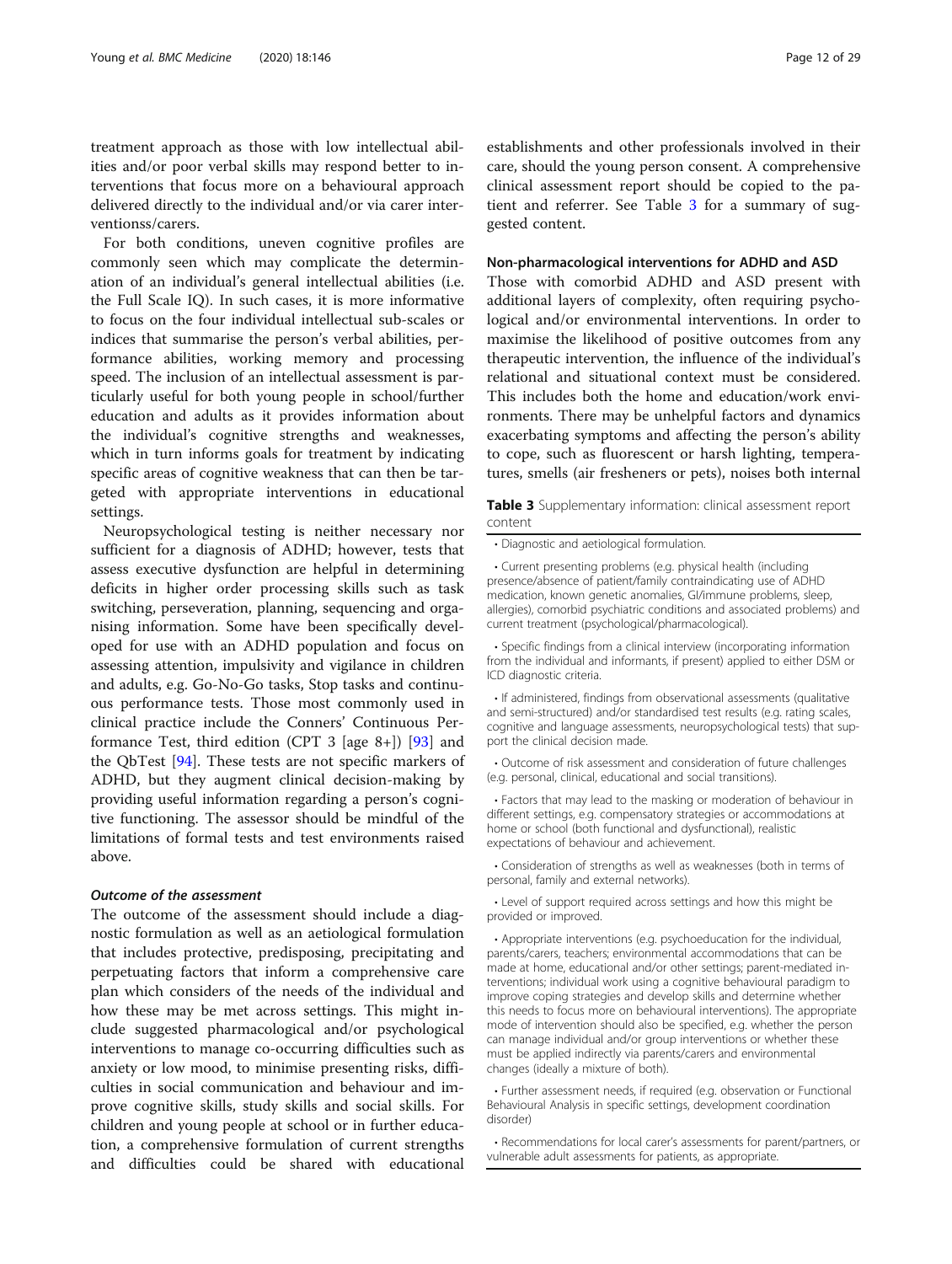<span id="page-12-0"></span>(e.g. TV) or external sources (e.g. trains or road traffic), unclear labels (e.g. for toilets) and/or a cluttered environment with obstacles that they need to navigate. A systemic approach is therefore advised.

Due to the unique presentation and difficulties experienced by children and adults with ADHD and ASD, non-pharmacological interventions must be tailored to meet their individual needs. This may relate to 'internal' change that the individual can make themselves (e.g. by developing functional coping mechanisms and adaptive techniques that they can apply) as well as 'external' changes that can be made within the environment (e.g. systemic adaptations working with the family/carers and/or school in order to optimise achievement). The approach taken depends on the developmental level of the individual, their clinical and behavioural presentation and their social communication skills.

It is important to ensure that individuals and/or carer interventionss/carers have realistic expectations of the patient's abilities and what may be achieved by interventions (both medical and non-medical). The rationale for taking medication, if prescribed, needs to be explained (e.g. what it is, how it works, what it does, why they are taking it, what the expectations are). This approach will foster understanding and personal collaboration that will aid compliance.

Due to the high estimates of heritability for neurodevelopmental conditions, some carer interventionss may also have symptoms of ADHD and/or ASD symptoms, so interventions targeted at carer interventionss should be delivered in a way that will facilitate their acquisition of knowledge and skills.

We consider below specific interventions for (1) working with children, young people and their carer interventionss/carers and (2) working with adults. It is important that proposed intervention plans are included in the individual's care plan and shared with all relevant personnel. Positive Behavioural Support plans focus on providing consistency of interventions between different caregivers or staff and the individual. This will increase awareness and understanding of caregivers and staff of early warning signs (both external as in the example, but also precursory behaviours of the individual that may indicate an emotional outburst is imminent) and develop proactive strategies.

#### Working with children, young people and their carer interventionss/carers

A summary of the consensus reached regarding nonpharmacological clinical interventions for children and adolescents with comorbid ADHD and ASD is presented in Table 4.

Table 4 Practice recommendations for children and adolescents with comorbid ADHD and ASD: nonpharmacological clinical interventions

1. Whenever possible, provide psychoeducation with both the young person and their parents/carers taking a lifespan approach. Follow-up sessions are essential to provide information and support and key points of transition (see text for topics).

2. Ensure that individuals and/or parents/carers have realistic expectations of the child's abilities and what may be achieved by interventions (both medical and non-medical).

3. Psychoeducational programmes should differ for children and adolescent populations with the latter including issues relating to transition, sexuality and risk.

4. Parent/carer support interventions provide a supportive and contained 'space' where service-users can meet and share experiences. The focus is predominantly on the parent/carer with the child being the indirect beneficiary (see text for topics).

5. Acknowledge the difficulties experienced by parents/carers in coping with a child with complex needs on a daily basis by including content that will help the parents/carers to manage their own feelings of isolation, stress, anxiety and depression.

6. Parent/carer-mediated interventions teach parents/carers to deliver behavioural and environmental interventions to their child. The parent/ carer is the agent of change and the child is the direct beneficiary (see text for topics).

7. A Functional Behavioural Analysis is an observational technique that systematically records the antecedents, behaviours and consequences of behaviour. It is helpful to provide insight into the triggers of challenging behaviour and factors that maintain the behaviour. In turn, this informs the method and goals of treatment.

8. Cognitive approaches (including cognitive remediation therapy [CRT] and cognitive behavioural therapy [CBT]) are more suitable for young people in adolescence than younger children, although the balance between cognitive and behavioural interventions may need to favour the latter when treating children with ADHD and co-existing ASD (see text for topics).

9. An increased number of sessions may be required with sessions being delivered at a slower pace, of shorter duration and/or including mid-session breaks. Greater structure and adherence to a clear agenda will help to reduce uncertainty and anxiety. Environmental adaptations may be needed to minimise sensory discomfort and distractions (e.g. sensitivity to light, smells and sounds).

10. It is helpful to include parents/carers (and teachers if appropriate) to support the young person to apply techniques learned in therapy across different contexts.

11. In order to avoid disengagement from services, transition planning should occur at least 1 year before a young person moves from child to adult services so that appropriate supports may be identified. A successful transition should involve everyone in the person's circle of support.

12. All treatment approaches should be integrated into a comprehensive care plan. This should include a Positive Behavioural Support plan, which aims to provide consistency of interventions (including educational) between different caregivers, staff and serviceuser(s). The care plan should be shared with all relevant parties, with appropriate consent.

Psychoeducation Psychoeducation is helpful for improving the experience and long-term outcomes for individuals with ADHD and ASD and their carer interventionss/carers. It may be delivered in various formats: as a 'stand-alone' one-on-one intervention delivered to individuals, parents/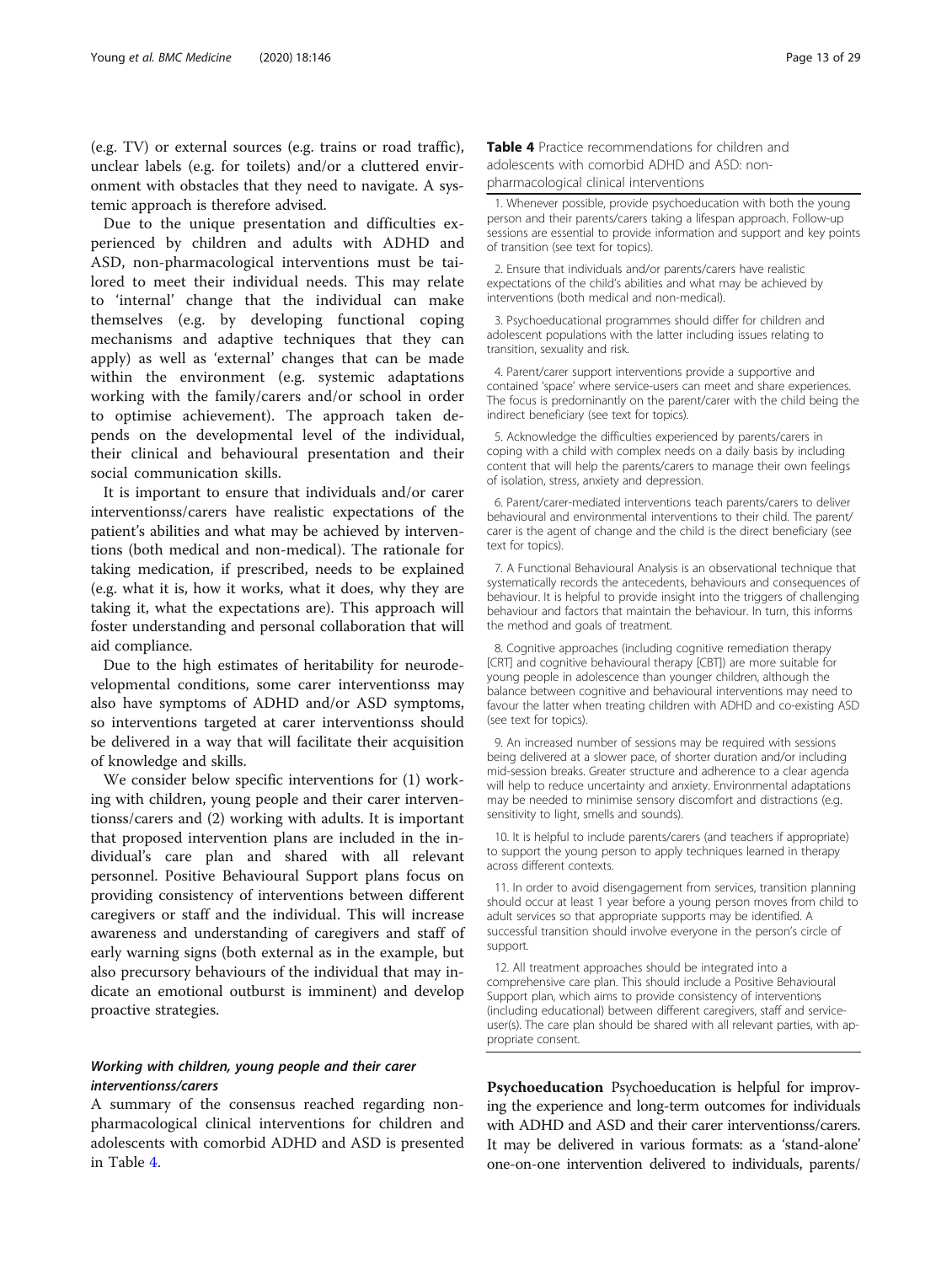carers and/or others (such as teachers) or in a group format (most commonly to individuals and/or parents/carers).

In addition to 'stand-alone' delivery (either in individual sessions or in group format), psychoeducation should also be included as a precursor to all other interventions provided (both medical and therapeutic). Indeed, psychoeducation is an integral part of all therapeutic interventions and every face-to-face meeting with the individual and/or parents/carers is an opportunity to provide information and education about ADHD and ASD.

The aim of psychoeducation is to provide information about the condition(s) (ADHD and ASD): This might include topics on aetiology, symptom presentation and associated difficulties, common comorbidities, treatments provided or available, and 'trigger points' for increased stress (both small scale, such as going on holiday or attending social events, and large scale, such as change of school, moving home, transitioning between junior and senior school, transitioning between child and adult health services, transitioning to further education or work), local resources and support services. When delivered on a one-to-one basis, input from parent/carers should be included in the development of the individual's care plan in order to ensure that the rationale for the approach taken in the care of the individual is clear and understood by all.

Due to the ongoing need for psychoeducational interventions, a lifespan approach should be adopted; followup sessions are essential to provide information, support and key points of transition. Hence, psychoeducational intervention should not be considered to be a 'one off course' but 'drip fed' over time with reinforcement at regular intervals. However, uptake rates may be low, perhaps because parents/carers perceive psychoeducation as a lower priority than therapeutic interventions. Practitioners at the consensus meeting commented that feedback from parents/carers is that they find the content too generic and/or that they are too busy or too tired to commit to sessions. Therefore, it is important to consider the resources of the family—in terms of time, emotion and support—and structure the content so it is relevant to the needs of the child (and taking account of the child's chronological age or developmental age). For example, psychoeducational programmes should differ for children and adolescent populations with the latter including issues relating to transition, sexuality and risk.

Parent/carer interventions Most commonly referred to as parenting interventions, there are two types of intervention that may be offered to parents/carers: (1) parent/carer support interventions and (2) parent/carermediated interventions. Ideally, an integration of both with the inclusion of a psychoeducational component.

Families may experience enormous strain in having to persistently support a child with co-occurring ADHD and ASD. Parent/carer support interventions are designed to provide a supportive and contained 'space' where they can meet and share experiences with others who are in similar circumstances. These programmes may be time limited or ongoing 'drop in' meetings. Sessions may introduce some basic behavioural management strategies, but the focus is predominantly on the parent/carer with the child being the indirect beneficiary via the parent /carer feeling better supported and learning to better cope with their own feelings of stress, distress and feelings of isolation. Discussion topics may include improving coping skills (that of the parent/carer and the child), managing stigma, coping with the impact of the child's behaviour on family relationships, balancing the demands of employment and family life, building routines and structure, introducing visual schedules, building in 'me time' and respite care, accessing supportive networks, enhancing competency in advocating for their child, improving safety in the home and community, applying a sensory diet and using rewards sanctions and reinforcers, as well as reminders and prompts.

Parent/carer-mediated interventions are designed to teach parents/carers to deliver interventions to their child. It is therefore technique focused, and the parent/ carer is the agent of change with the child being the direct beneficiary. They are usually delivered in a timelimited group format (up to 12 sessions). There is some evidence base for the use of behavioural interventions of this nature in children with ASD, ADHD, oppositional defiant disorder and conduct disorders with findings for improved parenting skills and decreased levels of family distress [\[95](#page-28-0)–[98\]](#page-28-0).

The aim of these interventions is to support the child to develop skills and reduce maladaptive behaviours. For children with both ADHD and ASD, the content should include greater focus on social communication skills and methods to address disruptive behaviour, aggression, feeding, sleep and toileting problems. The inclusion of environmental adaptations, whenever possible, is likely to maximise success. It is important to acknowledge the difficulties experienced by parents/carers in coping with a child with complex needs by including aspects in the programme content that will help the parents/carers to manage their own feelings of isolation, stress, anxiety and depression. Sessions should be supplemented with written and/or pictorial handouts summarising the information covered and interventions need to be pitched at a realistic level to achieve success. Small gains are better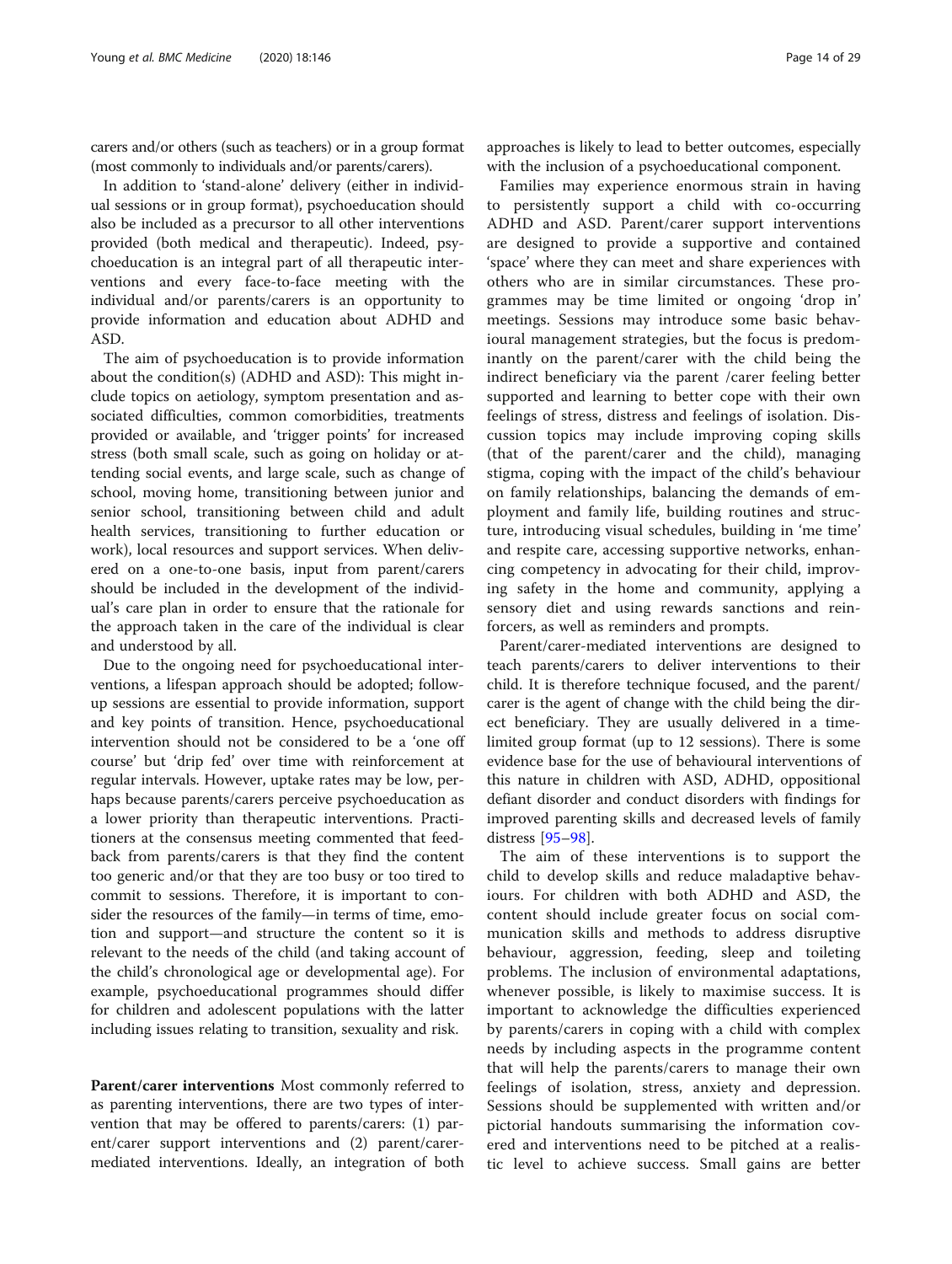than no gains, and no gains may be the outcome if goals are perceived to be unrealistic or overwhelming.

Behavioural and environmental interventions Following psychoeducational and parenting programmes, and depending on the individual's needs and presenting difficulties, specific therapeutic interventions may be offered. Depending on the level of ability, these are often behavioural and environmental interventions that are specifically tailored to the child's needs and modified to account for their unique presentation, comorbid and associated problems. Most commonly those around the child (parents, carers, teachers) are the agents of change in addition to physical environmental modifications being made in order to optimise outcomes.

For both children and adults with ASD and challenging behaviour, environmental interventions are often preceded by a Functional Behavioural Analysis. This is an observational technique that systematically records the Antecedents, Behaviours and Consequences of behaviour (known as an ABC chart). Typically, an individual is observed in a specific setting (or if appropriate across settings) for a period of time and interacting with different people. The antecedents to behaviour are noted in a chart (i.e. what was happening immediately before the behaviour occurred, what makes it worse, what makes it better), and the behaviour itself is described in detail and its consequences (i.e. what happened afterwards, how the individual and those around him/her responded). The recording and analysing of behaviour using this method provide insight into the triggers and motivations of challenging behaviour and factors that may maintain the behaviour. In turn, this informs the method and goals of treatment. For example, in the case of a functional analysis being conducted to identify triggers of severe emotional outbursts, it is determined that these are precipitated by 'spinning noises' such as a washing machine or dishwasher. The interventions may include making parents/carers aware of the trigger, removing the child from the environment before the items are turned on, changing the times they are in use (if possible) and/or moving the child to a calming environment to help them reduce feelings of distress in reaction to the noise. Some behavioural interventions have been specifically developed for toddlers with ASD drawing on this approach, probably the most common being the Applied Behaviour Analysis (ABA) [[99](#page-28-0)].

Other therapeutic interventions Individual sessions working directly with the child are sometimes provided, especially for those with severe symptoms and intellectual limitations and/or those who are unable to tolerate group sessions for other reasons (e.g. excessive hyperactivity, poor social communication). These typically draw on 'traditional' therapeutic interventions with modifications as appropriate such as the inclusion of visual analogues and materials. They may also be delivered via their teachers and/or parents/carers. Two semi-structured programmes are available to support this type of intervention which have been specifically developed for young children with cognitive, emotional, social and/or behavioural problems: one for individual delivery [[100\]](#page-28-0) and the other for group delivery [\[101](#page-28-0)–[103](#page-28-0)].

When delivered directly with the child, more sessions may be required but of slower pace and shorter duration and/or including mid-session breaks. Greater structure and adherence to a clear agenda will help to reduce uncertainty and anxiety. The therapist should also consider whether environmental adaptations are needed to minimise sensory discomfort and distractions (e.g. sensitivity to light and sounds). It is advisable to involve parents/ carers (and in some cases teachers, if appropriate) since many people with ASD struggle to generalise from one context to another. Parents/carers can support them to apply strategies they have learned in therapy when they are in different contexts.

For those individuals without intellectual limitations, narrative therapy aims to enhance children and young people's awareness of their strengths and how to utilise them through the sharing and recounting of 'stories' the person tells himself/herself about the world. It aims to promote social adaptation, so the person is better able to manage change in their life by strengthening their selfesteem and self-efficacy. This approach has been found to be useful by some services, but its effectiveness has yet to be robustly researched.

An adapted cognitive behavioural therapy (CBT) approach is likely to be more suitable for young people in adolescence than younger children, although the balance between cognitive and behavioural interventions may need to favour the latter when treating children with ADHD and co-existing ASD. Useful topics include social skills training; emotion recognition, 'reading' body language and facial expressions; impulse control; emotional control; methods to improve attention and memory; addressing low self-esteem; assertiveness training; coping with peer pressure; identifying and recognising risky behaviours; managing family and social relationships; constructive planning skills; and problem solving techniques.

Adolescence is an important time to support an individual with ADHD and ASD as it is a time they face many transitions, e.g. between health services, between education settings, leaving education, entering the workplace and hormonal and personal body changes. Peer relationships (or difficulties with them) become more salient. Therefore, when working with adolescents, issues relating to sexual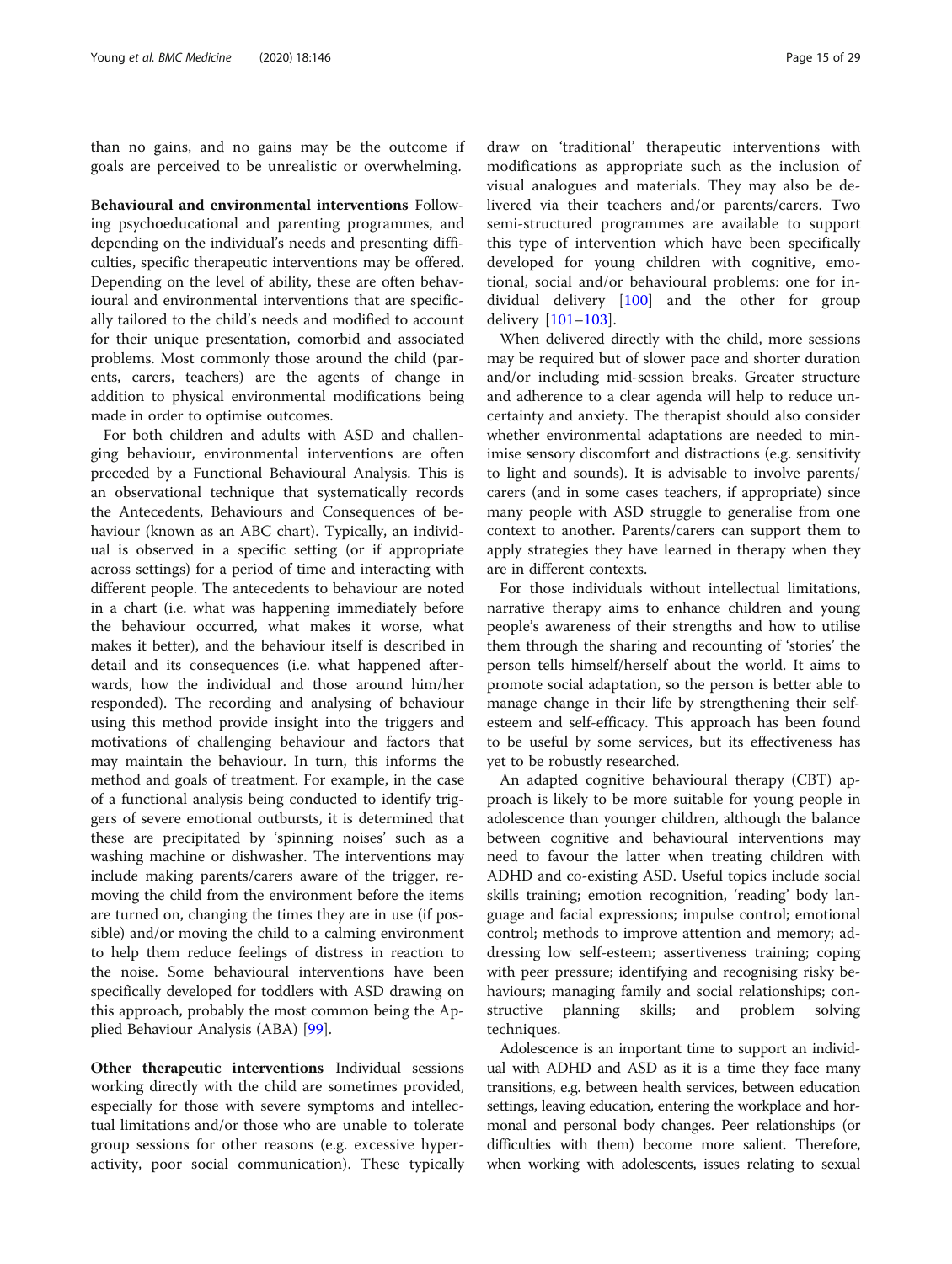<span id="page-15-0"></span>development, desires and sexual behaviour should be included, in addition to risk behaviours and attitudes (e.g. antisocial, psychosexual, alcohol and substance use).

Individuals may require support in resolving difficulties that arise within the criminal justice system if their conduct is deemed to reach critical thresholds. The carrying of 'alert cards' may help in triggering additional communication supports at moments of crisis. The alert card may specify the disability and provide contact details of family members/carers and/or professionals involved in their care. This simple intervention may be influential in ensuring the individual receives fair and just treatment.

Those people with ASD that do get involved with the criminal justice system, however, may be disadvantaged by some test processes. For example, the probation service in the UK has started using mandatory polygraph ('lie detector') testing for high-risk sex offenders under their supervision  $[104]$  $[104]$ . The police can also use polygraphs on a 'voluntary' basis. The use of the polygraph is controversial due to problems with its validity [\[105](#page-28-0)], and this may be amplified for suspects and offenders with autism, who are likely to be particularly vulnerable to erroneous outcomes (both false-positive and false-negative error rates) due to their social communication difficulties.

Education and classroom interventions A summary of the consensus reached regarding educational interventions for children and adolescents with comorbid ADHD and ASD is presented in Table 5.

Unfortunately, many children with complex and comorbid presentations may fail multiple times in school before any action is taken to help them. Difficulties may be compounded by late diagnosis or delay in recognition of primary diagnosis, and/or comorbid disorders following an initial diagnosis and lack of awareness of ADHD and ASD. Education professionals in collaboration with health and social care professionals should be mindful of the range of presentations associated with both conditions and sensitive to the less overt behaviours (inattention/daydreaming) which may indicate a level of risk in pupils (especially, but not exclusively, females) who might not be perceived as particularly challenging or oppositional. Screening tools such as the Strengths and Difficulties Questionnaire [[75\]](#page-27-0) could be applied in educational establishments to screen 'at risk' pupils and guide the type and direction of intervention that may be required (which may be referral for further assessment).

The current evidence base for the effectiveness of school-based interventions for either ASD or ADHD remains poor and is almost non-existent for comorbid presentations. However, the Collaborative Life Skills Program (CLS), a 12-week psychosocial intervention Table 5 Practice recommendations for children and adolescents with comorbid ADHD and ASD: educational interventions

1. School staff should receive specific training to understand how ADHD and ASD impact on the way that children learn in the classroom and interact with their peers.

2. Specific learning difficulties such as dyslexia, dyscalculia, dysgraphia, and language and communication deficits should be addressed as early as possible with referral to allied health professionals (e.g. speech and language therapists, occupational therapists) so that appropriate interventions can be introduced before they significantly impact on learning, social functioning and/or development.

3. Anxiety may be the principal barrier to social inclusion and learning. Some children may feel isolated and deeply distressed in school leading to school refusal. When this happens, it is important that educational services develop comprehensive coordinated support plans to help the child and prevent school refusals in advance.

4. Knowledge and understanding about the social and sensory needs of individual pupils will enable staff to make the necessary adjustments (e.g. avoidance of congested spaces, loud noises) to reduce stress and promote learning and engagement.

5. Health and well-being topics should be included within the curriculum to avert later risk (e.g. unplanned pregnancy, STDs, substance misuse and mental health difficulties).

6. School staff may not fully appreciate the 'achievement gap' between chronological age and developmental age especially for children in mainstream school education. This needs to be clearly addressed in the child's Education, Health and Care plan (EHCP), or equivalent, to ensure that curricular demands are appropriate. The EHCP should be developed and regularly updated with input from all those involved in the child's care, including parents/carers.

7. Proactive individual planning regarding the transition from primary to secondary education should be made with the student, the school and others involved in the student's care (if appropriate) in order to minimise the potential negative impact of this event and feelings of stress.

8. A personalised education plan [PEP] should be developed (see Table [6](#page-17-0) for suggested topics) and shared with the healthcare team for inclusion in the individual's care plan. The care plan should be shared with all relevant parties, with appropriate consent.

programme for primary school students with ADHD symptoms, has been tested in a randomised controlled trial and shows promise. CLS integrates school, parent and student treatments delivered by school-based mental health providers. Following the program, students from the CLS-assigned schools had significantly greater improvement on parent and teacher ratings of ADHD symptom severity and organisational functioning, teacher-rated academic performance and parent ratings of oppositional defiant disorder symptoms and social/ interpersonal skills. During the following school year, CLS-assigned schools had significantly greater improvement on parent, but not teacher, ratings of ADHD symptom severity, organisational functioning and global impairment. Within-group analysis indicated that parent- and teacher-reported post-treatment gains for CLS in ADHD and oppositional defiant disorder symptoms, organisational skills and academic competence were maintained into the next school year [\[106](#page-28-0), [107\]](#page-28-0).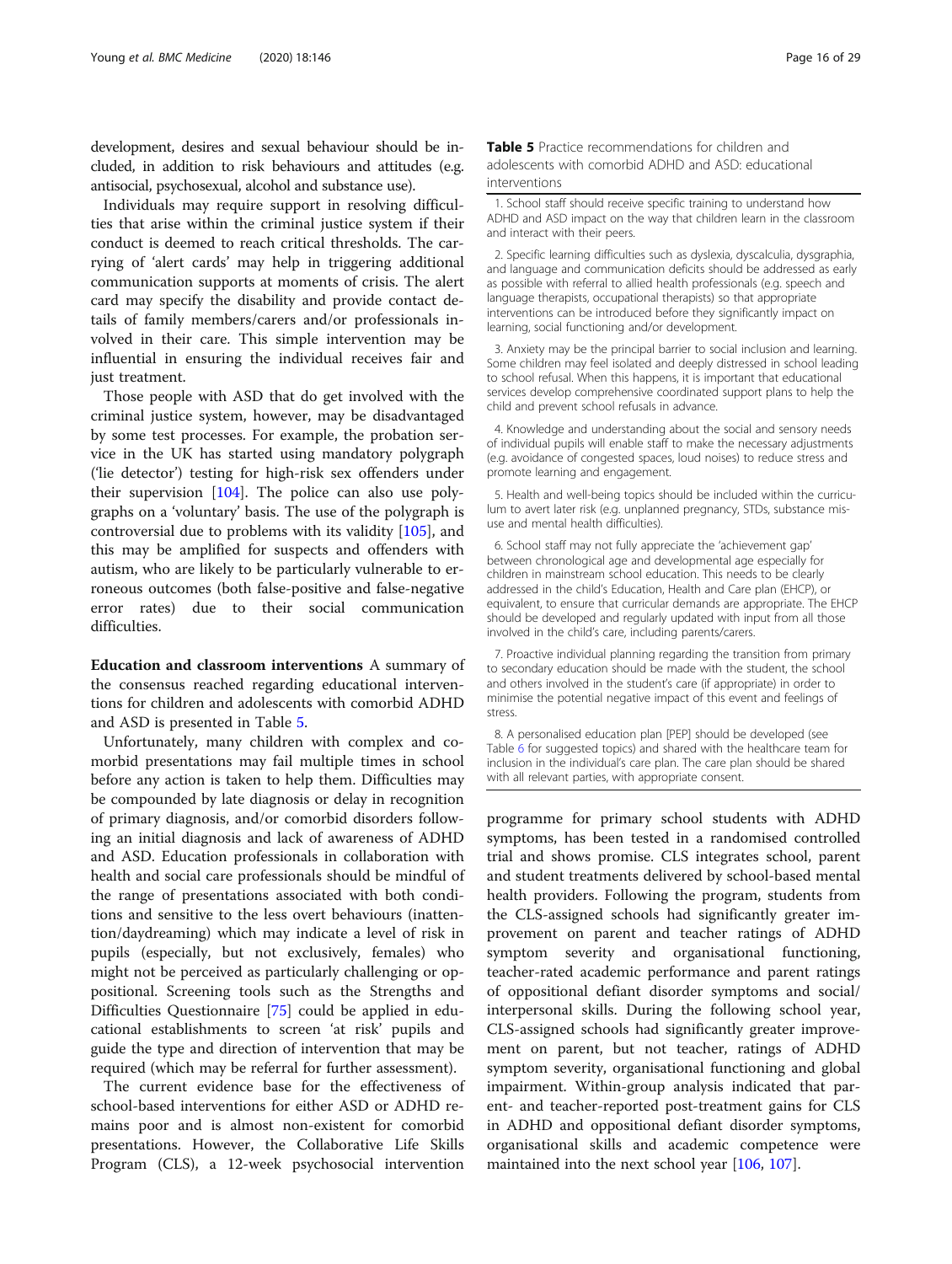Nevertheless, due to the paucity of research in this area, the guidance below has been largely derived from practitioner observations with the recommendation that benefits are likely to be maximised where support plans are individualised to pupil needs, where comprehensive assessments extend beyond the diagnostic profile and where education staff have the skills and experience to make regular adjustments as each pupil develops (i.e. dynamic assessment of need).

Significant differences exist between primary, secondary school and college settings in terms of both the executive demands made of children and young people, and the capacity of staff to monitor and track pupil progress. In general, the logistical challenges in secondary schools make it difficult to gain an overview of how a student is performing with multiple teachers and across multiple subject areas, and it is thus vital to ensure that all concerned are fully aware of an individual's needs and understand of the importance of providing regular feedback to the special educational needs coordinator [SENCO], or equivalent. This is particularly important where treatment is being titrated or novel preparations are being trialled, or when there are changes in a pupil's presentation in terms of their general health and wellbeing.

It is important that teachers acknowledge that students with ASD and/or ADHD are not labelled as 'naughty' or 'disruptive' per se as this may set a precedent within the school environment and stigmatise the child. The attitude and approach in managing a student within his/her peer group and the school at large will define the child's experience in education.

Special attention should be given to periods of transition, particularly from primary to secondary education, and proactive individual planning for this should be thought through with the student, the school and others involved in the students care (if appropriate) in order to minimise the potential negative impact of this event and feelings of stress.

Given that both ADHD and ASD are associated with specific learning difficulties such as dyslexia and dyscalculia, it is sensible to consider how these might impact on learning and to systematically screen this high-risk population as a matter of course. Likewise, any language or communication deficits should be identified early in primary school settings so that appropriate interventions can be introduced before they have a significant impact on learning, social function and development. Allied health professionals (speech and language therapists, occupational therapists) can assess receptive and expressive language capabilities and movement function (e.g. posture, pencil grip) as well as adaptive behaviour functioning and contribute to educational support plans. Children with autism may find generalising functional skills across different contexts particularly difficult. It is therefore important that school staff work in multi-agency teams, especially in cases where the risk of disengagement is high, or pupil needs are complex. Disengagement from school, possibly to the extent of exclusion, rarely benefits the child, and a proactive approach that supports the child both academically and behaviourally may divert the child from a negative course.

Given the known association between language deficits, challenging behaviour and academic underattainment, staff may benefit from specific training to understand the significance of subtle difficulties in understanding in the way that children both learn in the classroom and interact with their peers. Such difficulties can lead to heightened anxiety and frustration and both academic under-attainment and social isolation (and thus reduced opportunities for social learning).

Similarly, teachers should be aware of any sensory challenges that a child or young person may face. Given that anxiety may be the principal barrier to social inclusion and learning in school settings, understanding both the social and sensory needs of a pupil can enable staff to make the necessary adjustments (e.g. avoidance of congested spaces, loud noises) to reduce stress and promote learning and engagement. Occupational therapists can support schools to provide the sensory diets needed by many children and young people with comorbid disorders.

Pupils with extreme demand avoidant profiles may require a higher level of individualised support in order to sustain their participation in mainstream settings, and school staff should be aware of the high level of neurodevelopmental risk in the pupil population considered to be 'school refusers'.

It is helpful for teachers to be aware of both the developmental age of any pupil diagnosed with comorbid ADHD and ASD and their cognitive ability to ensure that curricular demands are appropriate. By the early teenage years, pupils with ADHD may function at a level 2 to 3 years behind their peers as a result of delayed cortical maturation and this may help to explain apparent under-attainment, difficulties with task adherence, or problematic behaviours and social isolation [\[108](#page-28-0)].

School can be a challenging environment for children with ADHD and ASD (either alone or when co-occurring). At school, children are academically compared with their peers in class (e.g. rated in position of the class, put into streams according to achievement); however, teachers and teaching assistants may not fully appreciate the 'achievement gap'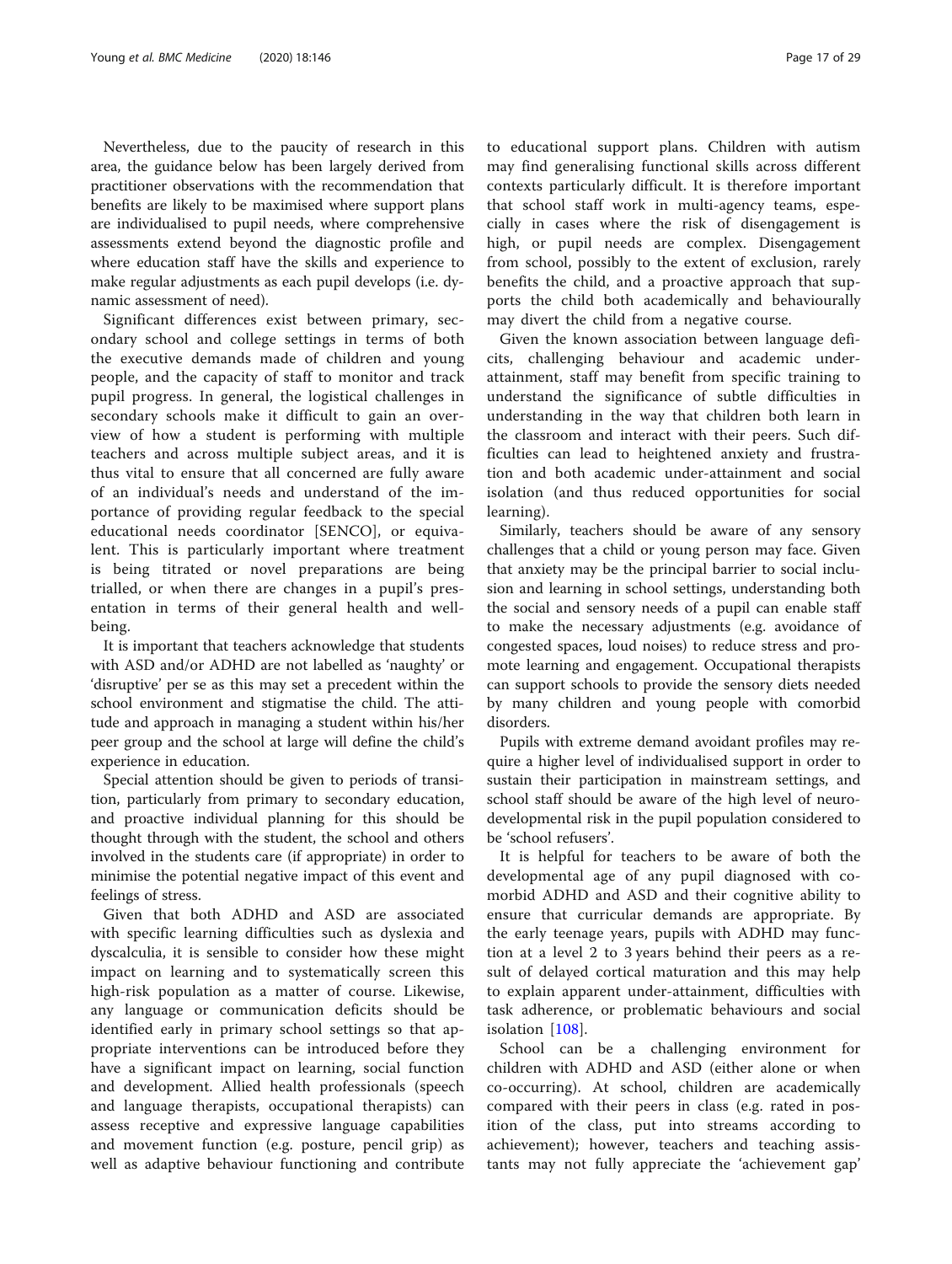<span id="page-17-0"></span>between chronological age and developmental age especially for children who are being educated in mainstream school. This needs to be clearly addressed in the child's Education, Health and Care Plan (EHCP), or equivalent (e.g. a Coordinated Support Plan in Scotland), which in England and Wales is a legal document which describes a child or young person's special educational needs, the support they need and the outcomes they would like to achieve. The EHCP should be developed and regularly updated with input from all those involved in the child's care, including parents/carers.

Difficulties may not relate solely to academic performance but also to social demands (managing peer relationships, team sports, free play during breaks in playground, after school clubs and activities). This may be due to a variety of reasons including peer relationship problems, being intimidated and bullied, social anxiety, perceived sense of failure, stigma, difficulties adapting to school routines and/or sensory sensitivities. Children with ADHD and ASD are often perceived as being so 'different' from their peers that they become the subject of ridicule and bullying. They may feel isolated and deeply distressed in the school setting, leading to some children refusing to attend school. When this happens, it is important that educational services develop comprehensive coordinated support plans to help the child and prevent school refusals in advance. This may include allowing flexible school attendance or home tutoring, with the aim of gradual reintegration back into school. Prior to that, adjustments may be made in the school setting to support pupils by providing quiet spaces during breaks and lunch times, supported social groups and higher levels of staff supervision during these times. It is important that support staff (e.g. teaching assistants) are both trained in recognising different levels and types of need and encouraged to raise concerns and contribute to planning meetings.

The poor long-term outcomes for this high-risk population suggest that preventative measures may be helpful and necessary in order to avert later risk (such as unplanned pregnancy, sexually transmitted infections, substance misuse and mental health difficulties). The inclusion of health and well-being topics within the curriculum may be beneficial.

For those with co-occurring ADHD and ASD, a personalised education plan (PEP), or equivalent (e.g. Individualised Educational Programme (IEP), Pupil Support Plan, Co-ordinated Support Plan or Child's Plan in Scotland), is recommended. See Table 6 for a summary of specific educational interventions that may be helpful for children and adolescents.

#### Table 6 Supplementary information: educational interventions for children and adolescents with comorbid ADHD and ASD

#### Individualised strategy plan

• Assess broader learning needs, including the presence of specific learning difficulties (e.g. dyslexia, dysgraphia, dyscalculia, developmental coordination disorder), sensory processing difficulties and language or communication impairment.

• Tailor a curriculum which emphasises the development of 'islands of competence' in areas of relative strength, e.g. promoting learning through special interests and exploiting talents in areas such as mathematics and information and communication technology (ICT [e.g. coding/programming]).

• Introduce small group learning and individualised timetables to support learning.

- Establish academic and pastoral counselling for students.
- Provide specific quidance on homework and revision strategies.

Assistance to aid concentration and reduce anxiety

• Establish provision for supervised breaks at certain intervals during examinations instead of extra time to help sustain concentration and reduce disengagement. Although the practice of allotting extra time to complete an assignment or examination has been used with individuals with various psychological disorders, it is not necessarily the best option for those with ADHD and/or ASD.

• Consider the need for separate accommodation during examinations to reduce sensory overload and exam stress.

• Use an oral language modifier to explain or re-phrase language in an examination paper and clarify the meaning for the candidate (subject to approval from awarding bodies such as the Joint Council for Qualifications [[109](#page-28-0)] or Scottish Qualifications Authority [\[110](#page-28-0)]).

• Note learning and teaching opportunities that highlight any difficulty a student may have in sustaining attention and retaining information (short-term working memory).

• Provide immediate feedback and the positive reinforcement of success, given the sensitivity of the reward mechanism in pupils with ADHD.

• Introduce 'movement breaks' or similar to allow pupils an opportunity to engage in physical exercise during the school day.

• Use of explicit language when teaching or making task demands of students.

• To reduce anxiety and reinforce expectations, introduce visual timetables that are adapted to the ability level of the student

#### Personal assistance

• Plan carefully for the dispensing of medication during school hours to reduce stigma

• Use assistive technologies (e.g. voice recognition) when handwriting difficulties arise as a result of poor fine motor skills that are often associated with ASD and ADHD.

• Consider the additional demands being made on some students during field trips, external excursions or any significant changes in routine.

#### Organisational assistance

• Provide guidance and support on deadlines and late submissions and regularly check on progress during extended tasks.

• Provide regular feedback on performance, progress and likely outcomes.

• Provide support with task prioritisation and time management through the use of task lists, and mind-maps or similar to break down complex topics.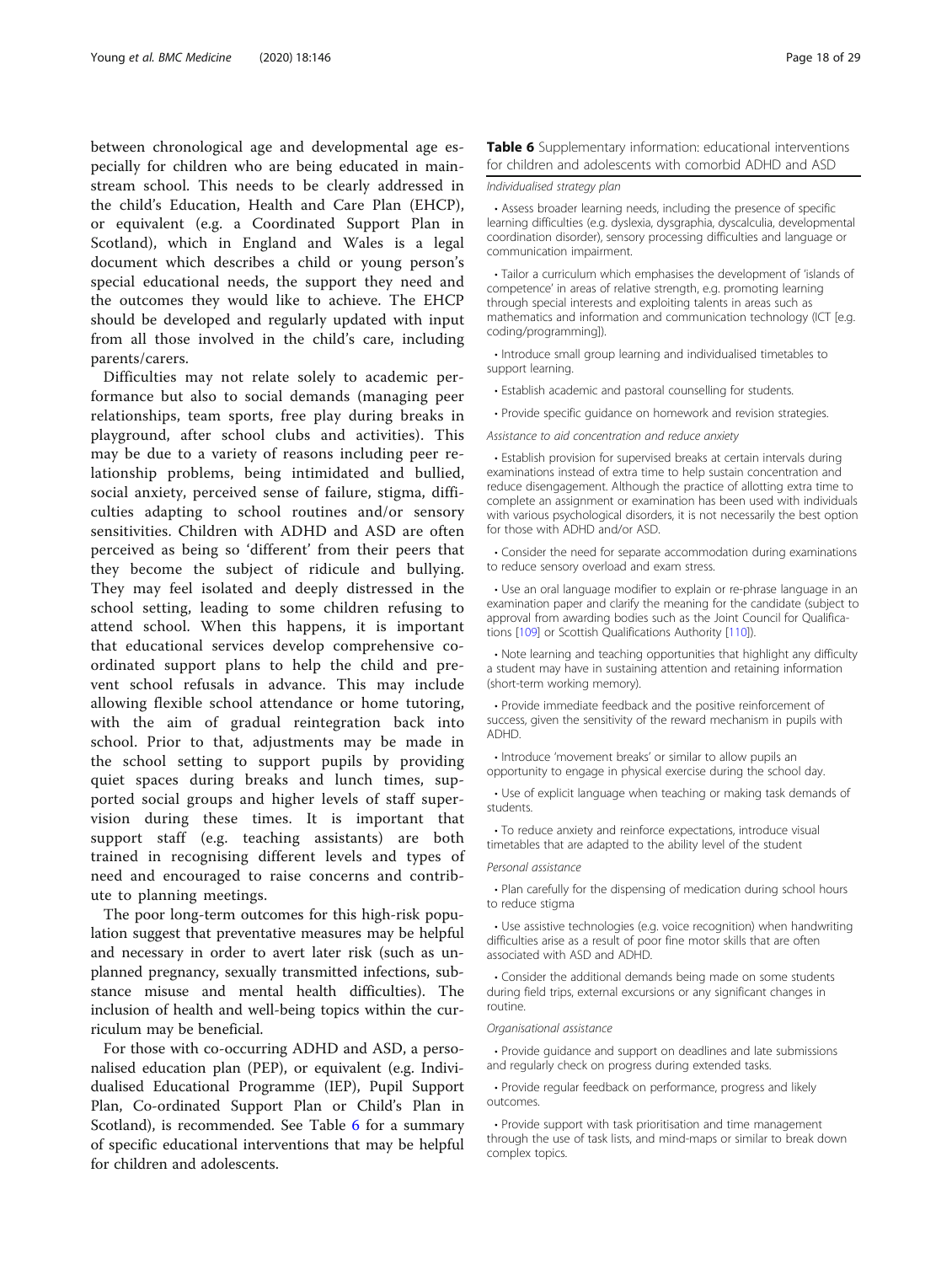<span id="page-18-0"></span>Table 6 Supplementary information: educational interventions for children and adolescents with comorbid ADHD and ASD (Continued)

• Provide support to develop self-checking strategies for coursework and examination submissions.

• Provide notes, note-making support or access to online resources to support learning for lectures and classes.

• Provide an executive summary and/or key learning points of lectures and classes.

#### Working with adults

A summary of the consensus reached regarding nonpharmacological clinical interventions for adults with comorbid ADHD and ASD is presented in Table 7.

Parents/carers are recognised as a valuable source of expertise in the care needs and specific educational and occupational challenges faced by their child with co-

Table 7 Practice recommendations for adults with comorbid ADHD and ASD: non-pharmacological clinical interventions

1. The general clinical approach for working with adults is similar to that applied to working with children and adolescents, especially for those with intellectual limitations (refer to Table [4\)](#page-12-0).

2. For those individuals with intellectual disability, the issues of consent and capacity may need to be carefully considered as this impacts on the individual's decision-making and legal rights. Any information shared with parents/carers must be done with the individual's knowledge and consent.

3. It may be necessary to support parents/carers to gain advice from reputable services about guardianship (particularly when intellectual disability has been diagnosed) and the need for long-term financial planning arrangements to be put in place.

4. Additional support and guidance may be required for individuals with ADHD and ASD who become parents.

5. Psychoeducational interventions should be provided to both the individual and carers.

6. Individuals may benefit from attending peer group support interventions (i.e. a peer version of the parent/carer support interventions described in the child section).

7. Cognitive approaches (including cognitive remediation therapy [CRT] and cognitive behavioural therapy [CBT]) are likely to be effective interventions for adults with ADHD and ASD (see text for topics). Specific adaptions may be needed for individuals with social communication and intellectual limitations, including greater support and supervision by the therapist.

8. Adults may be better able to cope with group delivered treatments than children and adolescents, especially when specific adaptations are arranged, for example by increasing the number of group facilitators to ensure individual support can be provided.

9. Support strategies and planning are needed for transition between child and adult services. In addition, salient life-path transitions (e.g. parental bereavement) should trigger enhanced planning, as should geographical re-location or major relationship changes.

10. As for children, interventions should be integrated into a bespoke collaborative care plan for the individual, including a Positive Behavioural Support plan to ensure consistency of interventions (including educational) between different caregivers, staff and serviceuser(s). The care plan should be shared with all relevant parties, with appropriate consent.

occurring ASD and ADHD. However, parents/carers may experience a sense of exclusion when their child is transitioning into adulthood. This is particularly true if the individual wishes to advocate more for themselves and restrict access to information and decisions regarding their care. Services need to manage the interface between an individual's right to confidentiality and the need to draw on the expertise that parents/carers have developed over time. Any information shared with parents/carers must be done so with the individual's knowledge and consent. The issue of guardianship may need to be considered and long-term financial planning arrangements put in place (e.g. setting up a trust fund), particularly when intellectual disability has also been diagnosed. In such cases, signposting to reputable services that can provide advice on these topics may be helpful.

Poor timekeeping and organisation skills may lead to disengagement from important services (e.g. GP, mental/ physical health, dentist) and additional structure may be necessary to sustain appointments, treatment regimens and medication (e.g. use of text, phone app reminders). There may often be difficulties in self-regulating behaviour and decision-making, leading to poor lifestyle choices, which may result in poor physical and mental health (e.g. anxiety, depression, forgetting to take medication, dental care), poor financial management, homelessness and social isolation.

Many individuals with ADHD and ASD become parents themselves. However, for a minority, their capacity to support children may be questioned if appropriate support and guidance is not provided. Their commitment to family welfare may be misconstrued if, for example, problems with planning and organisation are interpreted as evidence of neglect. If unnecessary disruption to family life is to be avoided, all professionals involved need to understand how ADHD and ASD may impact on the person's daily functioning in order to identify the most appropriate types of support that may be required.

There is a dearth of research on the needs of adults with ADHD and ASD who are negotiating transitions in later life, e.g. in middle-age, at retirement and in geriatric patients. Professionals in primary care settings should be conscious of the current under-diagnosis of both conditions in the adult population and mindful of the risks that may become evident in clinical settings, as well as the treatment options available. Likewise, social care professionals may benefit from understanding the range of presentations that these cohorts may demonstrate when demands are made for their services.

The approach for working with adults is similar to that applied to working with children and adolescents, especially for those with severe intellectual impairments (i.e. by providing systemic support and psychoeducation,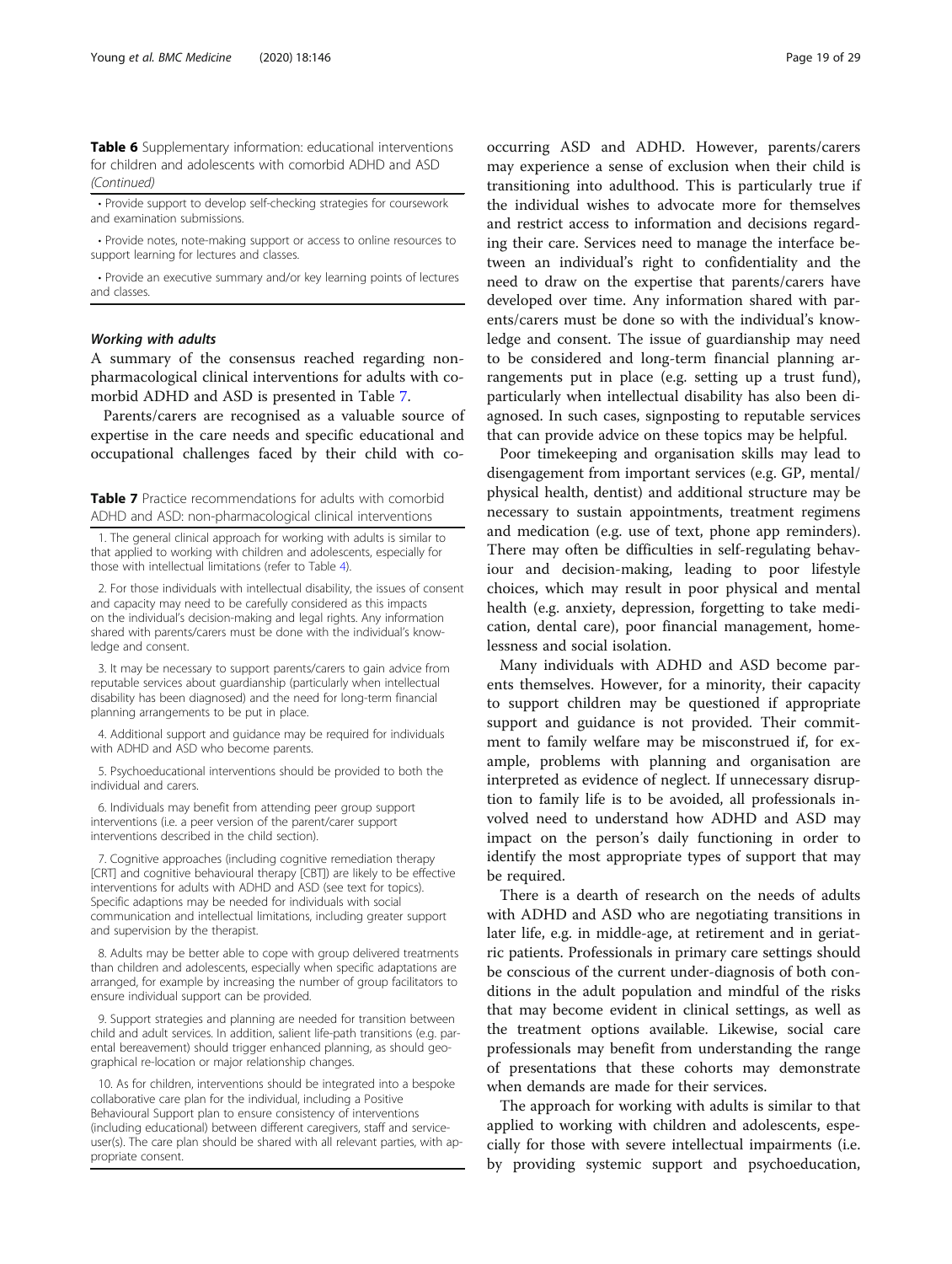functional behavioural analysis and the implementation of behavioural environmental interventions, and the provision of individual cognitive behavioural interventions, when appropriate). There are however some key adaptations that will be addressed here. As for children, interventions should be integrated into a bespoke collaborative care plan for the individual.

Psychoeducation The management of consent and capacity may need to be carefully considered in adults as it impacts on the individual's decision-making capacity and legal rights. It also needs to be managed sensitively, especially in the presence of conflicting perspectives and opinions. Even in the absence of issues of consent and capacity, there may be discrepancies between how the individuals themselves want to live and the wishes of their family or carers. In such cases, there needs to be close communication with families and carers, often involving psychoeducation with both the individual and carers. Indeed, there may be a need to work systemically on family relationships and/or with carers on placement rather than applying a solution-focused approach, e.g. with a focus on values and trust, and establish who to go to for what information and guidance.

Positive Behavioural Support planning is strongly recommended to provide consistency in how carers and staff work with the individual. This will enable them to better understand subtle differences in presentation, identify early warning signals of specific behaviours and develop proactive strategies of prevention and/or intervention.

For adolescents and adults, it is important that individuals develop common sense practices regarding unsupervised use of medications (if appropriate). This may be achieved by providing information about how the medication may impact on their performance in adult activities (including work) and the risks of not taking the medication. They should also learn about the consequences of sharing or selling medications to others, both from a legal perspective as well as from a health perspective (i.e. the potential harm that may arise from supplying medications to others).

Psychoeducation for young people and adults should also address the use of alcohol and illicit drugs, impulsivity, antisocial attitudes and behaviours and their potential outcomes. Sex education is a topic that is sometimes excluded, yet these young people are experiencing sexual feelings and desires. They may engage in promiscuous behaviour to gain friends and, due to their vulnerability, they may be at risk of sexual exploitation. Often, these are issues that they have never spoken about and it may be necessary to 'give them the language' to articulate their thoughts and feelings, supplemented with visual analogues and materials and in some cases with anatomically correct dolls.

Pregnancy rates for young women with ADHD are elevated [\[111](#page-28-0), [112](#page-28-0)] suggesting that this may also be a risk for females with both ADHD and ASD. As young parents themselves, they may need a great deal of support else they may become increasingly vulnerable, particularly if they are the sole caregivers for their children. Hence, specific tailored assessments, support plans and social interventions are needed for this vulnerable group. There is currently limited literature on this topic and more research is required.

Psychological interventions Group work may be challenging for some people with ADHD and ASD, especially those with intellectual limitations, as they may lack concentration and struggle with the social communication demands of group work. They often find it difficult to settle and inhibit their urge to interrupt. Nevertheless, adults may be better able to cope with group delivered treatments than children and adolescents, especially when specific adaptations are arranged, for example by increasing the number of group facilitators to ensure individual support can be provided during group meetings. If possible, it is preferable for individuals to be grouped in some relational way, e.g. by age and/or gender. For those who are unable to tolerate a group format, some content may be appropriately adapted and provided on an individual basis.

The R&R2 for ADHD youths and adults programme, which has a good evidence base when delivered in group sessions in the community [[113](#page-28-0)–[115\]](#page-28-0), has been successfully adapted in adults with moderate intellectual impairment. The programme covers topics of relevance to both ADHD and ASD, including the development of prosocial competence skills, cognitive and executive functioning skills, critical analysis and consequential thinking, emotional control, negotiation skills, social problems solving skills, assertiveness training and moral reasoning skills.

The R&R2 is tailored to the needs of its recipients, and compared to the original R&R, it includes more visual material, simpler language and some modified examples and exercises [[116\]](#page-28-0).

In addition to the structured or semi-structured group interventions described above, individuals may benefit from attending peer group support interventions (i.e. a peer version of the parent/carer support interventions described in the previous section).

There is evidence that interventions adopting a cognitive paradigm are effective interventions for adults with ADHD (e.g. those drawing on cognitive remediation strategies to address core symptoms and those drawing on CBT strategies to address associated mental health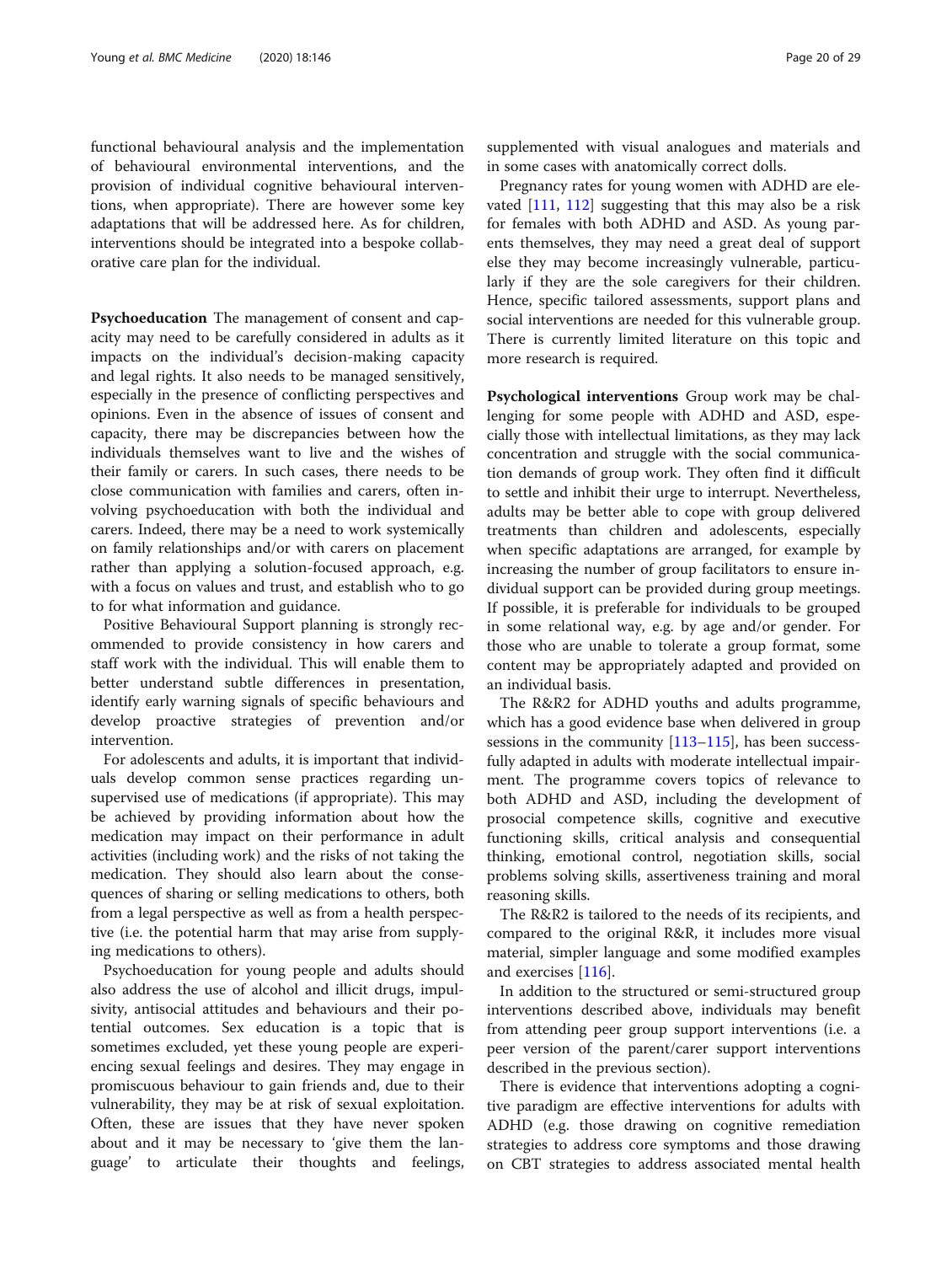<span id="page-20-0"></span>and social problems), and there is increasing evidence for its use with adults with ASD [[117](#page-28-0)–[122](#page-28-0)]. Although there is no published evidence base yet for modified cognitive interventions for adults with both ASD and ADHD, the consensus was to endorse this treatment paradigm in individual sessions for adults with both conditions, provided the therapist has expertise in working with adults with ASD and ADHD. The content of therapy needs to reflect topical issues of importance (to be determined by the patient and the therapist together), such as symptoms of ASD/ADHD, anxiety, low mood, friendships, primary-to-secondary school transitions, sexuality, puberty, management of intimate relationships, substance and alcohol misuse, pregnancy and parenting.

As when working with children, there may need to be specific adaptions to meet individual needs associated with varying social communication and intellectual abilities, including greater support and supervision by the therapist. The content of modified CBT sessions may need to be more practically and behaviourally oriented and include topics such as goal setting, sequencing information and priority setting, planning skills, time management and organisation, budgeting and managing finances, social relationships and social communication skills, problem solving skills, understanding and recognising body language, emotional dysregulation and impulsive behaviour, methods to improve concentration and memory skills. Specific strategies may also need to be taught for low mood, anxiety management, frustration and anger. As when working with young people, in some cases, it may be helpful to involve a family member or carer in the treatment to support them to apply strategies they learn in therapy to different contexts (as people with ASD may struggle to generalise from one context to another). If an adult patient does not specifically request this level of support, their consent needs to be obtained.

Further education, career advice and occupational skills training A summary of the consensus reached regarding educational and occupational interventions for adults with comorbid ADHD and ASD is presented in Table 8.

The educational approach for young people in further education is not dissimilar to that outlined in the previous section focused on the education of children. Across the contexts of both further education and occupation, each area of disability may magnify the other and multiply the number of potential educational and occupational challenges for a person with both ADHD and ASD. Other additional comorbidities and specific learning difficulties (e.g. dyslexia, dyspraxia, dyscalculia) are also likely to contribute to poorer outcomes.

Table 8 Practice recommendations for adults with comorbid ADHD and ASD: educational and occupational interventions

1. Career officers, special educational needs coordinators and occupational therapists should collaborate to ensure young people are directed appropriately towards realistic career goals and independent living.

2. Educational support services should be aware of potential challenges for students in further education, e.g. elevated levels of anxiety, difficulties in living independently, sleep disruption, social isolation and substance use (see also Table [5\)](#page-15-0).

3. Standardised disability provisions in tertiary education settings (e.g. the practice of allotting extra time to complete an examination) may not be appropriate for individuals in this group as this extends the total examination time. They may be better supported by receiving a (supervised) mid-point break.

4. Individuals will require support with applications and interviews, and in negotiating the recruitment process.

5. Voluntary and supported work placements will help individuals to gain an understanding about the expectations of being in a work setting.

6. Educational establishments and employers should ensure that staff receive training in neurodiversity to improve general understanding among colleagues.

7. In the UK, there is legislation that requires reasonable adjustments to be made at work for individuals with a disability in order to avoid the potential for disability discrimination.

8. Both educational establishments and employers should make expectations explicit and communicate clear goals, sub-goals and deadlines in order to avoid confusion.

9. Coaching and support may be required to help young people manage their personal finances and plan for their financial commitments.

9. As for children, where appropriate, a personalised education plan [PEP] should be developed (see Table [9](#page-21-0) for suggested topics) and shared with the healthcare team for inclusion in the individual's care plan. The care plan should be shared with all relevant parties, with appropriate consent.

Transition planning should occur at least 1 year before a young person moves from adolescent to adult services so that appropriate supports may be identified, and a range of potential positive destinations recognised [[123](#page-28-0), [124](#page-28-0)]. It is important to consider the strategies and person-centered planning services that can be applied to support transitions (between services, between education settings, leaving education, entering the workplace, between employments, independent/semi-independent living etc.). A successful transition should involve everyone in the person's circle of support. Significant life-path transitions (e.g. parental bereavement) should also trigger enhanced planning, as should geographical relocation or major relationship changes.

All young people and adults require career advice, and for this vulnerable group, who may have limitations but also strengths in what they can achieve, it is essential that career officers, special educational needs coordinators and occupational therapists collaborate to ensure the young people in their care are directed appropriately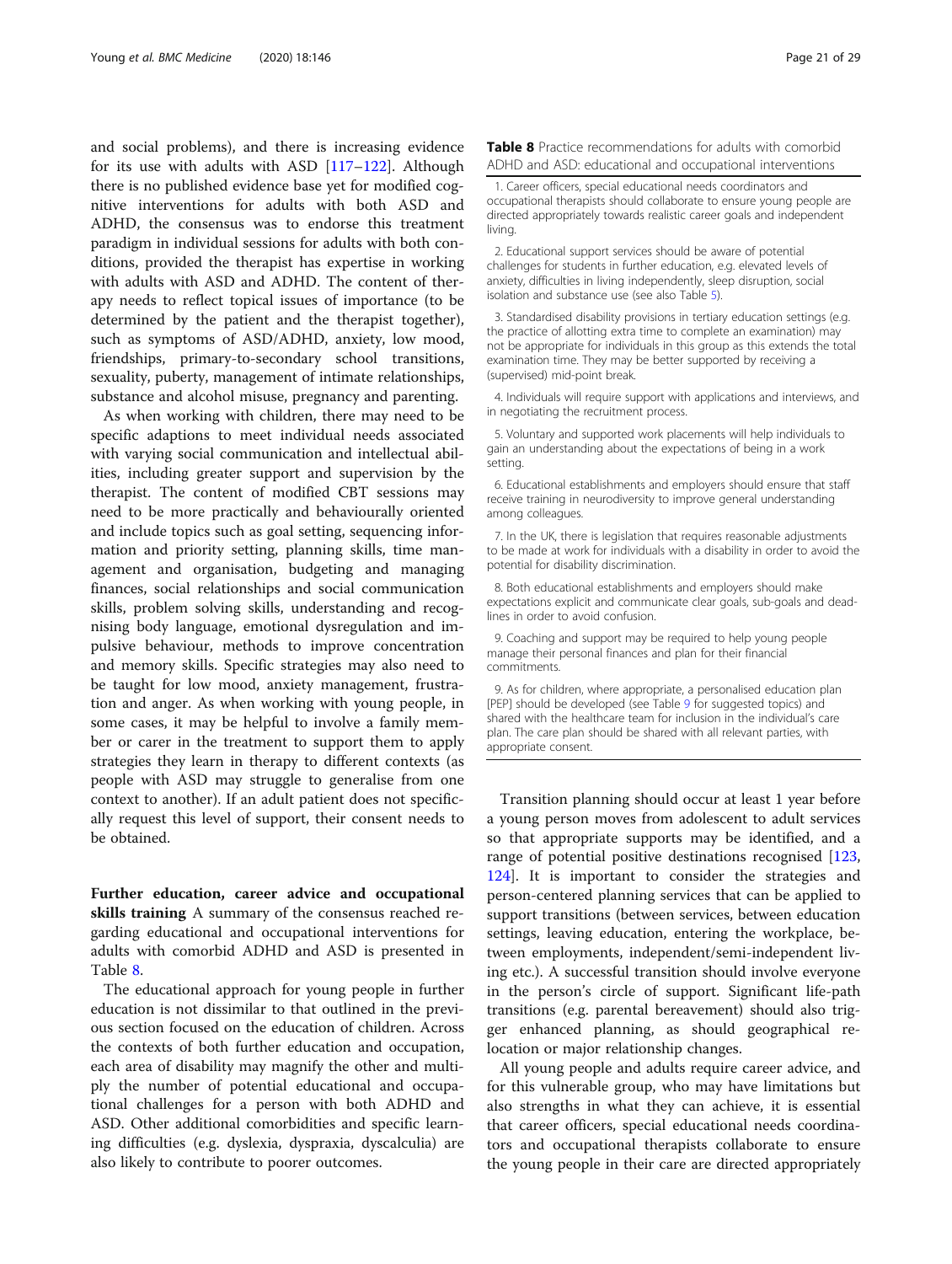<span id="page-21-0"></span>towards aspirational and realistic career goals and independent living.

Standardised disability provisions in tertiary education settings (e.g. the practice of allotting extra time to complete an examination) may not be appropriate for individuals in this group. Student support services should be aware of the difficulties that might arise with elevated levels of anxiety, difficulties in living independently, sleep disruption, social isolation and substance use. The groups' recommendation is to consider a holistic assessment of needs, informed by, and incorporated into a personalised education plan or equivalent (see also section on this topic in the child and adolescent section). See Table 9 for a summary of specific educational and occupational interventions that may be helpful for adults.

Positive and creative approaches should be used to help individuals to spend their time effectively and identify job opportunities. This may include voluntary and supported work placements in order for the individual to gain an understanding about the expectations of being in a work setting. For those able to tolerate them, shared skill groups may help in the training process as well as provide a setting to develop social communication skills and reduce isolation. Formal professional support in this respect is not routinely provided, however, and it often falls to parents/carers or friends to provide guidance and support in navigating occupational expectations.

Those with co-occurring ADHD and ASD may often require support with applications and interviews, and in negotiating the recruitment process. This will also involve consideration of the best way and time to disclose the person has a disability. Occupational testing may include objective tests that require a person to consider interpersonal scenarios and these may not be appropriate for use with people with ASD. One such assessment is the Civil Service Judgement Test, which is commonly used in the UK for the recruitment of staff by the civil service [[125](#page-28-0)]. People with ASD may be disadvantaged by both the content and process of this type of assessment, which includes a requirement they consider online interpersonal scenarios and rate how they would respond (from a 4-point multiple-choice format). This requires the applicant to infer information such as the beliefs, intents, desires, emotions and/or knowledge of those interacting in these brief scenarios (presented in text only or by both text and video). This process, known as 'theory of mind', may be challenging for some people with ASD due to their difficulty attributing mental states to both themselves and to others. A person with ASD may be hampered in their ability to decide on the best course of action because they have insufficient information to consider and select a response from fixed options (which may be perceived as arbitrary undefined concepts, such Table 9 Supplementary information: educational and occupational interventions for adults with comorbid ADHD and ASD

#### Individualised strategy plan

• Guidance on course/occupational choices to determine the 'best fit' with the student's aptitude and personal needs.

• Ensure proactive pastoral support is available from professionals with the skills and experience to facilitate communication.

• Provide opportunities for the student to learn about their own difficulties and strengths to facilitate the adoption of self-help strategies and reduce dependence on others or the risks of disengagement.

• Ensure the student knows how to gain additional support if difficulties arise with accommodation arrangements.

• Consideration of the supports necessary where cooperative/ collaborative tasks may be set.

• Liaison between services where students have complex needs arising from health problems (e.g. adherence to treatment programmes, substance use, mental health difficulties).

Assistance to aid concentration and reduce anxiety

• Allow supervised breaks at certain intervals during examinations instead of extra time (see also advice in child and adolescent section).

• Environmental modifications to reduce sensory demands or to meet sensory needs (e.g. in terms of lighting and noise).

• Support during unstructured periods of the day and access to quiet areas in order to reduce social anxiety.

#### Personal assistance

• Use of an oral language modifier to explain or re-phrase language in an examination paper and clarify the meaning for the candidate (this is used by the Joint Council for Qualifications [[109\]](#page-28-0)).

• Recognition of the additional demand and struggle for students when making field trips, external excursions and/or activities that involve any significant changes in routine.

• Training in and access to assistive technologies (e.g. voice recognition).

• Access to support if difficulties arise with performance and/or interpersonal relationships.

Organisational assistance

• Explicit instructions and guidance provided in a visualised format (assignment plans, timetables, deadlines, changes in routine).

• Provide regular proactive follow-up and support to ensure students are coping academically, socially and emotionally.

• Arrange work-experience opportunities with a recommendation for mentoring and/or a peer 'buddy support' system that provides supportive monitoring and guidance.

as 'counterproductive, ineffective, fairly effective, effective'). In 'real life', they would be able to draw on environmental cues and contextual information.

Many young people and adults struggle with daily demands which challenge their executive functioning leading to difficulties with punctuality, time management, organising and prioritising work, managing their workload and meeting deadlines. Helpful supports at work include mentoring, pairing with a more experienced 'buddy' peer, supportive monitoring and adopting technological aids such as apps and generic software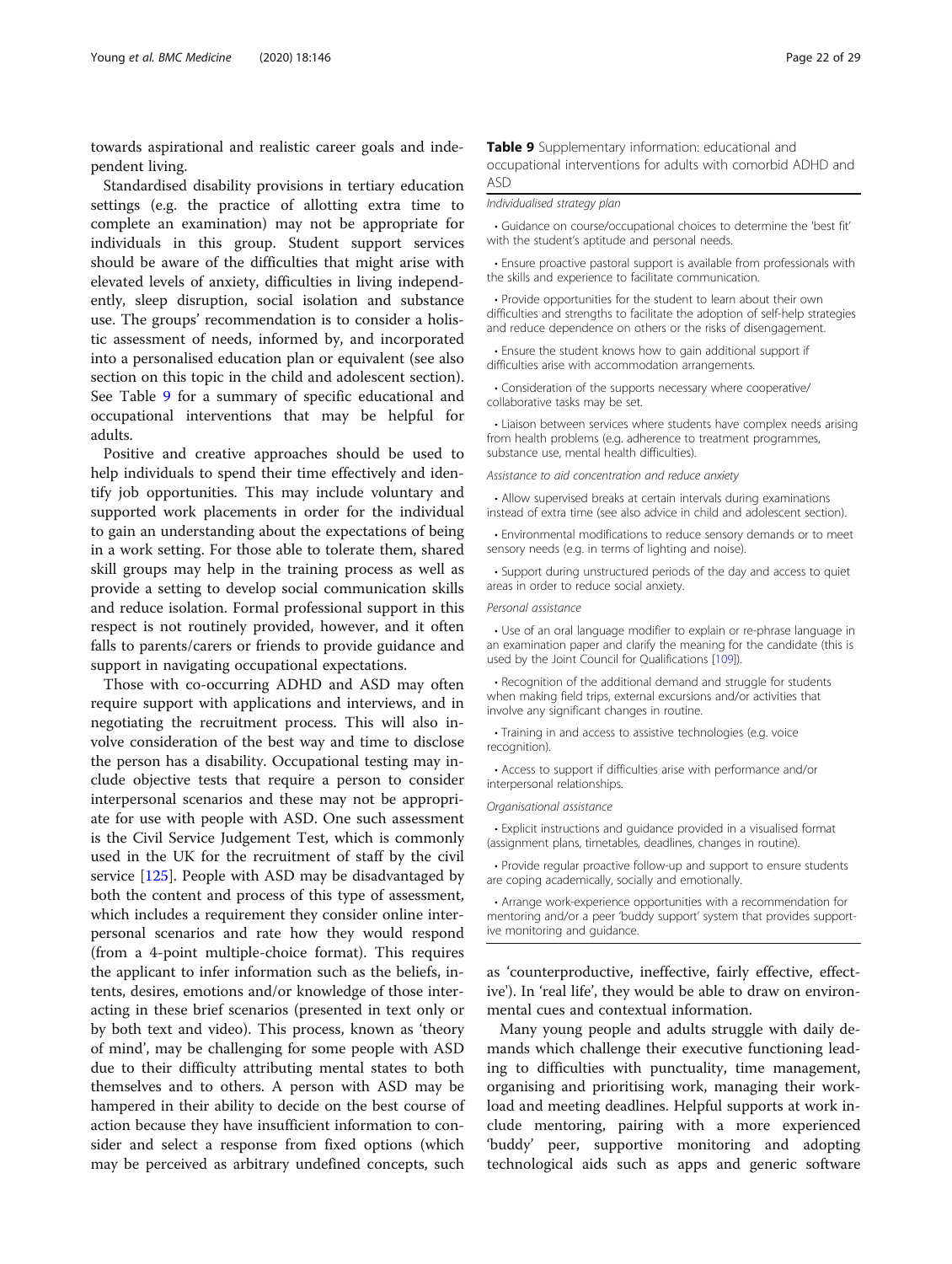<span id="page-22-0"></span>applications. To avoid confusion and/or misguided task prioritisation, it is recommended that expectations and information is explicitly communicated to the employee (both verbally and in writing).

Many occupations involve an interpersonal aspect (e.g. dealing with the public, team working with colleagues, attending meetings, giving presentations, appreciation of and adherence to line-management systems). Individuals with ADHD and ASD may struggle to manage workplace relationships, especially those who actively avoid social communication; lack an appreciation of 'office politics', occupational expectations and boundaries (which are often not explicit); and/or do not fully understand the need to adhere to established hierarchies. They may become very anxious, irritable and in some cases aroused and confrontational. They may need help to resolve differences with colleagues before they escalate to more formal disputes. Workplace disputes (both performance-related and interpersonal-related) may be avoided by coaching to understand (1) the organisational structure of the work setting and (2) the expectations of how to dress and behave at work and how this differs from when at home or when socialising with friends. These problems are exacerbated when ADHD and ASD co-occur, resulting in more complex needs and service provision.

Workforce tolerance may be enhanced by providing training in neurodiversity to improve general understanding among colleagues. Employers need to be mindful of equalities legislation, such as the UK Equality Act, 2010, Autism Act 2009 (the first ever disability-specific legislation in England) and Think Autism 2014, and the importance of making reasonable adjustments in order to avoid the potential for disability discrimination.

Some individuals with ADHD and ASD will enjoy a level of independence in terms of their occupation and living arrangements, but it is not uncommon for them to struggle with managing their personal finances. Coaching support may be necessary to help them to learn how to plan and budget for financial commitments to ensure that essential bills (e.g. rent, utilities, phone) are paid on time and/or, if necessary, reduce and amalgamate debts.

#### Pharmacological treatment for ADHD and ASD in children and adults

A summary of the consensus reached regarding pharmacological interventions for ADHD and ASD when these conditions present as a comorbid diagnosis (in both children and adults) is presented in Table 10.

The pharmacological treatment for co-occurring ASD and ADHD in children and adults is no different from the treatment of each disorder separately. In the UK, the National Institute for Health and Care Excellence

1. In children, pharmacological intervention should be preceded by behavioural observation and psychological intervention as first-line treatment.

2. If psychological/environmental interventions fail in children, then ADHD medication may be helpful for treating symptoms of inattention, hyperactivity, impulsivity, aggression, irritability and emotional lability.

3. Adults are often prescribed medication prior to psychological interventions, as these may be less commonly available.

4. Official guidelines (e.g. NICE) should be followed for the pharmacological treatment of ADHD and ASD as separate conditions. There are no recommended pharmacological treatments for core symptoms of ASD per se.

5. Second-generation antipsychotics may be used with caution for the short-term treatment of irritability in children and adolescents with ASD, although behavioural and environmental interventions are first-line treatments.

6. Given the high rates of comorbidity associated with both ADHD and ASD, medication should be considered to treat comorbid conditions such as anxiety, mood problems and sleep disturbance.

7. Close attention should be paid to side effects of any pharmacological treatment due to the increased likelihood of their occurrence in this group.

8. A 'low and slow' approach to titration should be adopted as people with both conditions may be more treatment resistant and more sensitive to the effects of medication (especially with respect to side effects). Medication should be given for the shortest time possible and monitored carefully for the duration of treatment.

9. Good lines of communication should be established between school and child psychiatric/paediatric services (as appropriate) for purposes of monitoring treatment effect in educational settings.

10. Due to sensory issues and physical difficulties, individuals with ASD may be unable to consume medications in tablet form (e.g. difficulty swallowing, aversion to tablets). In this case, liquid preparations should be prescribed.

11. A cautious approach should be taken when prescribing stimulant medications to older adults or other individuals with a history of cardiac problems.

12. Pharmacological treatment is not advised for women with ADHD and ASD during pregnancy.

13. With individuals for whom informed consent may be an issue, the use of adapted behavioural observation and reporting tools such as visual representations or visual analogue scales may be helpful.

14. Clear goals and outcome measures should be specified and monitored to determine the effectiveness of medications prescribed. The reporting tools described above may also be helpful for individuals who have difficulty identifying or describing their thoughts, feelings and sensations in order to facilitate subjective reports of treatment outcome and side effects.

15. All treatment information should be documented in a medication management plan for integration with a bespoke collaborative care plan for the individual, including a Positive Behavioural Support plan to ensure consistency of interventions (including educational) between different caregivers, staff and service-user(s). The care plan should be shared with all relevant parties, with appropriate consent.

(NICE) guidelines should be followed for the pharmacological treatment of ADHD as a separate condition; medication is commonly offered to treat ADHD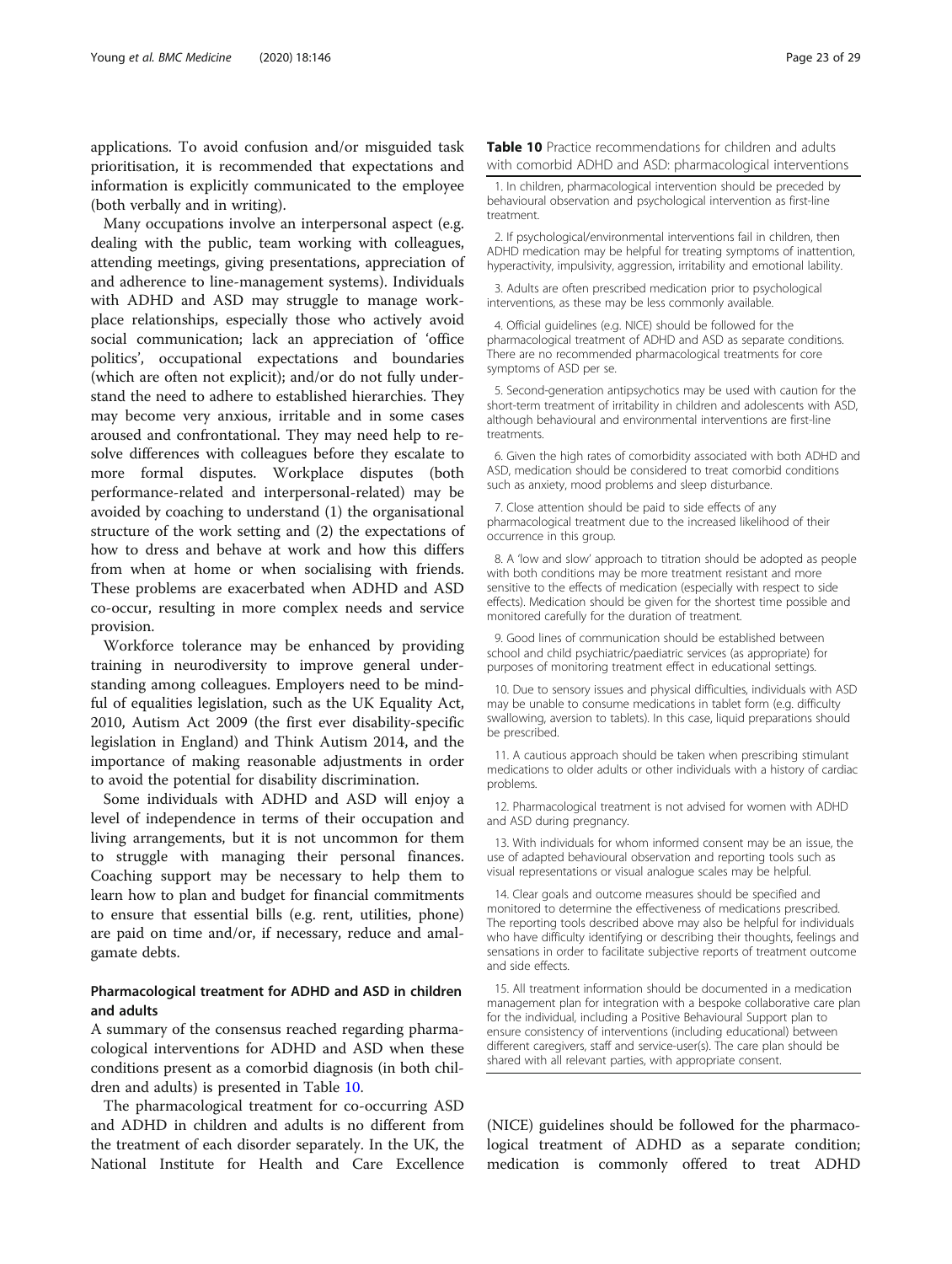symptoms (usually stimulant and non-stimulant medications) in both people with ADHD and those with cooccurring ADHD and ASD. ADHD medications should not be offered to treat people with ASD (without cooccurring ADHD) as there is no evidence for a positive effect in this population [[126](#page-28-0)–[128\]](#page-28-0).

Indeed, there is no orthodox pharmacological treatment for ASD in either children or adults that has an evidence base for treatment effect [\[128](#page-28-0)]. Antipsychotic medication for core ASD symptoms has been used widely in certain countries; however, the evidence base supporting its use in this population is negligible and the risk of adverse effects is high. The second-generation antipsychotics, particularly risperidone and aripiprazole, have been used for the short-term treatment of angry outbursts in children and adolescents with ASD, some of whom will have ADHD [[129](#page-28-0)]. Low doses, regular reviews and short-term use are advised. However, there are variable degrees of official approval for their use between countries and behavioural and environmental interventions are first-line treatments. Selective serotonin reuptake inhibitor [SSRI] medications are not clearly helpful for treating repetitive behaviours in children and adults with comorbid ASD and ADHD [\[130\]](#page-28-0).

When an individual has a diagnosis of both ADHD and ASD, the trigger point for prescribing medication is when the ADHD symptom presentation is severe and/or associated with impairments that hamper personal, social and educational development and achievement. However, given the substantial symptom overlap between the two conditions, when an individual (child or adult) presents with both, there is merit in commencing with psychological/environmental interventions to treat the associated difficulties of ASD, monitor outcomes and review the need for medication as appropriate. In childhood and adolescence, should psychological/environmental interventions fail, then ADHD medications (stimulant and non-stimulant) are helpful for the characteristic symptoms of inattention, hyperactivity and impulsivity when these are clearly evident (e.g. distinguishing agitation for hyperactivity) and arise from ADHD [[131](#page-28-0)–[133](#page-28-0)]. However, in adults with co-occurring ASD and ADHD, medication to treat their ADHD should be offered as appropriate, with regular monitoring, and should not wait until psychological treatment has been completed. This is especially the case where there is a shortage of specialised ASD/ADHD adult psychology services and where medication for ADHD may be a more immediately available treatment option. Medication for ADHD may also enable adults to better concentrate and maximise benefits from psychological treatment.

Prescribers need to be mindful of the presence of conditions or problems co-existing with combined ADHD and ASD and, if appropriate, prescribe medication, e.g.

melatonin may help with the insomnia associated with stimulants. An SSRI may be prescribed to treat depression and/or curb anxiety, though should be used with caution, e.g. SSRI's can interact adversely with amfetamine and in the USA their dispensed packaging carries a 'black box' warning about suicidality in the young, (although this practice is not paralleled in te UK or Europe). The use of second-generation antipsychotics to reduce aggressive behaviour, especially in association with comorbid oppositional defiant or conduct disorder, is mentioned above. There is only limited evidence to suggest that stimulants worsen tics [\[134\]](#page-28-0), although the possibility of an increase in tics in some individuals should not be ignored and medication adjusted accordingly.

Treatment with (any) medication should not be given to compensate for deficits in the individual's environment, such as inadequate staffing levels or lack of training and skills. Medications should only be used for the shortest time possible with clearly specified goals and measures of effectiveness in place. The outcomes of treatment should be closely monitored, including vigilant monitoring for side effects. Any medication that is not effective should be stopped.

A significant proportion of people with ASD may have difficulty identifying or describing their thoughts, feelings and sensations, which may cause difficulty with obtaining subjective reports of treatment outcome and side effects (even by those without intellectual disability). This may be facilitated by visual representations of mood states, visual analogue scales, sketches and drawings. These methods may also assist practitioners to obtain informed consent in cases when this is problematic.

When treating people with co-occurring ADHD and ASD, practitioners need to be particularly mindful of the following:

- There is limited data on treating patients who have both ADHD and ASD with ADHD medications, and a careful and circumspect approach should be taken when treating children and adults with co-occurring ADHD and ASD (in comparison to prescribing for ADHD alone). Prescribers should 'start low and go slow' as people with the both conditions may be more treatment resistant and more sensitive to the effects of medication, especially with respect to side effects. Some individuals may have lower thresholds for experiencing side effects from medication, which include sleep difficulties, decreased appetite, tics, mood volatility and irritability [[131](#page-28-0)].
- In collaboration with the child and parents/carers, clear goals and outcome measures should be specified and monitored to determine the effectiveness of medications prescribed, including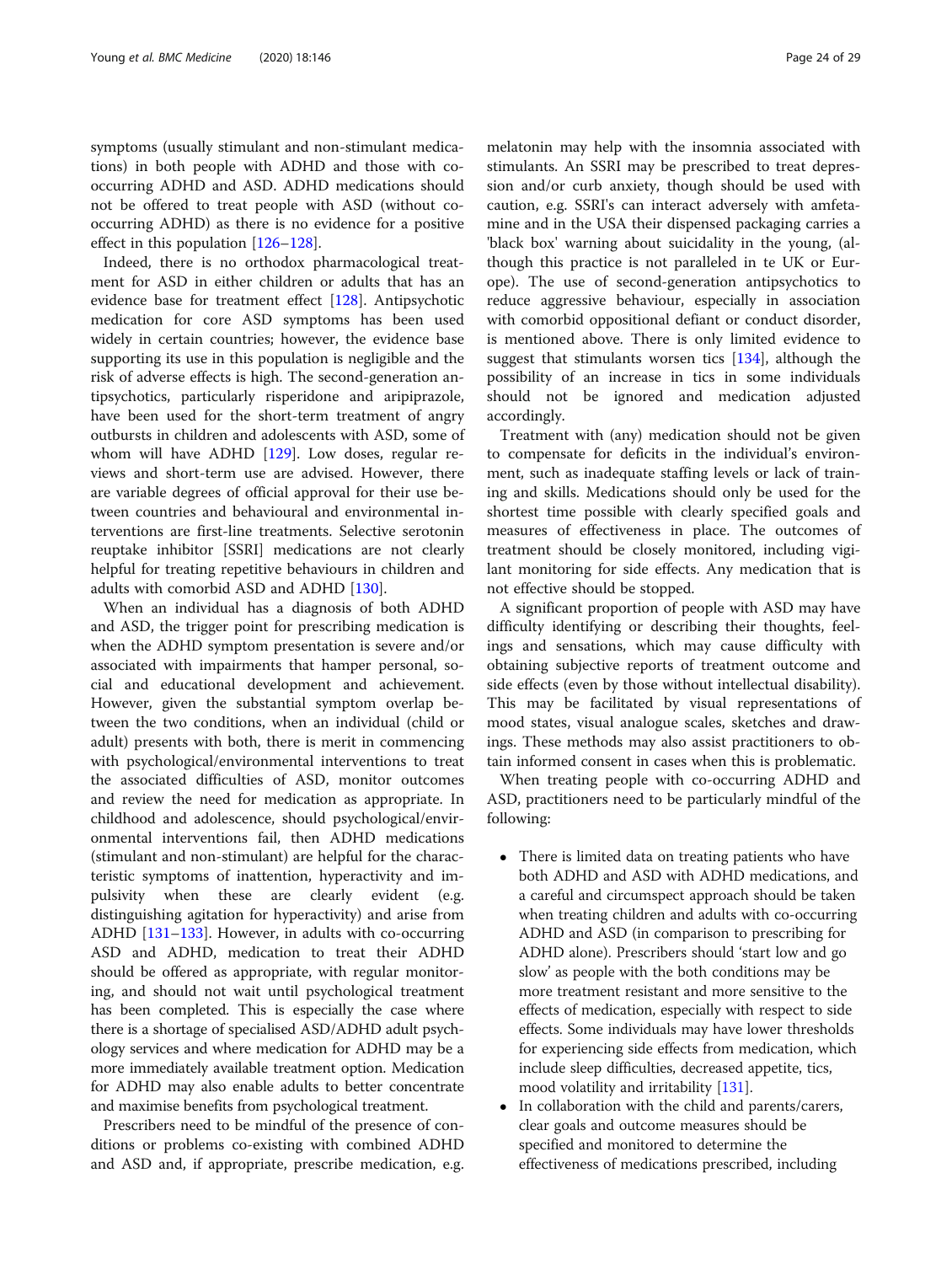medication for aggression, anxiety and sleep problems.

- Due to sensory issues and physical difficulties, individuals with ASD may experience difficulties with consumption of the medications in tablet form (e.g. difficulty swallowing, aversion to tablets). Many medications are available in liquid or sprinkle preparations.
- Young people with ADHD are at higher risk of teenage pregnancy [\[111,](#page-28-0) [112](#page-28-0)], and it is not advisable to treat pregnant females with stimulant medications. It is important that alternative support is set in place for those who are taken off medication for this reason (see non-pharmacological interventions section).
- A medication management plan should be provided to the individual and/or parents/carers, as appropriate, detailing information about the individual's pharmacological treatments. This involves specifying the indication for the use of medication, the medication used, measures of effects and side effects, and the plan for stepwise adjustments of dosage and drug switching or augmentation, should that be necessary.

#### Conclusions

The co-occurrence of ADHD and ASD is common, and the presence of both conditions exacerbates difficulties above those experienced by either condition alone. The identification and assessment of ADHD and ASD is complex due to shared aetiologies, overlapping symptoms and shared characteristics. The intervention and management of both conditions is complicated by the core features of both disorders and by co-occurring neurodevelopmental and mental health conditions. These may have a significant impact on engagement, effectiveness and outcomes of both pharmacological and psychological interventions. Neurodevelopmental conditions are often missed in children and adults, especially when they present with high rates of comorbidity that healthcare practitioners are more readily able to recognise, e.g. anxiety and depression. This is further complicated by the change in symptom presentation as young people grow up, with reported decline in hyperactive/impulsive symptoms in ADHD and improved social communication in ASD. These 'improvements' however may be offset by the development of additional mental health problems and associated impairments that persist into adulthood.

Hence, UKAP hosted a meeting of experts in ADHD and ASD from a range of disciplines with the aim of reaching a consensus regarding the most appropriate methods of identifying and assessing co-occurring ADHD and ASD. We further sought to agree the most effective interventions and treatments for ADHD and ASD in children and adults. The consensus recommendations for practice are summarised in Tables [1](#page-5-0), [4,](#page-12-0) [5](#page-15-0), [7,](#page-18-0) [8](#page-20-0) and [10.](#page-22-0)

Barriers to achieving positive outcomes exist within the clinical, social, and educational spheres. These include poor access to care; lack of training for healthcare staff, teachers and allied professionals; inadequate knowledge about female presentation; lack of care coordination and poor inter-agency working; high rates of comorbidity and functional problems that limit the individual's ability to engage effectively with a service; inability of the individual to advocate for themselves; stigma (even within the family); need for age-appropriate psychoeducational initiatives; poor coping strategies and substance misuse issues which may significantly impact on an individual's ability to engage with a service and/or in specific interventions. Unfortunately, some barriers are a result of rigid adherence to the same clinical plan that has been in effect over many years without modifications being made in line with the developments in presentation and needs of the child or adult. A willingness to make changes to accommodate the varied needs of individuals with co-occurring ADHD and ASD over the years will help to eradicate the barriers.

In view of their complex needs, children and adults with co-occurring ADHD and ASD are 'resource intense patients' and the experience for the service-user is often that they are passed from service to service. This delays the individual and parents/carers being able to access appropriate treatment and support, sometimes for many years. Individuals with ADHD and ASD should not be denied proper assessment, especially when a screen indicates this is warranted, in order to ensure that their fundamental needs are identified and met as appropriate. Services are better geared to support individuals with intellectual disabilities (i.e. with specialist inpatient services or residential community care settings), but community outpatient services for those without intellectual disabilities are fewer, especially for adults, leaving service-user led charity and support services to 'fill the gap'. Given the amount of 'common ground' shared by those with ADHD and ASD, the implementation of integrated neurodevelopmental services with comprehensive input from a multidisciplinary team working across community and residential settings will be an efficient, cost-effective and user-friendly provision of service and lead to better outcomes for all concerned. This model has been successfully implemented by the Integrated Children's Service (ICS) in parts of the UK. More and better service provisions are urgently required to meet the complex needs of those with cooccurring ADHD and ASD.

There is a clear need for training about ADHD and ASD, both individually and as comorbid conditions, in health care and allied services. Unfortunately, despite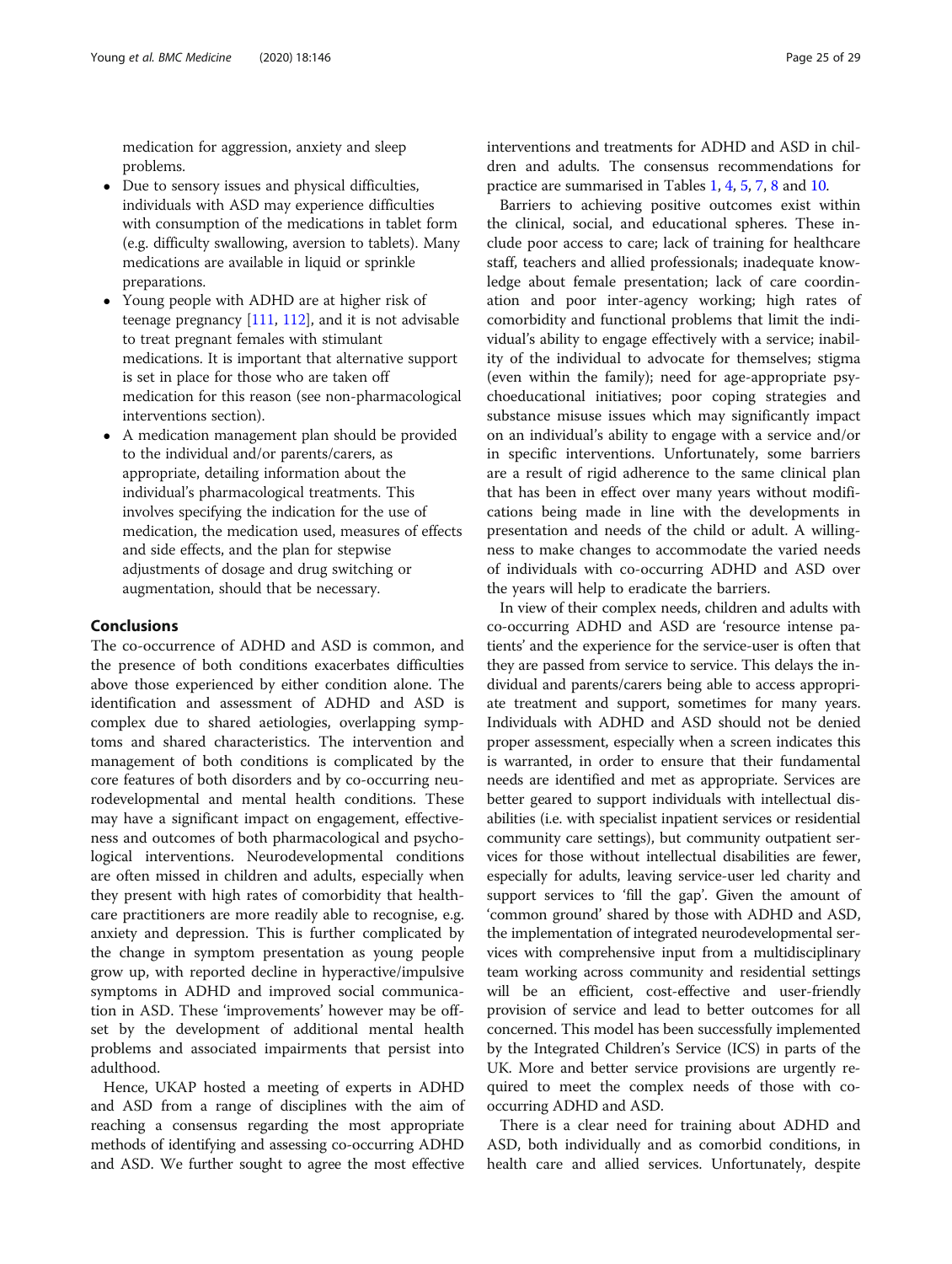international clinical guidelines to the contrary, 'lay' scepticism and resistance to the validity of ADHD may affect perceptions of care needs. Due to the complexity of the presentation when both conditions are present, inter-agency collaborations are required to ensure a successful provision of care drawing on the expertise of professionals working in social care, health and education services. When appropriate, multi-agency input should be included in the individual's care plan and shared accordingly. Aside from training in the recognition of ADHD, ASD or both conditions in children and adults, training needs to be provided about the additional comorbidities that may be present, gender differences in presentation, appropriate assessment protocols and the referral process, the treatment and interventions available (both medical and psychological), the needs of family and caregivers, inter-agency collaborations and key transitional points of need across the lifespan.

It is hoped that this consensus will support healthcare and allied professionals across a range of disciplines to effectively identify and treat individuals with ADHD and ASD. Accurate and timely diagnoses and appropriate interventions will undoubtedly increase positive outcomes across the lifespan. There is a dearth of research on ADHD and ASD as co-occurring conditions, including gender differences and long-term outcomes (both with and without treatment). In particular, further research is needed to establish an evidence base for the most effective treatments for children and adults, both males and females, who have both conditions.

#### **Abbreviations**

3Di: Developmental, Dimensional and Diagnostic Interview; ABC: Antecedents, Behaviours and Consequences (chart); ACE: ADHD Child Evaluation; ADHD: Attention deficit/hyperactivity disorder; ADI-R: Autism Diagnostic Interview-Revised; ADOS-2: Autism Diagnostic Observation Schedule, second edition; ASD: Autism spectrum disorder; ASRS: Adult ADHD Self-report Rating Scale; CAARS: Conners' Adult Rating Scales; CBT: Cognitive Behavioural Therapy; CLS: Collaborative Life Skills Program; CNVs: Copy number variants; CBRS: Conners' Comprehensive Behavior Rating Scales; CPT 3: Conners' Continuous Performance Test, third edition; DASI: Diagnostic Autism Spectrum Interview; DAWBA: Development and Well-Being Assessment; DISCO: Diagnostic Interview for Social Communication Disorders; DIVA: Diagnostic Interview of Adult ADHD; DSM: Diagnostic and Statistical Manual of Mental Disorders; EHCP: Educational, Health and Care Plan; FBA: Functional Behavioural Analysis; ICD: International Classification of Diseases; ICT: Information and communication technology; IEP: Individualised Education Programme; K-SADS-PL: Schedule for Affective Disorders and Schizophrenia for School-Age Children-Present and Lifetime Version; LD: Learning disability; NICE: United Kingdom's National Institute for Health Care Excellence; PEP: Personalised education plan; QbTest: Quantified Behavior Test; R&R: Reasoning and Rehabilitation Programme; SADS: Schedule for Affective Disorders and Schizophrenia; SCD: Social communication disorder; SCDC: Social and Communication Disorders Checklist; SCQ: Social Communication Questionnaire; SDQ: Strengths and Difficulties Questionnaire; SENCO: Special Education Needs Coordinator; SNAP: Swanson, Nolan, and Pelham-IV Questionnaire; SRS: Social Responsiveness Scale; SSRI: Selective serotonin reuptake inhibitor; STD: Sexually transmitted disease; UKAP: United Kingdom ADHD Partnership; WAIS: Wechsler Adult Intelligence Scale; WISC: Wechsler Intelligence Scale for Children

#### Acknowledgements

We are grateful to the assistance of Hannah Stynes, Luke Aldridge-Waddon and Alex Nolan who attended the consensus meeting and made notes during the breakout sessions. When addressing reviewers' comments, we consulted with Dr. Bhathika Perera, the Chair of the Royal College of Psychiatrist's ADHD in Intellectual Disability group (which is a sub-group of their Neurodevelopmental Disorder Special Interest Group), and we thank him for his input.

#### Authors' contributions

SY and EW contributed to the planning and scientific input of this consensus statement. All authors (except NS, QD, ET and GG) attended the consensus meeting. NS completed the first draft of the manuscript with input from EW and JH. It was substantially revised by SY; further input was obtained from GG, ET, JH, BC, FO and QD. The second draft was circulated to all authors for comment and endorsement of the consensus. The final draft was circulated once more, and all authors have read and approved the final manuscript.

#### Funding

The meeting was funded by the UK ADHD Partnership (UKAP), who has been in receipt of unrestricted educational donations from Takeda. Takeda has had no influence or involvement in determining the topic and arrangements of the day, the consensus process and outcomes, or writing the final manuscript. SY, PB, WC, EF, PH, JH, EW and GG were on the UKAP committee at the time of the meeting. Other than reimbursement of travel expenses to attend the meeting, none of the authors received any financial compensation for attending the meeting or writing the manuscript, aside from NS who received funds for medical writing assistance.

#### Ethics approval and consent to participate

Not applicable.

#### Consent for publication

Not applicable.

#### Competing interests

In the last 5 years, SY has received honoraria for consultancy and educational talks years from Janssen, HB Pharma and/or Shire. She is an author of the RATE Scales [\[70](#page-27-0)]; the Diagnostic Autism Spectrum Interview (DASI) [\[78](#page-27-0)]; the ADHD Child Evaluation (ACE) [[82\]](#page-27-0) and ACE+ for adults [[83](#page-27-0)]; Helping Children with ADHD CBT programme [[101\]](#page-28-0); The Star Programme for children with cognitive, behavioural, emotional and social problems [[102,](#page-28-0) [103](#page-28-0)]; and R&R2 for ADHD Youths and Adults [[113\]](#page-28-0). PH has received honoraria for consultancy and educational talks in the last 5 years from Shire, Janssen and Flynn. He has acted as an expert witness for Lilly. PB has received honoraria for educational talks from Shire and research grants from Action Medical Research and the UK Tuberous Sclerosis Association for research on ASD and ADHD. In addition, SY, PB, WC, PH, FOR, PR, NS and EW are affiliated on a full-time basis with consultancy firms/private practices. The remaining authors have no disclosures.

#### Author details

<sup>1</sup>Psychology Services Limited, London, UK. <sup>2</sup>South London & Maudsley NHS Foundation Trust, Service for Complex Autism and Associated Neurodevelopmental Disorders, London, UK. <sup>3</sup>Department of Children's Neurosciences, Evelina London Children's Hospital, Guy's and St Thomas' NHS Foundation Trust, London, UK. <sup>4</sup>Department of Women & Children's Health, King's College, London, UK. <sup>5</sup>Oxford ADHD & Autism Centre, Oxford, UK. <sup>6</sup>CLC Consultancy, Perth, UK. <sup>7</sup>South London & Maudsley NHS Foundation Trust, National Autism Unit, Kent, UK. <sup>8</sup>Positive Behaviour, Learning Disability, Autism and Mental Health Service (PALMS) Hertfordshire Communication Disorders Clinics, Hertfordshire Community NHS Trust, St Albans, UK. <sup>9</sup>South London & Maudsley NHS Foundation Trust, Maudsley Health, Abu Dhabi, UAE. <sup>10</sup>Department of Psychology, Institute of Psychiatry, Psychology and Neuroscience, King's College London, London, UK. <sup>11</sup> Private Practice, London, UK. <sup>12</sup>Great Ormond Street Hospital, London, UK. <sup>13</sup>Behavioural and Developmental Psychiatry Clinical Academic Group, Behavioural Genetics Clinic, National Adult Autism and ADHD Service, South London and Maudsley Foundation NHS Trust, London, UK.<sup>14</sup>Department of

Forensic and Neurodevelopmental Sciences, Institute of Psychiatry, Psychology & Neuroscience, King's College London, London, UK. <sup>15</sup>Anna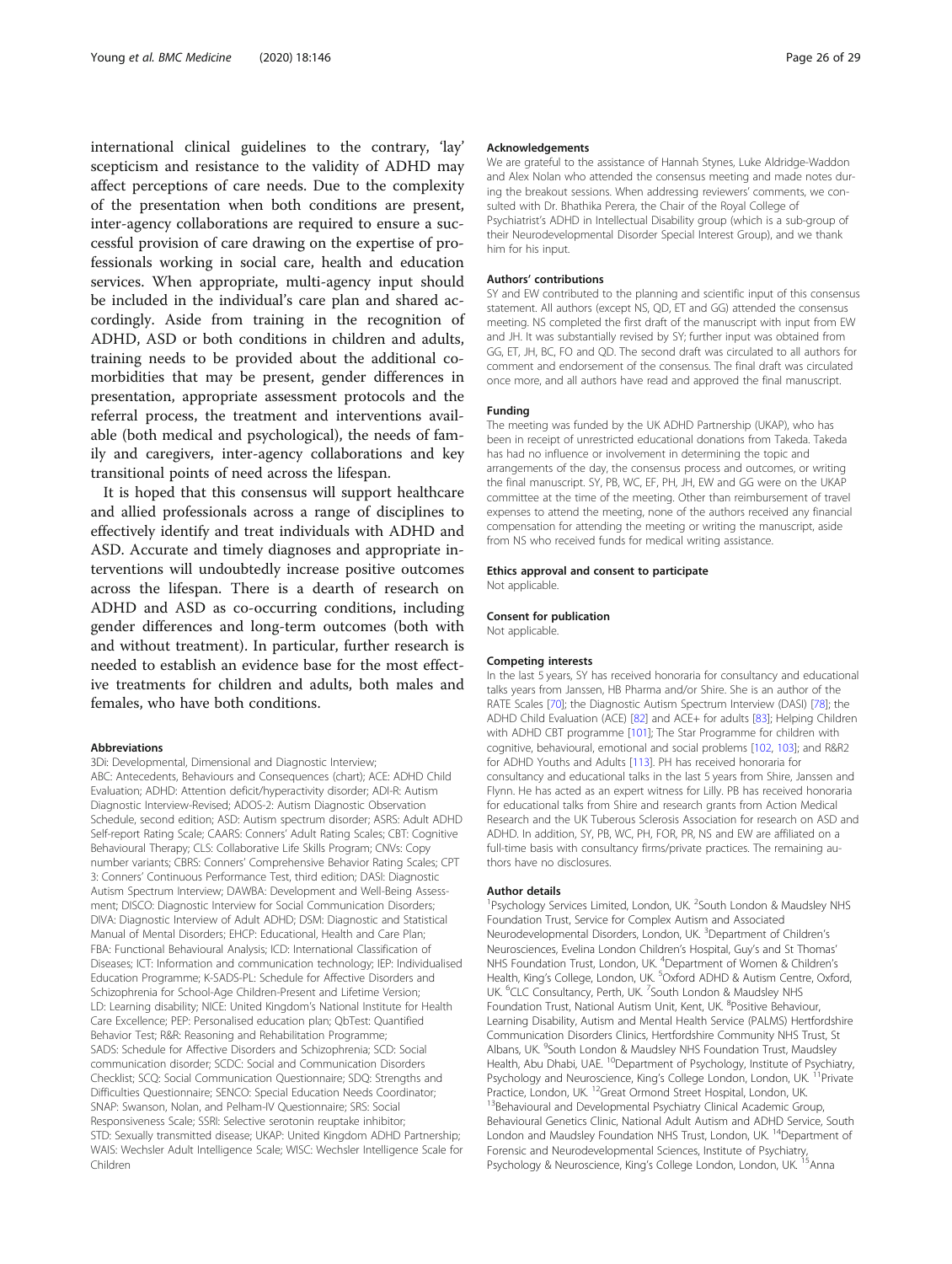<span id="page-26-0"></span>Freud Centre, London, UK. <sup>16</sup>Helen Arkell Centre, Guildford, UK. <sup>17</sup>Department of Child and Adolescent Psychiatry, Institute of Psychiatry, Psychology and Neuroscience, King's College London, London, UK. 18Diagnostic Assessments and Treatment Services (DATS), Hertfordshire, UK. 19Stover Consultancy, Santa Barbara, CA, USA.

#### Received: 2 August 2019 Accepted: 3 April 2020 Published online: 25 May 2020

#### References

- Polanczyk G, De Lima MS, Horta BL, Biederman J, Rohde LA. The worldwide prevalence of ADHD: a systematic review and metaregression analysis. Am J Psychiatry. 2007;164(6):942–8.
- 2. Thapar A, Cooper M. Attention deficit hyperactivity disorder. Lancet. 2016; 387(10024):1240–50. [https://doi.org/10.1016/S0140-6736\(15\)00238-X.](https://doi.org/10.1016/S0140-6736(15)00238-X)
- 3. Hollingdale J, Woodhouse E, Young S, Fridman A, Mandy W. Autistic spectrum disorder symptoms in children and adolescents with attention deficit/hyperactivity disorder: a meta-analytical review. Psychol Med, BMC Psychiatry. 19:404. <https://doi.org/10.1186/s12888-019-2284-3>.
- 4. Diagnostic and statistical manual of mental disorders. 5th ed (DSM-5). Arlington, VA: American Psychiatric Association. 2013.
- 5. Spencer TJ, Biederman J, Mick E. Attention-deficit/hyperactivity disorder: diagnosis, lifespan, comorbidities, and neurobiology. J Pediatr Psychol. 2007; 32(6):631–42.
- 6. Thomas R, Sanders S, Doust J, Beller E, Glasziou P. Prevalence of attentiondeficit/hyperactivity disorder: a systematic review and meta-analysis. Pediatrics. 2015;135(4). doi: <https://doi.org/10.1542/peds.2014-3482>.
- 7. Simon V, Czobor P, Bálint S, Mészáros A, Bitter I. Prevalence and correlates of adult attention-deficit hyperactivity disorder: meta-analysis. Br J Psychiatry. 2009;194(3):204–11. [https://doi.org/10.1192/bjp.bp.107.048827.](https://doi.org/10.1192/bjp.bp.107.048827)
- 8. Michielsen M, Semeijn E, Comijs HC, Van de Ven P, Beekman TF, Deeq DJH, et al. Prevalence of attention-deficit hyperactivity disorder in older adults in the Netherlands. Br J Psychiatry. 2012;201(4):298–305.
- 9. Faraone SV, Biederman J, Mick E. The age-dependent decline of attention deficit hyperactivity disorder: a meta-analysis of follow-up studies. Psychol Med. 2006;36(2):159–65.
- 10. Weiss G, Hechtman LT. Hyperactive children grown up: ADHD in children, adolescents, and adults. 2nd ed. New York: Guilford Press; 1993.
- 11. World Health Organization. (2016). International classification of diseases 11th ed (ICD-11). <http://www.who.int/classifications/icd/en/>. Accessed 21 Apr 2019.
- 12. Diagnostic and statistical manual of mental disorders, text revision. 4th ed (DSM-IV). Washington, DC: American Psychiatric Association. 2000.
- 13. World Health Organization. (2018). International classification of diseases 11th ed (ICD-11). Update. [https://icd.who.int/dev11/f/en#/http%3a%2f%2fid.](https://icd.who.int/dev11/f/en#/http%3a%2f%2fid.who.int%2ficd%2fentity%2f821852937) [who.int%2ficd%2fentity%2f821852937.](https://icd.who.int/dev11/f/en#/http%3a%2f%2fid.who.int%2ficd%2fentity%2f821852937) Accessed 21 Apr 2019.
- 14. Kooij JJS, Bijlenga D, Salerno L, Jaeschke R, Bitter I, Balázs J, et al. Updated European consensus statement on diagnosis and treatment of adult ADHD. Eur Psychiatry. 2019;56:14–34 [https://www.sciencedirect.com/science/article/](https://www.sciencedirect.com/science/article/pii/S0924933818301962) [pii/S0924933818301962.](https://www.sciencedirect.com/science/article/pii/S0924933818301962)
- 15. Jensen CM, Steinhausen HC. Comorbid mental disorders in children and adolescents with attention-deficit/hyperactivity disorder in a large nationwide study. Atten Defic Hyperact Disord. 2015;7(1):27–38.
- 16. Spencer T, Biederman J, Wilens T. Attention-deficit/hyperactivity disorder and comorbidity. Pediatr Clin N Am. 1999;46(5):915–27.
- 17. Pliszka SR, Carlson CL, Swanson JM. ADHD with comorbid disorders: clinical assessment and management. New York: Guilford Press; 1999.
- 18. Mancini C, Van Ameringen M, Oakman JM, Figueiredo D. Childhood attention deficit/hyperactivity disorder in adults with anxiety disorders. Psychol Med. 1999;29(3):515–25.
- 19. Kessler RC, Adler L, Barkley R, Biederman J, Conners CK, Demler O, et al. The prevalence and correlates of adult ADHD in the United States: results from the National Comorbidity Survey Replication. Am J Psychiatry. 2006;163(4): 716–23.
- 20. Fayyad J, Sampson NA, Hwang I, Adamowski T, Aquilar-Gaxiola S, Al-Hamzawi A, et al. The descriptive epidemiology of DSM-IV adult ADHD in the World Health Organization World Mental Health Surveys. Atten Defic Hyperact Disord. 2017;9(1):47–65. <https://doi.org/10.1007/s12402-016-0208-3> Epub 2016 Nov 19.
- 21. Young S, Moss D, Sedgwick O, Fridman M, Hodgkins P. A meta-analysis of the prevalence of attention deficit hyperactivity disorder in incarcerated populations. Psychol Med. 2015;45(2):247–58.
- 22. Young S, Sedgwick O, Fridman M, Gudjonsson G, Hodgkins P, Lantigua M,
- et al. Co-morbid psychiatric disorders among incarcerated ADHD populations: a meta-analysis. Psychol Med. 2015;45(12):2499–510.
- 23. Elsabbagh M, Divan G, Koh Y-J, Kim YS, Kauchali S, Marcín C, et al. Global prevalence of ASD and other pervasive developmental disorders. Autism Res. 2012;5(3):160–79.
- 24. Christensen DL, Maenner MJ, Bilder D, Constantino JN, Daniels J, Durkin MS, et al. Prevalence and characteristics of autism spectrum disorder among children aged 4 years – early autism and developmental disabilities monitoring network, seven sites, United States, 2010, 2012, and 2014. MMWR Surveill Summ. 2019;68(2):1–19. [https://doi.org/10.15585/mmwr.](https://doi.org/10.15585/mmwr.ss6802a1) [ss6802a1](https://doi.org/10.15585/mmwr.ss6802a1).
- 25. Murphy CM, Wilson CE, Robertson DM, Ecker C, Daly EM, Hammond N, et al. Autism spectrum disorder in adults: diagnosis, management, and health services development. Neuropsychiatr Dis Treat. 2016;12:1669–86.
- 26. Pourcain BS, Mandy WP, Heron J, Golding J, Smith GD, Skuse DH. Links between co-occurring social-communication and hyperactive-inattentive trait trajectories. J Am Acad Child Adolesc Psychiatry. 2011;50(9–6):892–902 e5.
- 27. Robinson EB, Munir K, Munafò MR, Hughes M, McCormick MC, Koenen KC. Stability of autistic traits in the general population: further evidence for a continuum of impairment. J Am Acad Child Adolesc Psychiatr. 2011;50(4): 376–84.
- 28. World Health Organization. (2018). WHO releases new International Classification of Diseases (ICD 11). June 18, 2018. [https://icd.who.int/](https://icd.who.int/browse11/lm/en#/http%3a%2f%2fid.who.int%2ficd%2fentity%2f437815624) [browse11/lm/en#/http%3a%2f%2fid.who.int%2ficd%2fentity%2f437815624.](https://icd.who.int/browse11/lm/en#/http%3a%2f%2fid.who.int%2ficd%2fentity%2f437815624) Accessed 23 June 2019.
- 29. Levy SE, Giarelli E, Lee LC, Schieve LA, Kirby RS, Cunniff C, et al. Autism spectrum disorder and co-occurring developmental, psychiatric, and medical conditions among children in multiple populations of the United States. J Dev Behav Pediatr. 2010;31(4):267–75.
- 30. Simonoff E, Pickles A, Charman T, Chandler S, Loucas T, Baird G. Psychiatric disorders in children with autism spectrum disorders: prevalence, comorbidity, and associated factors in a population-derived sample. J Am Acad Child Adolesc Psychiatry. 2008;47(8):921–9.
- 31. Hofvander B, Delorme R, Chaste P, Nydén A, Wentz E, Ståhlberg O, et al. Psychiatric and psychosocial problems in adults with normal-intelligence autism spectrum disorders. BMC Psychiatry. 2009;9(1):35.
- 32. Howlin P, Magiati I. Autism spectrum disorder: outcomes in adulthood. Curr Opin Psychiatry. 2017;30(2):69–76.
- 33. Rommelse NN, Franke B, Geurts HM, Hartman CA, Buitelaar JK. Shared heritability of attention-deficit/hyperactivity disorder and autism spectrum disorder. Eur Child Adolescent Psychiatry. 2010;19(3):281–95.
- Lee SH, Ripke S, Neale BM, Faraone SV, Purcell SM, Perlis RH, et al. Genetic relationship between five psychiatric disorders estimated from genomewide SNPs. Nat Genet. 2013;45(9):984–94.
- 35. Ronald A, Simonoff E, Kuntsi J, Asherson P, Plomin R. Evidence for overlapping genetic influences on autistic and ADHD behaviours in a community twin sample. J Child Psychol Psychiatry. 2008;49(5):535–42.
- 36. Antshel KM, Zhang-James Y, Faraone SV. The comorbidity of ADHD and autism spectrum disorder. Expert Review Neurother. 2013;13(10):1117–28.
- 37. Jung M, Tu Y, Park J, Jorgenson K, Lang C, Song W, et al. Surface-based shared and distinct resting functional connectivity in attention deficit hyperactivity disorder and autism spectrum disorder. Br J Psychiatry. 2019;214(6):339–44.
- 38. Christakou A, Murphy CM, Chantiluke K, Cubillo AI, Smith AB, Giampietro V, et al. Disorder-specific functional abnormalities during sustained attention in youth with attention deficit hyperactivity disorder (ADHD) and with autism. Mol Psychiatry. 2013;18(2):236–44. <https://doi.org/10.1038/mp.2011.185>.
- 39. Chantiluke K, Christakou A, Murphy CM, Giampietro V, Daly EM, Ecker C, et al. Disorder-specific functional abnormalities during temporal discounting in youth with attention deficit hyperactivity disorder (ADHD), autism and comorbid ADHD and autism. Psychiatry Res. 2014;223(2):113–20.
- 40. Boedhoe PSW, van Rooij D, Hoogman M, Twisk JWR, Schmaal L, Abe Y, et al. Subcortical brain volume, regional cortical thickness and surface area variations across attention-deficit/hyperactivity disorder (ADHD), autism spectrum disorder (ASD), and obsessive-compulsive disorder (OCD). In submission. Am J Psychiatry Preprint available doi. [https://doi.org/10.1101/673012.](https://doi.org/10.1101/673012)
- 41. Kern JK, Geier DA, Sykes LK, Geier MR, Deth RC. Are ASD and ADHD a continuum? A comparison of pathophysiological similarities between the disorders. J Atten Disord. 2015;19(9):805–27.
- 42. Corbett BA, Constantine LJ, Hendren R, Rocke D, Ozonoff S. Examining executive functioning in children with autism spectrum disorder, attention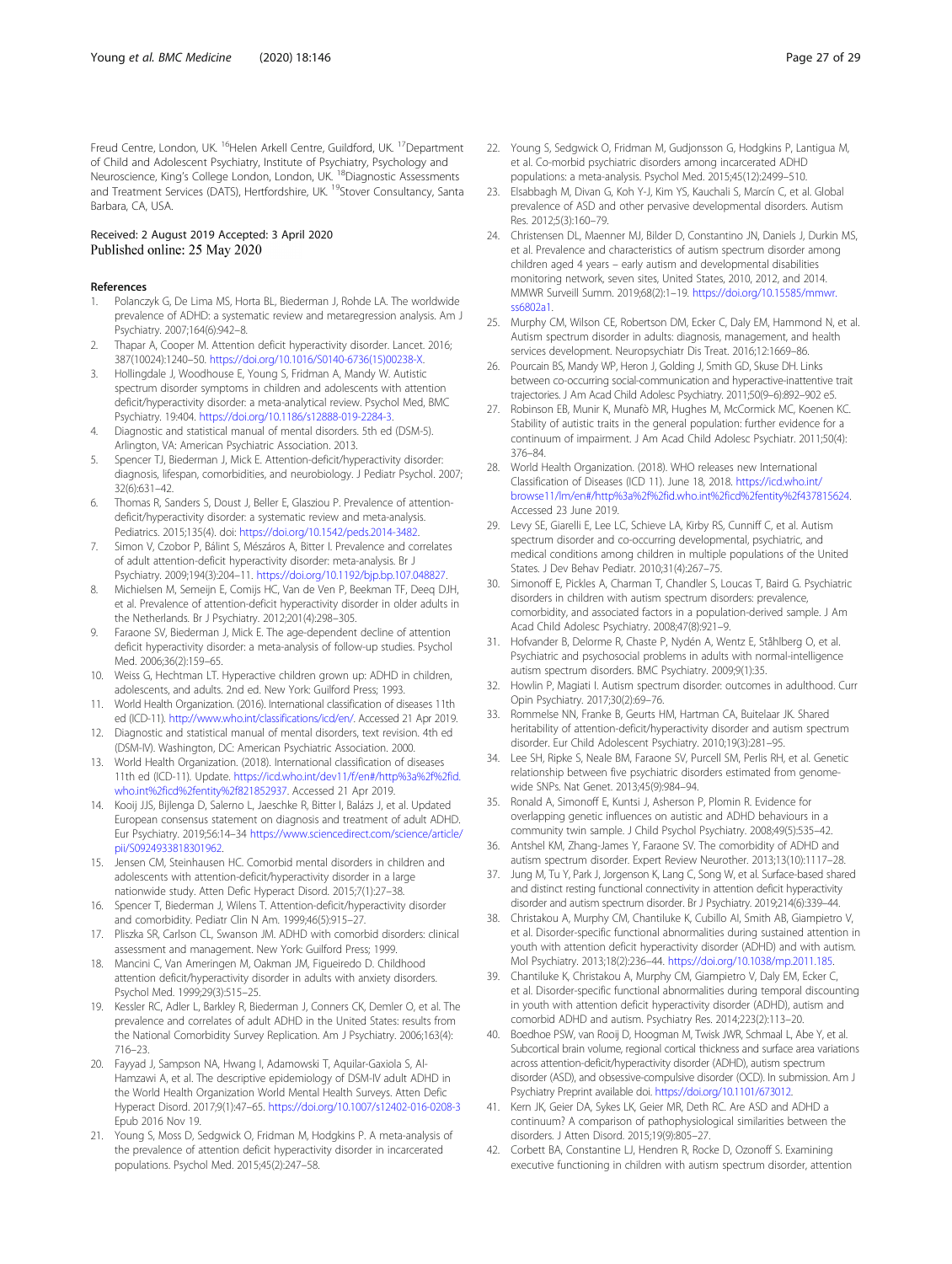<span id="page-27-0"></span>deficit hyperactivity disorder and typical development. Psychiatry Res. 2009; 166(2–3):210–22.

- 43. Leitner Y. The co-occurrence of autism and attention deficit hyperactivity disorder in children – what do we know? Front Hum Neurosci. 2014;8(268): 1–8. [https://doi.org/10.3389/fnhum.2014.00268.](https://doi.org/10.3389/fnhum.2014.00268)
- 44. Sinzig J, Walter D, Doepfner M. Attention deficit/hyperactivity disorder in children and adolescents with autism spectrum disorder: symptom or syndrome? J Atten Disord. 2009;13(2):117–26.
- 45. Lee DO, Ousley OY. Attention-deficit hyperactivity disorder symptoms in a clinic sample of children and adolescents with pervasive developmental disorders. J Child Adolescent Psychopharmacol. 2007;16(6):737–46.
- 46. Leyfer OT, Folstein SE, Bacalman S, Davis NO, Dinh E, Morgan J, et al. Comorbid psychiatric disorders in children with autism: interview development and rates of disorders. J Autism Dev Disord. 2006;36(7):849–61.
- 47. Young S, González R, Mullens H, Mutch L, Mallet-Lambert I, Gudjonsson GH. Neurodevelopmental disorders in prison inmates: comorbidity and combined associations with psychiatric symptoms and behavioural disturbance. Psychiatry Res. 2018;261:109–15.
- 48. Culpin I, Mars B, Pearson RM, Golding J, Heron J, Bubak I, et al. Autistic traits and suicidal thoughts, plans, and self-harm in late adolescence: populationbased cohort study. J Am Acad Child Adolesc Psychiatry. 2018;57(5):313–20.
- 49. Hirvikoski T, Mittendorfer-Rutz E, Boman M, Larsson H, Lichtenstein P, Bölte S. Premature mortality in autism spectrum disorder. Br J Psychiatry. 2016; 208(3):232–8.
- 50. Skirrow C, McLoughlin G, Kuntsi J, Asherson P. Behavioral, neurocognitive and treatment overlap between attention-deficit/hyperactivity disorder and mood instability. Expert Rev Neurother. 2009;9(4):489–503. [https://doi.org/](https://doi.org/10.1586/ern.09.2) [10.1586/ern.09.2.](https://doi.org/10.1586/ern.09.2)
- 51. Karam RG, Breda V, Picon FA, Rovaris DL, Victor MM, Salgado CAI, et al. Persistence and remission of ADHD during adulthood: a 7-year clinical follow-up study. Psychol Med. 2015;45(10):2045–56.
- 52. Gershon J. A meta-analytic review of gender differences in ADHD. J Atten Disord. 2002;5(3):143–54.
- 53. Lai MC, Lombardo MV, Auyeung B, Chakrabarti B, Baron-Cohen S. Sex/ gender differences and autism: setting the scene for future research. J Am Acad Child Adolesc Psychiatry. 2015;54(1):11–24.
- 54. Gaub M, Carlson CL. Gender differences in ADHD: a meta-analysis and critical review. J Am Acad Child Adolesc Psychiatry. 1997;36(8):1036–45.
- 55. Mandy W, Chilvers R, Chowdhury U, Salter G, Seigal A, Skuse D. Sex differences in autism spectrum disorder: evidence from a large sample of children and adolescents. J Autism Dev Disord. 2012;42(7):1304–13.
- 56. Sun X, Allison C, Auyeung B, Zhang Z, Matthews FE, Baron-Cohen S, et al. Validation of existing diagnosis of autism in mainland China using standardised diagnostic instruments. Autism. 2015;19(8):1010–7.
- 57. Becker MM, Wagner MB, Bosa CA, Schmidt C, Longo D, Papaleo C, et al. Translation and validation of Autism Diagnostic Interview-Revised (ADI-R) for autism diagnosis in Brazil. Arq Neuropsiquiatr. 2012;70(3):185–90.
- 58. Matson JL, Worley JA, Fodstad JC, Chung KM, Suh D, Jhin HK, et al. A multinational study examining the cross-cultural differences in reported symptoms of autism spectrum disorders: Israel, South Korea, the United Kingdom, and the United States of America. Res Autism Spectr Disord. 2011; 5(4):1598–604.
- 59. Sonuga-Barke EJS, Minocha K, Taylor EA, Sandberg S. Inter-ethnic bias in teachers' ratings of childhood hyperactivity. Br J Dev Psychol. 1993;11(2):187–200.
- 60. Larson K, Russ SA, Kahn RS, Halfon N. Patterns of comorbidity, functioning, and service use for US children with ADHD, 2007. Pediatrics. 2011;127(3):462–70.
- 61. La Malfa G, Lassi S, Bertelli M, Salvini R, Placidi GF. Autism and intellectual disability: a study of prevalence on a sample of the Italian population. J Intellect Disabil Res. 2004;48(3):262–7.
- 62. Wigham S, Rodgers J, Berney T, Le Couteur A, Ingham B, Parr JR. Psychometric properties of questionnaires and diagnostic measures for autism spectrum disorders in adults: a systematic review. Autism. 2019;23(2): 287–305.
- 63. Rutter M, Bailey A, Lord C. The Social Communication Questionnaire (SCQ). Manual. 2003. Los Angeles: Western Psychological Services.
- 64. Constantino JN. Social Responsiveness Scale (SRS™-2), second edition. Manual. 2012.
- 65. Skuse DH, Mandy WP, Scourfield J. Measuring autistic traits: heritability, reliability, and validity of the social communication disorders checklist. Br J Psychiatry. 2005;187:568–72.
- 66. Conners KC. Comprehensive behavior rating scales. Manual. 2008.
- 67. Conners KC, Erhardt D, Sparrow E. Conners' Adult ADHD Rating Scales (CAARS). Manual. 1999.
- Swanson JM. The SNAP-IV Teacher and Parent Rating Scale. University of California, Irvine, CA 92715. [http://www.shared-care.ca/files/scoring\\_for\\_](http://www.shared-care.ca/files/scoring_for_snap_iv_guide_26-item.pdf) [snap\\_iv\\_guide\\_26-item.pdf](http://www.shared-care.ca/files/scoring_for_snap_iv_guide_26-item.pdf). Accessed 24 Apr 2020.
- 69. Ustun B, Adler LA, Rudin C, Faraone SV, Spencer TJ, Berglund P, et al. The World Health Organization adult attention-deficit/hyperactivity disorder selfreport screening scale for DSM-5. JAMA Psychiatry. 2017;74(5):520–6.
- 70. Young S. RATE and RATE-C Scales. 2007. [https://www.psychology-services.](https://www.psychology-services.uk.com/adhd.htm) [uk.com/adhd.htm](https://www.psychology-services.uk.com/adhd.htm). Accessed 24 Apr 2020.
- 71. Wolraich M. The Vanderbilt ADHD diagnostic rating scale. [https://](https://psychology-tools.com/test/vadrs-vanderbilt-adhd-diagnostic-rating-scale) [psychology-tools.com/test/vadrs-vanderbilt-adhd-diagnostic-rating-scale](https://psychology-tools.com/test/vadrs-vanderbilt-adhd-diagnostic-rating-scale). Assessed 23 June 2019.
- 72. Scoring instructions for the NICHQ Vanderbilt Assessment Scales (pdf). American Academy of Pediatrics. [https://www.nichq.org/sites/default/files/resource-file/](https://www.nichq.org/sites/default/files/resource-file/NICHQ_Vanderbilt_Assessment_Scales.pdf) [NICHQ\\_Vanderbilt\\_Assessment\\_Scales.pdf](https://www.nichq.org/sites/default/files/resource-file/NICHQ_Vanderbilt_Assessment_Scales.pdf). Assessed 23 June 2019.
- 73. K-SADS-PL Screener (2016). [https://www.kennedykrieger.org/sites/default/](https://www.kennedykrieger.org/sites/default/files/library/documents/faculty/ksads-dsm-5-screener.pdf) [files/library/documents/faculty/ksads-dsm-5-screener.pdf](https://www.kennedykrieger.org/sites/default/files/library/documents/faculty/ksads-dsm-5-screener.pdf). Accessed 21 Apr 2019.
- 74. K-SADS-PL DSM-5 Supplement 4: Neurodevelopmental, disruptive and conduct disorders supplement (2016). [https://www.pediatricbipolar.pitt.edu/](https://www.pediatricbipolar.pitt.edu/sites/default/files/KSADS_DSM_5_Supp4_DevelopmentalDisruptiveDO_Final.pdf) [sites/default/files/KSADS\\_DSM\\_5\\_Supp4\\_DevelopmentalDisruptiveDO\\_Final.](https://www.pediatricbipolar.pitt.edu/sites/default/files/KSADS_DSM_5_Supp4_DevelopmentalDisruptiveDO_Final.pdf) [pdf](https://www.pediatricbipolar.pitt.edu/sites/default/files/KSADS_DSM_5_Supp4_DevelopmentalDisruptiveDO_Final.pdf). Accessed 21 Apr 2019.
- 75. The Strengths and Difficulties Questionnaire. [http://sdqinfo.org/py/sdqinfo/](http://sdqinfo.org/py/sdqinfo/b0.py) [b0.py](http://sdqinfo.org/py/sdqinfo/b0.py). Accessed 21 Apr 2019.
- 76. Goodman R, Ford T, Richards H, Gatward R, Meltzer H. The development and well-being assessment: description and initial validation of an integrated assessment of child and adolescent psychopathology. J Child Psychol Psychiatry Allied Disciplines. 2000;41:645–55.
- 77. McEwen FS, Steward CS, Colvert E, Woodhouse E, Curran s, Gillan N, et al. et al. Diagnosing autism spectrum disorder in community settings using the Development and Well-Being Assessment: validation in a UK populationbased twin sample. J Child Psychol Psychiatry 2016; 57(2):161–170.
- 78. Young S. Diagnostic Autism Specftrum Interview. 2020. [https://www.](https://www.psychology-services.uk.com/autism) [psychology-services.uk.com/autism](https://www.psychology-services.uk.com/autism). Accessed 24 Apr 2020.
- 79. Rutter M, Le Couteur A, Lord C. ADRI-R: Autism Diagnostic Interview-Revised (ADI-R). 2003. Western Psychological Services, Los Angeles. [https://www.](https://www.scirp.org/(S(351jmbntvnsjt1aadkposzje))/reference/ReferencesPapers.aspx?ReferenceID=1423674) [scirp.org/\(S\(351jmbntvnsjt1aadkposzje\)\)/reference/ReferencesPapers.](https://www.scirp.org/(S(351jmbntvnsjt1aadkposzje))/reference/ReferencesPapers.aspx?ReferenceID=1423674) [aspx?ReferenceID=1423674](https://www.scirp.org/(S(351jmbntvnsjt1aadkposzje))/reference/ReferencesPapers.aspx?ReferenceID=1423674) Accessed 21 Apr 2019.
- 80. Wing L, Leekam S, Libby S, Gould J, Larcombe M. The diagnostic interview for social and communication disorders: background, inter-rater reliability and clinical use. J Child Psychol Psychiatry. 2002;43(3):307–25.
- 81. Skuse D, Warrington R, Bishop D, Chowdhury U, Lau J, Mandy W, et al. The developmental, dimensional and diagnostic interview (3Di): a novel computerized assessment for autism spectrum disorders. J Am Acad Child Adolesc Psychiatry. 2004;43(5):548–58.
- 82. Young S. ACE: ADHD Child Interview. 2015. [https://www.psychology](https://www.psychology-services.uk.com/adhd)[services.uk.com/adhd](https://www.psychology-services.uk.com/adhd). Accessed 24 Apr 2020.
- 83. Young S. ACE+: ADHD Interview Adult. 2016. [https://www.psychology](https://www.psychology-services.uk.com/adhd)[services.uk.com/adhd](https://www.psychology-services.uk.com/adhd). Accessed 24 Apr 2020.
- 84. Kooij JJ. Adult ADHD: diagnostic assessment and treatment. 3rd ed. London: Springer; 2013.
- 85. Furczyk K, Thorne J. Adult ADHD and suicide. Atten Defic Hyperact Disord. 2014;6(3):153–8.
- 86. Veenstra-VanderWeele J. Recognizing the problem of suicidality in autism spectrum disorder. J Am Acad Child Adolesc Psychiatry. 2018; 57(5):302–3.
- 87. Lord C, Luyster RJ, Gotham K, Guthrie W. Autism diagnostic observation schedule, second edition (ADOS-2) manual (part II): toddler module. Torrance: Western Psychological Services; 2012.
- Lord C, Rutter M, DiLavore PC, Risi S, Gotham K, Bishop S. Autism diagnostic observation schedule, second edition (ADOS-2) manual (part I): modules 1– 4. Torrance: Western Psychological Services; 2012.
- 89. Wechsler D. Wechsler intelligence scale for children-fifth edition. Bloomington: Pearson; 2014.
- 90. Wechsler D. Wechsler adult intelligence scale fourth edition. Bloomington: Pearson; 2008.
- 91. Harrison P, Oakland T. Adaptive behavior assessment (ABAS-3) third edition. Bloomington: Pearson; 2015.
- 92. Sparrow SS, Cicchetti DV, Saulnier CA. Vineland adaptive behavior scales (Vineland-3) - third edition. Bloomington: Pearson; 2016.